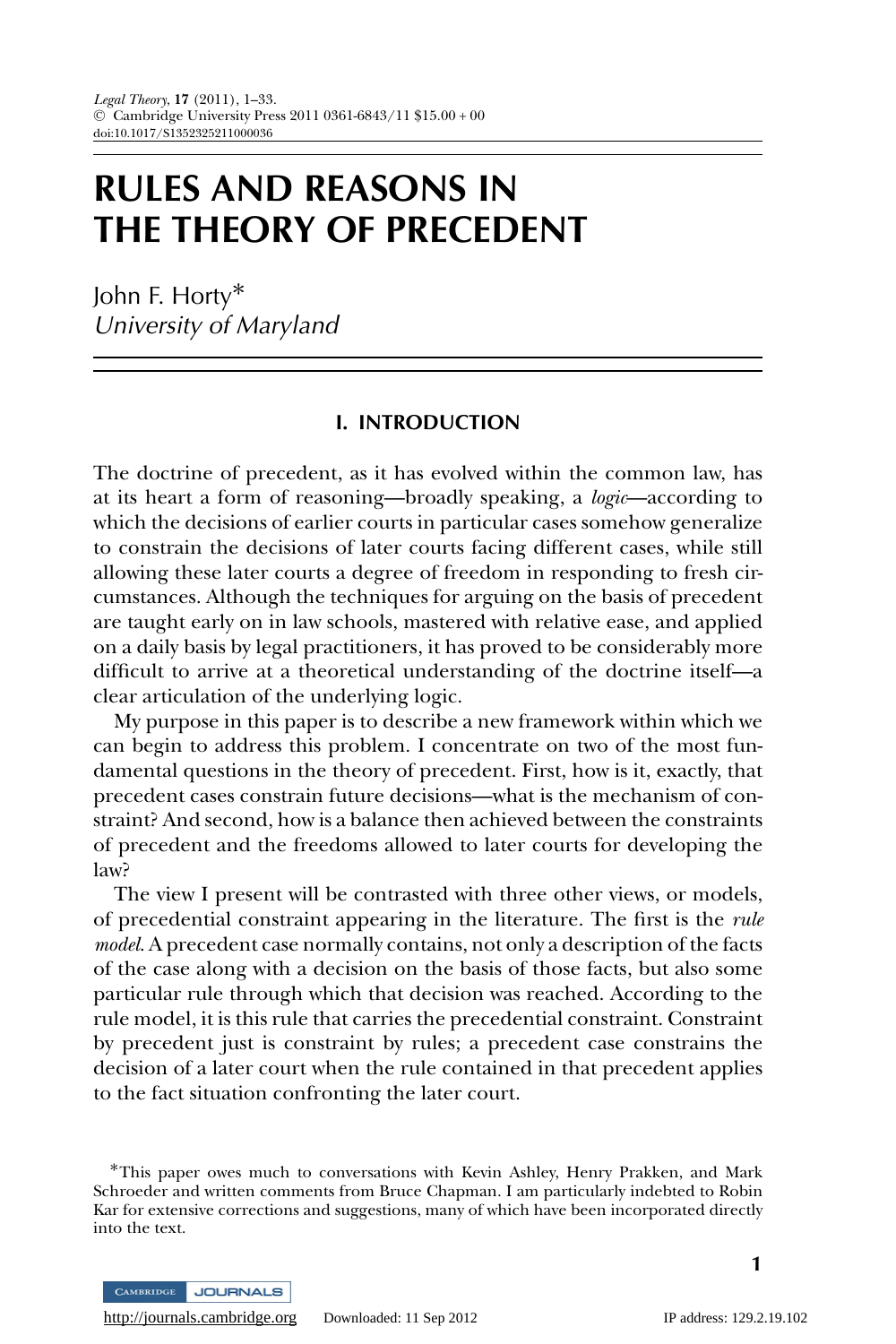A particularly strict version of the rule model is advanced by Larry Alexander and developed by Alexander and Emily Sherwin.<sup>1</sup> According to this strict rule model, the constraints carried by precedent rules are very nearly absolute, with the result that the freedoms given to later courts for developing the law are extremely limited. When a precedent rule applies to a later fact situation, a court confronting that fact situation has, at most, two choices: the court must either follow the precedent rule, or, if that court has the authority to do so, it can overrule the precedent. There is, however, nothing in the general idea that precedential constraint is carried through rules that forces this very strict interpretation. A number of writers, while still adhering to this general idea, argue for a more flexible version of the rule model, according to which later courts have the power to develop the law by modifying without overruling the rules contained in precedent cases. The process through which these earlier rules might be modified, or distinguished, as well as the constraints on this process of distinguishing a precedent rule, are described with particular care by A.W.B. Simpson and Joseph Raz.2

The idea that precedential constraint is carried through rules surely reflects the popular conception of the matter, and at least the more flexible version of the rule model, according to which precedent rules can be distinguished, is perhaps the received view among legal theorists. Still, two further views deserve our attention. The second model of precedential constraint to be considered here is the *result model*. <sup>3</sup> According to this model, what matters about a precedent case is not the rule it contains but first, the result of the case, and second, the strength of that case for its result. Precedential constraint is then thought to be a simple matter of a fortiori reasoning: a later court is constrained to follow the ruling of a precedent case when the facts confronting the later court are at least as strong for the winning side of the precedent case as were the facts of the precedent case itself. The result model of precedent depends, of course, on some definite way of measuring the strength of a case for one side or another. The idea that there might be such a measure is criticized by Alexander as unattractive and perhaps incoherent, but I elsewhere defend the idea as coherent at least and as one that holds some attractions even if it does not tell the whole story.4

1. *See* Larry Alexander, *Constrained by Precedent*, 63 S. CAL. L. REV. 1–64 (1989), many of the arguments from which are summarized in Larry Alexander, *Precedent*, *in* A COMPANION TO PHILOSOPHY OF LAW AND LEGAL THEORY (D. Patterson ed., 1996), at 503–513; *see also* LARRY ALEXANDER & EMILY SHERWIN, THE RULE OF RULES: MORALITY, RULES, AND THE DILEMMAS OF LAW (2001). The term "rule model" is itself due to Alexander, who applies it only to what I describe here as the strict rule model, which reflects his own preferred view; I use the term more broadly to apply to any model in which precedential constraint is thought to be carried by rules.

2. *See* A.W.B. Simpson, *The Ratio Decidendi of a Case and the Doctrine of Binding Precedent*, *in* OXFORD ESSAYS IN JURISPRUDENCE 148-175 (A.G. Guest ed., 1961); and JOSEPH RAZ, THE AUTHORITY OF LAW (1979), ch. 10.

3. The term is again from Alexander, *Constrained*, *supra* note 1.

4. *See* John Horty, *The Result Model of Precedent*, 10 LEGAL THEORY 19–31 (2004).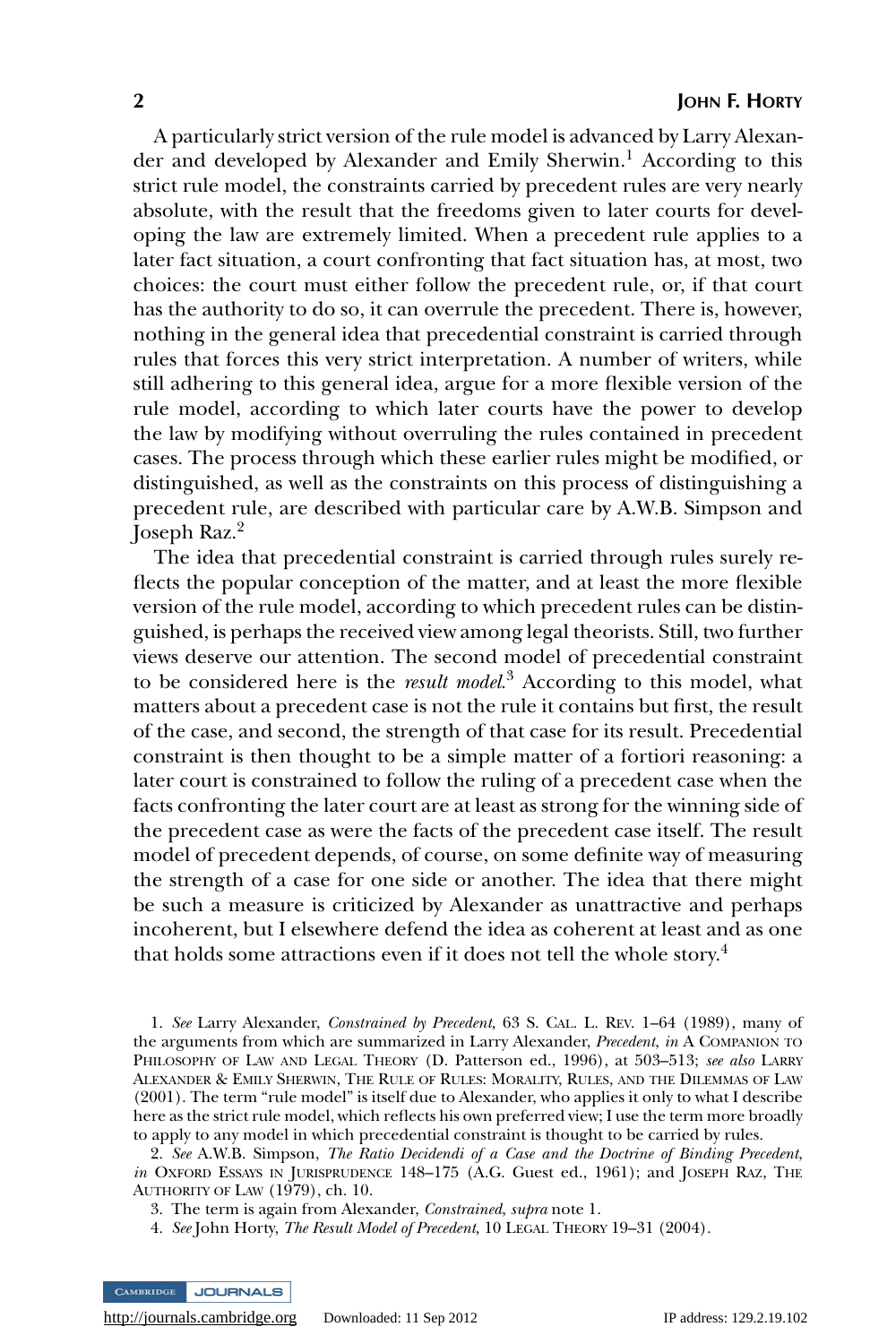### Rules and Reasons in the Theory of Precedent **3**

The third view of precedential constraint to be considered here, recently introduced by Grant Lamond, may be termed the *reason model*. <sup>5</sup> According to Lamond, what is most important about an earlier court's decision in a precedent case is, not the rule it contains nor even the strength of the precedent case for one side or another, but instead, the earlier court's assessment of the balance of reasons presented by the facts of that case. The requirement of precedential constraint can then be defined as follows: unless it wishes to overrule the precedent, a later court is constrained to reach a decision that is consistent with the earlier court's assessment of the balance of reasons. My own view, as we will see, makes crucial use of this idea and contributes a precise account of what it means for a later decision to be consistent with a previous assessment of the balance of reasons.

A central advantage of the account to be presented here is that it shows how these three theoretical models of precedent—rule, result, and reason can be, in a precise sense, unified; it helps us see what is correct in each of these views and how they are related. The unification between the rule model and the reason model is achieved by interpreting the rules contained in precedent cases, not as strict rules, but as default or defeasible rules, while reasons then serve as the premises of rules. As we see below, this analysis of reasons as the premises of default rules is not at all unnatural, nor is it ad hoc, introduced only to establish a connection between two theoretical models of legal precedent; indeed, it is something that I defend elsewhere on independent grounds.<sup>6</sup> The unification between the rule model and the result model is achieved even more simply by showing that the result model is simply a special case of the rule model developed here, in which precedent rules are either assumed or required to exhibit a certain form.

The key innovation of the present account is that it makes explicit what is generally only implicit in case law: a priority ordering representing the strength of the reasons underlying judicial decisions. Like the set of rules contained in precedent cases, the priority ordering on reasons is itself taken to be a part of the law, although, like the precedent rules themselves, the priority ordering is derived from the decisions reached in precedent cases, not defined independently. Once this priority ordering has been made explicit, the notion of consistency with past decisions, and so precedential constraint, can then be defined, and new light shed on other aspects of precedential reasoning as well.

The paper is organized as follows. The next section lays out basic ideas and notation. The third section defines our central ordering relation on reasons, and also relates reasons to rules; using this ordering, the fourth section then presents the core theory of precedential constraint and explores some of the issues surrounding a transitive extension of the core theory. The fifth section focuses on case base dynamics—the effects of following or distinguishing a

5. See Grant Lamond, *Do Precedents Create Rules?*, 11 LEGAL THEORY 1–26 (2005).

<sup>6.</sup> *See* John Horty, *Reasons as Default*,7PHILOSOPHERS' IMPRINT (2007).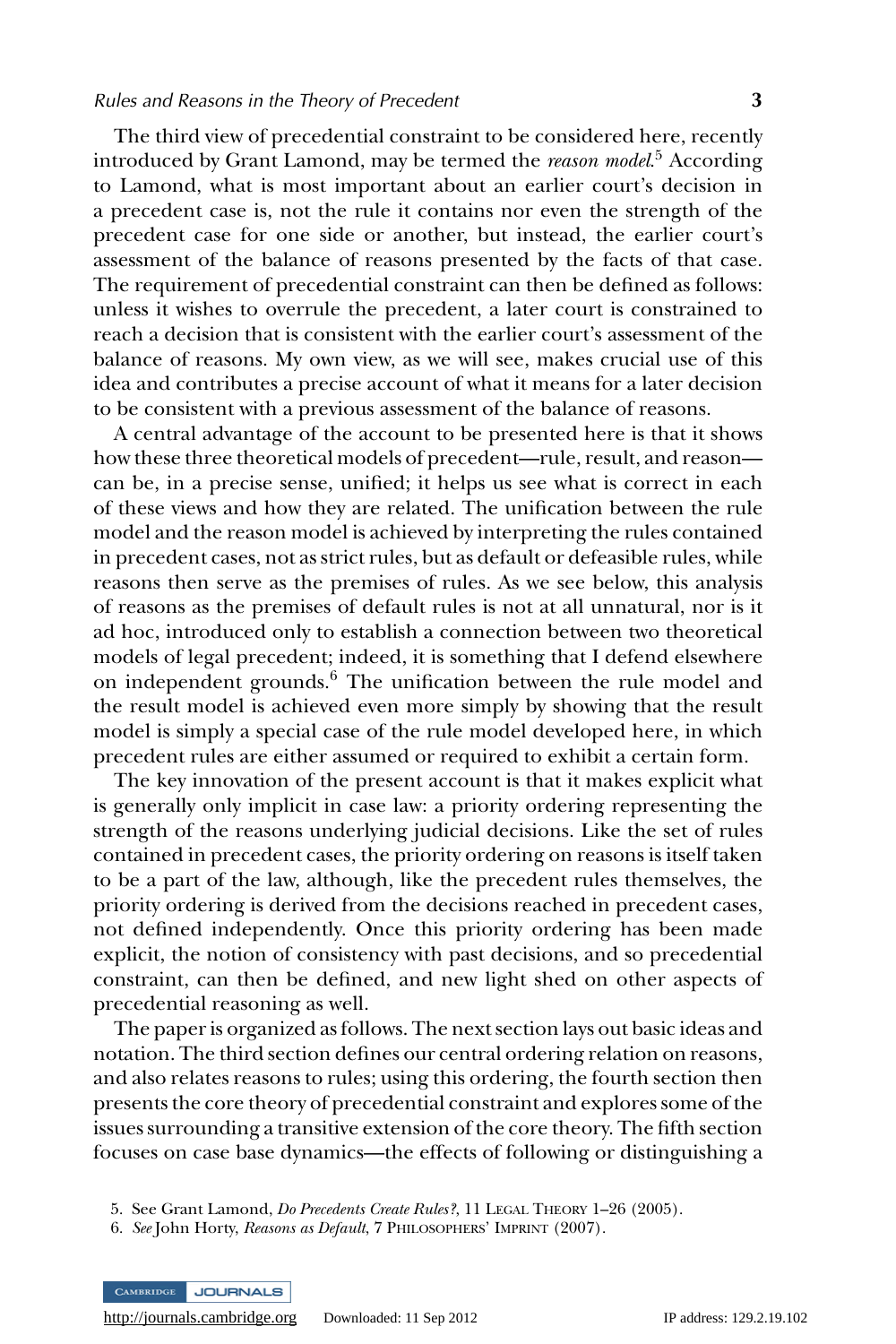precedent. The sixth section compares the account developed here with a version of the result model of precedent, and the seventh concludes with a discussion of some open issues. The paper relies on various abstract cases and fact situations to illustrate the concepts introduced here and includes a number of observations concerning properties of these concepts; the abstract cases and fact situations are collected together in a first appendix while the observations are verified in a second.

# **II. FACTORS, RULES, AND CASES**

I follow the work of Kevin Ashley and his colleagues in supposing that the situation presented to the court in a legal case can usefully be represented as a set of *factors*, where a factor stands for a legally significant fact or pattern of facts.7 Cases in different areas of the law will be characterized by different sets of factors, of course. In the domain of trade-secrets law, for example, where the factor-based analysis has been developed most extensively, a case will typically concern the issue of whether the defendant has gained an unfair competitive advantage over the plaintiff through the misappropriation of a trade secret; and here the factors involved might turn on, say, questions concerning whether the plaintiff took measures to protect the trade secret, whether a confidential relationship existed between the plaintiff and the defendant, whether the information acquired was reverse-engineerable or in some other way publicly available, and the extent to which this information did in fact lead to a real competitive advantage for the defendant.<sup>8</sup>

Many factors can naturally be taken to have polarities, favoring one side or another. In the domain of trade-secrets law, again, the presence of security measures favors the plaintiff, since it strengthens the claim that the information secured was a valuable trade secret; reverse-engineerability favors the defendant, since it suggests that the product information might have been acquired through proper means. The present paper is based on the simplifying assumption, not just that many or even most factors have

7. *See* Kevin Ashley, *Toward a Computational Theory of Arguing with Precedents: Accommodating Multiple Interpretations of Cases*, *in* PROCEEDINGS OF THE SECOND INTERNATIONAL CONFERENCE ON ARTIFICIAL INTELLIGENCE AND LAW (ICAIL-89), 93–110 (1989); and KEVIN ASHLEY, MODELING LEGAL ARGUMENT: REASONING WITH CASES AND HYPOTHETICALS (1990), for an introduction to the model; *see also* Edwina Rissland, *Artificial Intelligence and Law: Stepping Stones to a Model of Legal Reasoning*, 99 YALE L.J. 1957–1981 (1990), for an overview of research in artificial intelligence and law that places this work in a broader context.

8. Vincent Aleven, "Teaching Case-Based Argumentation through a Model and Examples," Ph.D. thesis, Intelligent Systems Program, University of Pittsburgh, 1997, analyzes 147 cases from trade-secrets law in terms of a factor hierarchy that includes five high-level issues, eleven intermediate-level concerns, and twenty six base-level factors. The resulting knowledge base is used in an intelligent tutoring system for teaching elementary skills in legal argumentation, which has achieved results comparable to traditional methods of instruction in controlled studies; *see* Vincent Aleven & Kevin Ashley, *Evaluating a Learning Environment for Case-Based Argumentation Skills*, *in* PROCEEDINGS OF THE SIXTH INTERNATIONAL CONFERENCE ON ARTIFICIAL INTELLIGENCE AND LAW (ICAIL-97) 170–179 (1997).

CAMBRIDGE JOURNALS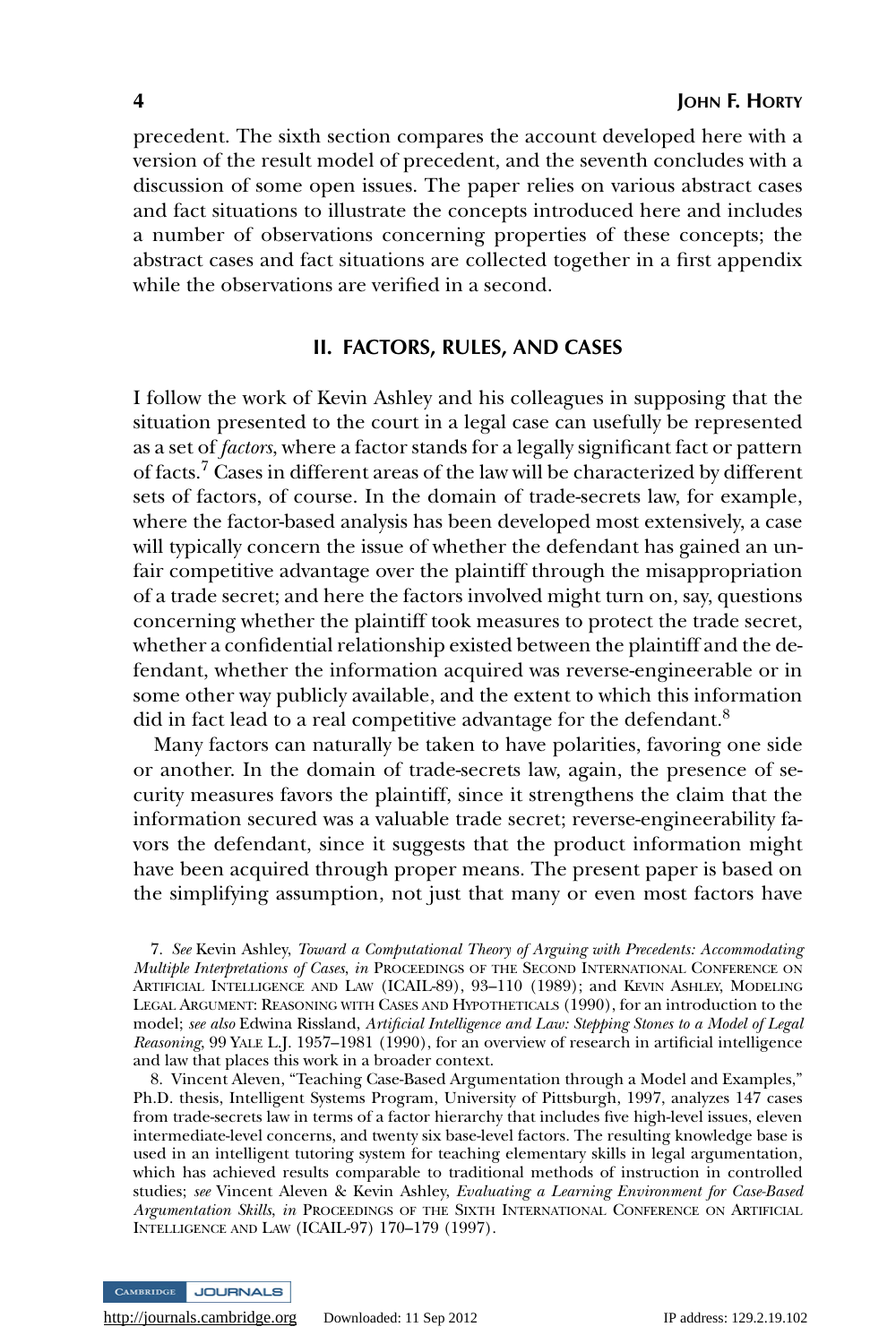polarities but that all factors are like this, favoring one particular side. And I suppose, as an additional simplification, that the reasoning under consideration involves only a single step proceeding immediately from the factors present in a case to a decision—in favor of the plaintiff or the defendant rather than moving through a series of intermediate legal concepts. Both of these assumptions would have to be relaxed in a more complete theory.

Of course, it must be noted also that the mere ability to understand a case in terms of the factors it presents itself requires a significant degree of legal expertise, which is presupposed here. Our theory thus starts with cases to which we must imagine that this expertise has already been applied, so that they can be represented directly in terms of the factors involved; we are concerned here only with the subsequent reasoning.

Formally, then, let us begin by postulating a set, *F*, of legal factors. A *fact situation X*, of the sort presented in a legal case, can then be defined as some particular subset of these factors:  $X \subseteq F$ . We let  $F^{\pi} = \{f_1^{\pi}, \ldots, f_n^{\pi}\}\$ represent the set of factors favoring the plaintiff and  $F^{\delta} = \{f_1^{\delta}, \ldots, f_m^{\delta}\}\)$  the set of factors favoring the defendant. Given our assumption that each factor favors one side or the other, we can suppose that the entire set of legal factors is exhausted by those favoring the plaintiff together with those favoring the defendant:  $F = F^{\pi} \cup F^{\delta}$ .

A *precedent case* is represented as a fact situation together with an outcome as well as a rule through which that outcome is reached. Such a case, then, can be defined as a triple of the form  $c = \langle X, r, s \rangle$ , where X is a fact situation containing the legal factors present in the case, *r* is the rule of the case, and *s* is its outcome.<sup>9</sup> We define three functions—*Facts*, *Rule*, and *Outcome* to map cases into their component parts, so that in the case *c* above, for example, we would have  $Facts(c) = X$ ,  $Rule(c) = r$ , and  $Outcome(c) = s$ .

Given our assumption that reasoning proceeds in a single step, we can suppose that the *outcome s* of a case is always either a decision in favor of the plaintiff or a decision in favor of the defendant, with these two outcomes represented as  $\pi$  or  $\delta$  respectively; and where *s* is a particular outcome, a decision for some side, we suppose that  $\bar{s}$  represents a decision for the opposite side, so that  $\bar{\pi} = \delta$  and  $\bar{\delta} = \pi$ . Where *X* is a fact situation, we let *X<sup>s</sup>* represent the factors from *X* that support the side *s*; that is,  $X^{\pi} = X \cap F^{\pi}$ and  $X^{\delta} = X \cap F^{\delta}$ .

The *rule r* contained in a precedent case has the form  $Y \rightarrow s$ , where *Y* is some set of factors supporting *s* as an outcome. We define two functions— *Premise* and *Conclusion*—picking out the premise and the conclusion of a

<sup>9.</sup> For the purpose of this paper, I simplify by assuming that the rule underlying a court's decision is plain, ignoring the extensive literature on methods for determining the rule, or *ratio decidendi*, of a case. I also assume that a case always contains a single rule, ignoring situations in which a judge might offer several rules for a decision or in which a court reaches a decision by majority, with different judges offering different rules, or in which a judge might simply render a decision in a case without setting out any general rule at all; *see, however*, the sixth section of this paper, in which I suggest one way of interpreting cases in which decisions are not accompanied by rules.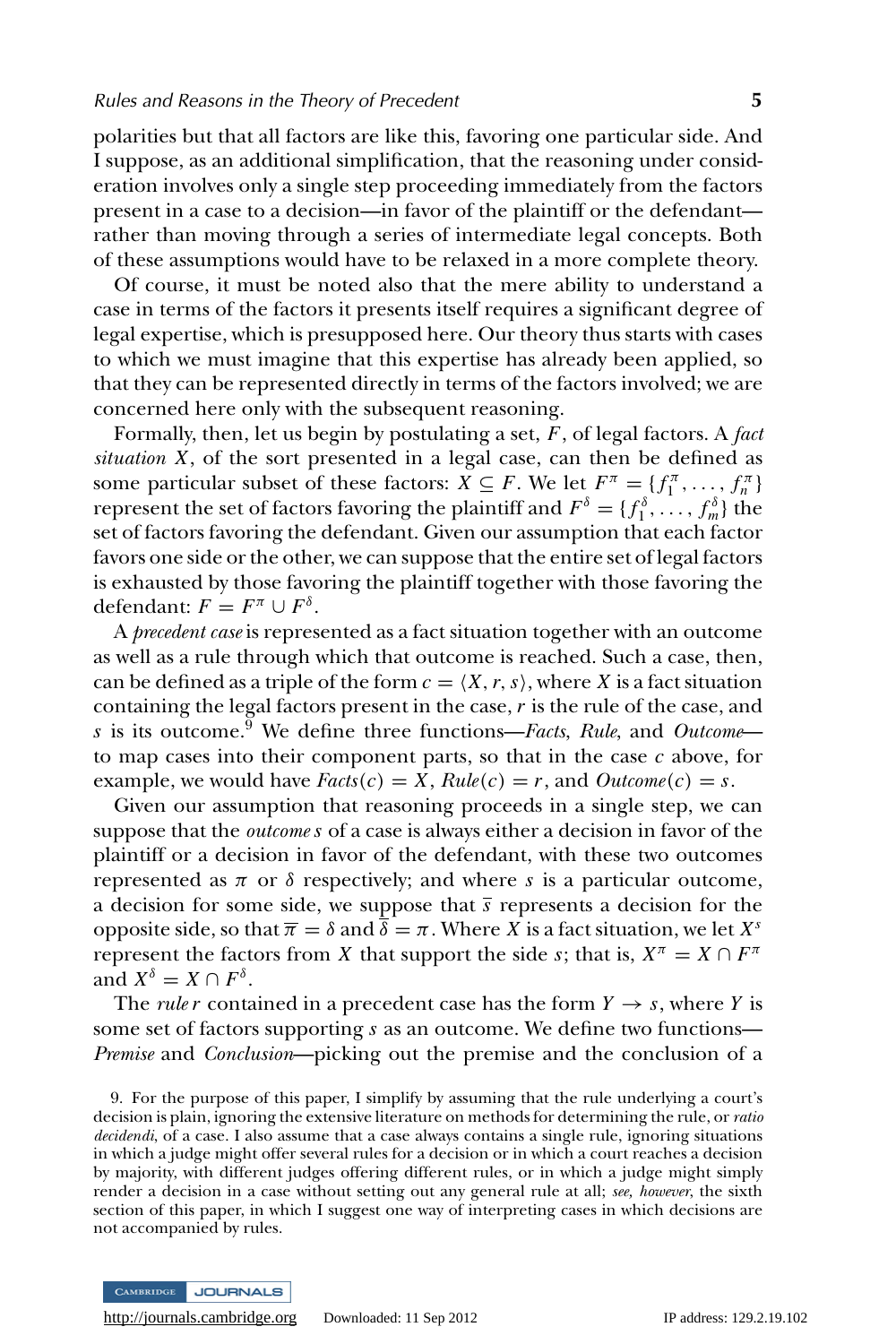rule, so that, in the case of this particular rule *r*, for example, we would have *Premise*( $r$ ) = *Y* and *Conclusion*( $r$ ) = *s*. A precedent rule of this sort, once again, is to be interpreted as a defeasible rule, telling us that its premise entails its conclusion not as a matter of necessity but only by default. What the rule  $Y \rightarrow s$  means, then, is that, if some fact situation contains all the factors from *Y* , then, as a default, the court ought to reach a decision in this situation in favor of the side *s*—or perhaps more intuitively, that the factors from *Y* , taken together, provide the court with a reason for deciding in favor of the side *s*.

This connection between precedent rules and reasons—a guiding theme of the paper—can be illustrated by examining a different sort of normative rule, an ethical generalization, such as "If you make a promise, you ought to keep it." Consider an instance of this generalization, such as "If I promise to have lunch with Alex, I ought to do so," and suppose that I have in fact promised to have lunch with Alex, so that the rule is applicable. What, then, is the force of this rule? It cannot mean that I ought to have lunch with Alex no matter what. Surely other, more important obligations might legitimately interfere; I might be called upon to save a life, for example. Instead, it is natural to interpret the rule as telling us that my promise, the premise of the rule, provides me with a *reason* for having lunch with Alex—presumably a very strong reason or a reason with special moral force, since it is based on a promise, but still a reason that might be defeated by stronger reasons, or perhaps excluded from consideration entirely.10

The idea behind the current account is that precedent rules work in exactly the same way, identifying legal reasons that support particular decisions. What the rule  $Y \rightarrow s$  tells us, then, is that the factor set *Y* provides the court with a legal reason for deciding in favor of the side *s*. Just as in the case of ethical generalizations, however, the reason provided by this precedent rule may be defeated—or trumped, as we will say—by a stronger legal reason favoring the opposite side, in a way that is explained below.

Let us return, now, to the concept of a precedent case  $c = \langle X, r, s \rangle$  containing a fact situation *X* along with a rule *r* leading to the outcome *s*. In order for this concept to make sense, we impose three coherence constraints. First, the rule contained in the case must be applicable to the facts of the case, in the sense that the fact situation contains the factors required by the premise of the rule:  $Premise(r) \subseteq X$ . Second, each of the factors contained in the premise of the precedent rule must actually support its conclusion, not the opposite side: where  $Conclusion(r) = s$ , then, we require *Premise*( $r$ )  $\subseteq$   $F^s$ . And third, the conclusion of the precedent rule must match the outcome of the case:  $Conclusion(r) = Outcome(c)$ .

CAMBRIDGE JOURNALS

<sup>10.</sup> This general picture is described in much more detail in Horty *supra* note 6, *available at* http://www.philosophersimprint.org/007003/, where I appeal to techniques from nonmonotonic logic to develop a detailed theory as reasons as the premises of default rules; the theory allows us to understand both how reasons can be defeated by stronger reasons and how they can be excluded from consideration in the way suggested in JOSEPH RAZ, PRACTICAL REASONING AND NORMS, 2d ed. (2002).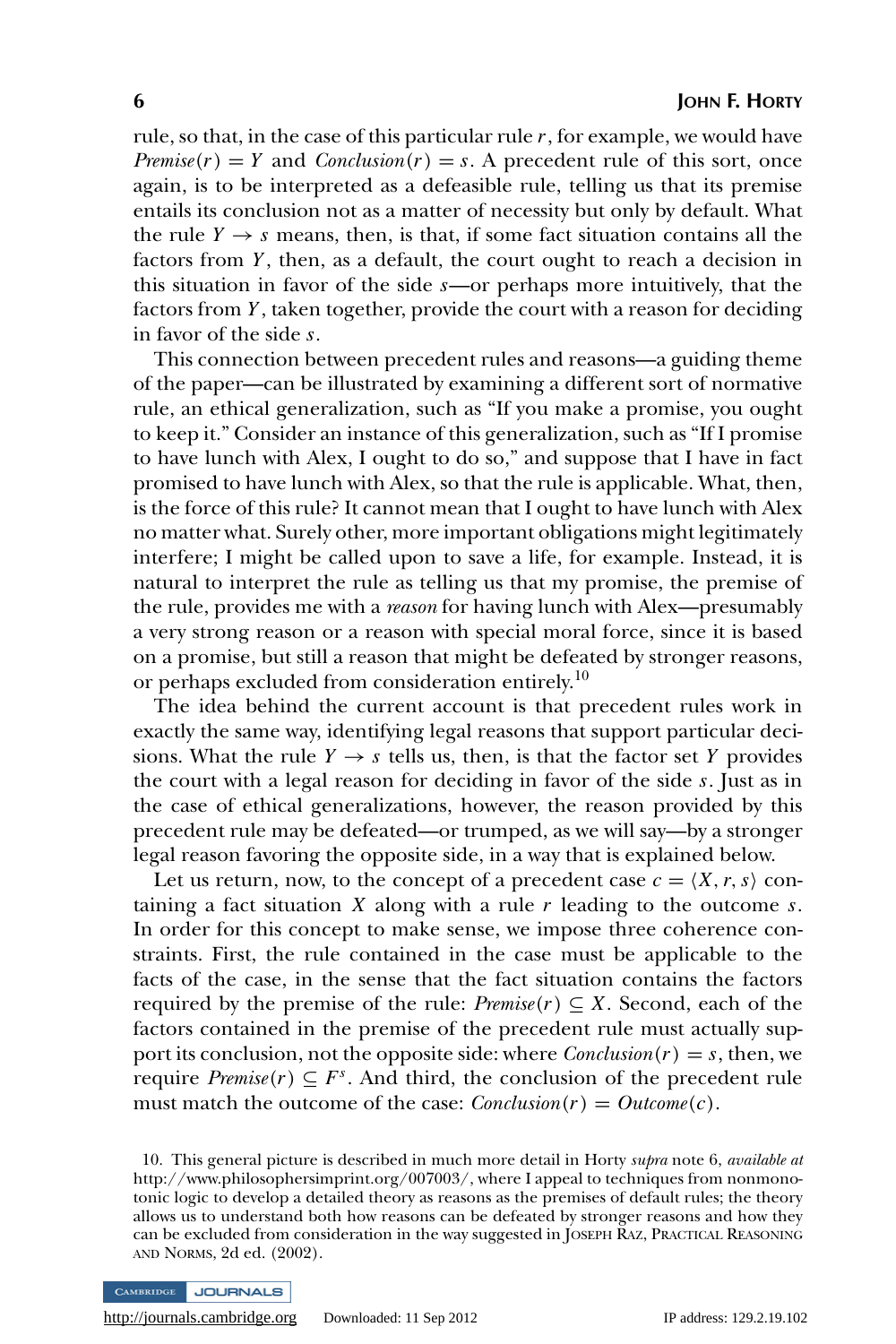These various concepts and constraints can be illustrated through the concrete case  $c_1 = \langle X_1, r_1, s_1 \rangle$ , containing the fact situation  $X_1 =$  ${f_1^{\pi}, f_2^{\pi}, f_3^{\pi}, f_1^{\delta}, f_2^{\delta}, f_3^{\delta}, f_4^{\delta}}$ , with three factors favoring the plaintiff and four favoring the defendant, where  $r_1$  is the rule  $\{f_1^{\pi}, f_2^{\pi}\} \rightarrow \pi$ , and where the outcome  $s_1$  is  $\pi$ , a decision for the plaintiff. Evidently, the case satisfies our three coherence constraints. The precedent rule is applicable to the fact situation in the sense that  $Premise(r_1) \subseteq X_1$ . The various factors contained in the premise of this rule all support its conclusion, a decision for the plaintiff, in the sense that  $Premise(r_1) \subseteq F^{\pi}$ . And the conclusion of the precedent rule matches the outcome of the case, both favoring the plaintiff:  $Conclusion(r_1) = Outcome(c_1)$ . This particular precedent, then, represents a case in which the court decides for the plaintiff by applying or introducing a rule according to which the presence of the factors  $f_1^{\pi}$  and  $f_2^{\pi}$  lead, by default, to a decision for the plaintiff.

### **III. ORDERED REASONS AND BINDING RULES**

With this notion of a precedent case in hand, we can now define a *case base* as a set  $\Gamma$  of precedent cases. It is a case base of this sort that will be taken to represent the common law in some area and to constrain the decisions of future courts.<sup>11</sup> But according to the present theory, these constraints depend more immediately on two additional concepts, both of which can be defined in terms of the case base.

The first is simply the set of rules derived from a case base, which is definable as the set containing any rule belonging to any case from that case base. The concept can be introduced formally by extending the function *Rule*, which extracts the rule from a single case, so that it applies also to an entire set of cases, yielding as a result the set of rules contained in those cases:

**Definition 1 (Rules derived from a case base).** Let  $\Gamma$  be a case base. Then the set  $Rule(\Gamma)$  of rules derived from  $\Gamma$  is defined by taking  $Rule(\Gamma) =$  ${Rule}(c) : c \in \Gamma$ .

To illustrate, suppose the case base  $\Gamma$  contains the case  $c_1$ , considered above. Then the set  $Rule(\Gamma)$  of rules derived from this case base will contain the particular rule  $r_1$ , since this rule is the value of  $Rule(c_1)$ , and  $c_1$  belongs to  $\Gamma$ .

It is, of course, customary to suppose that the rules derived from a case base play an important role in precedential constraint; some writers argue that these precedent rules play the entire role. The second concept we introduce—a preference relation on reasons—is much less common as a focus of attention.

11. Although I focus in this paper on which might be called "pure" common law, I believe the model would also apply to cases in which precedential reasoning is used to interpret statutory or constitutional language.

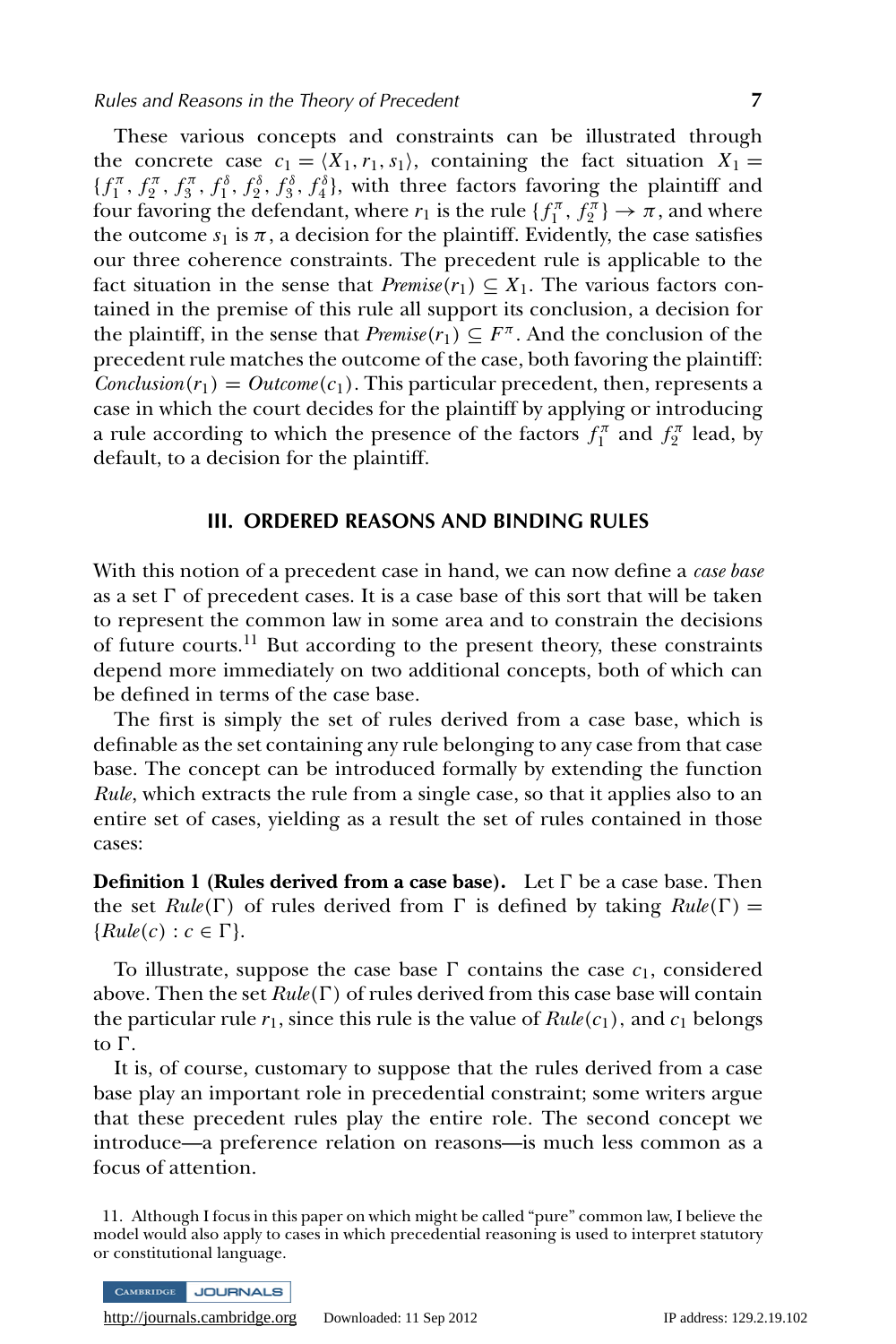In order to motivate this concept, it will be useful to consider our previous example, the case *c*1, in more detail. The key idea underlying precedential constraint is that later courts must respect the decisions of earlier courts. So what information is actually carried by the earlier court's decision in the case of  $c_1$ ? What is the earlier court telling us with this decision? Well, two things at least. First, by appealing to the rule  $r_1$ , the court is telling us that the premise of this rule—that is, *Premise*( $r_1$ ), or { $f_1^{\pi}$ ,  $f_2^{\pi}$ }—is a sufficient reason for reaching a decision in favor of the plaintiff. But second, with its decision for the plaintiff, the court is also telling us that this reason is preferred to whatever other reasons the case might present that favor the defendant.

To make this point precisely, let us now define a *legal reason* as a set of factors uniformly favoring one side or the other. For example,  $\{f_1^{\pi}, f_2^{\pi}\}$  is a reason favoring the side  $\pi$ , a decision for the plaintiff, whereas  $\{f_1^{\delta}, f_2^{\delta}\}$  is a reason favoring the side *δ*, a decision for the defendant; but according to this definition  $\{f_1^{\pi}, f_1^{\delta}\}$  is not a reason at all, since the factors contained in this set do not uniformly favor either side. We can say that a fact situation *presents* a reason if all the factors from that reason are contained in that fact situation and that a case presents a reason if its fact situation does so. Finally, if *X* and *Y* are reasons favoring the same side, we can say that *Y* is *at least as strong as X* whenever *Y* contains all the factors contained by *X*—whenever, that is,  $X \subseteq Y$ .

Returning to our example, the case  $c_1$ , as we have seen, contains the set  $X_1 = \{f_1^{\pi}, f_2^{\pi}, f_3^{\pi}, f_1^{\delta}, f_2^{\delta}, f_3^{\delta}, f_4^{\delta}\}\$ as its fact situation, and so the strongest reason presented by this case for the defendant is the subset  $X_1^{\delta} = \{f_1^{\delta}, f_2^{\delta}, f_3^{\delta}, \bar{f}_4^{\delta}\}\,$  containing all those factors from the original fact situation that favor the defendant. Since the earlier court has decided for the plaintiff on the grounds of the reason provided by  $P$ *remise*( $r_1$ ) even in the face of the reason provided by  $X_1^{\delta}$  for the defendant, it seems to follow as a consequence of the court's decision that the reason  $Premise(r_1)$  for the plaintiff is preferred to the reason  $X_1^{\delta}$  for the defendant—that is, that the reason  ${f_1^{\pi}, f_2^{\pi}}$  is preferred to the reason  ${f_1^{\delta}, f_2^{\delta}, f_3^{\delta}, f_4^{\delta}}$ . If we introduce the symbol  $\lt_{c_1}$  to represent the preference relation on reasons that is derived from the particular case  $c_1$ , then this consequence of the court's decision can be put more formally as the claim that  $\{f_1^{\delta}, f_2^{\delta}, f_3^{\delta}, f_4^{\delta}\} <_{c_1} \{f_1^{\pi}, f_2^{\pi}\}\$ , or equivalently, that  $X_1^{\delta} <_{c_1}$  *Premise*( $r_1$ ).

As far as the preference ordering goes, then, the earlier court is telling us at least that  $X_1^{\delta} <_{c_1}$  *Premise*( $r_1$ ), but is it telling us anything else? Perhaps not explicitly, but implicitly, yes. For if the reason  $Premise(r_1)$  for the plaintiff is preferred to the reason  $X_1^{\delta}$  for the defendant, then surely any reason for the plaintiff that is at least as strong as  $Premise(r_1)$  must likewise be preferred to  $X_1^{\delta}$ , and just as surely *Premise*( $r_1$ ) must be preferred to any reason for the defendant that is at least as weak as  $X_1^{\delta}$ . As we have seen, a reason *Z* for the plaintiff is at least as strong as  $Premise(r_1)$  if it contains all the factors contained by  $Premise(r_1)$ —that is, if  $Premise(r_1) \subseteq Z$ . And it is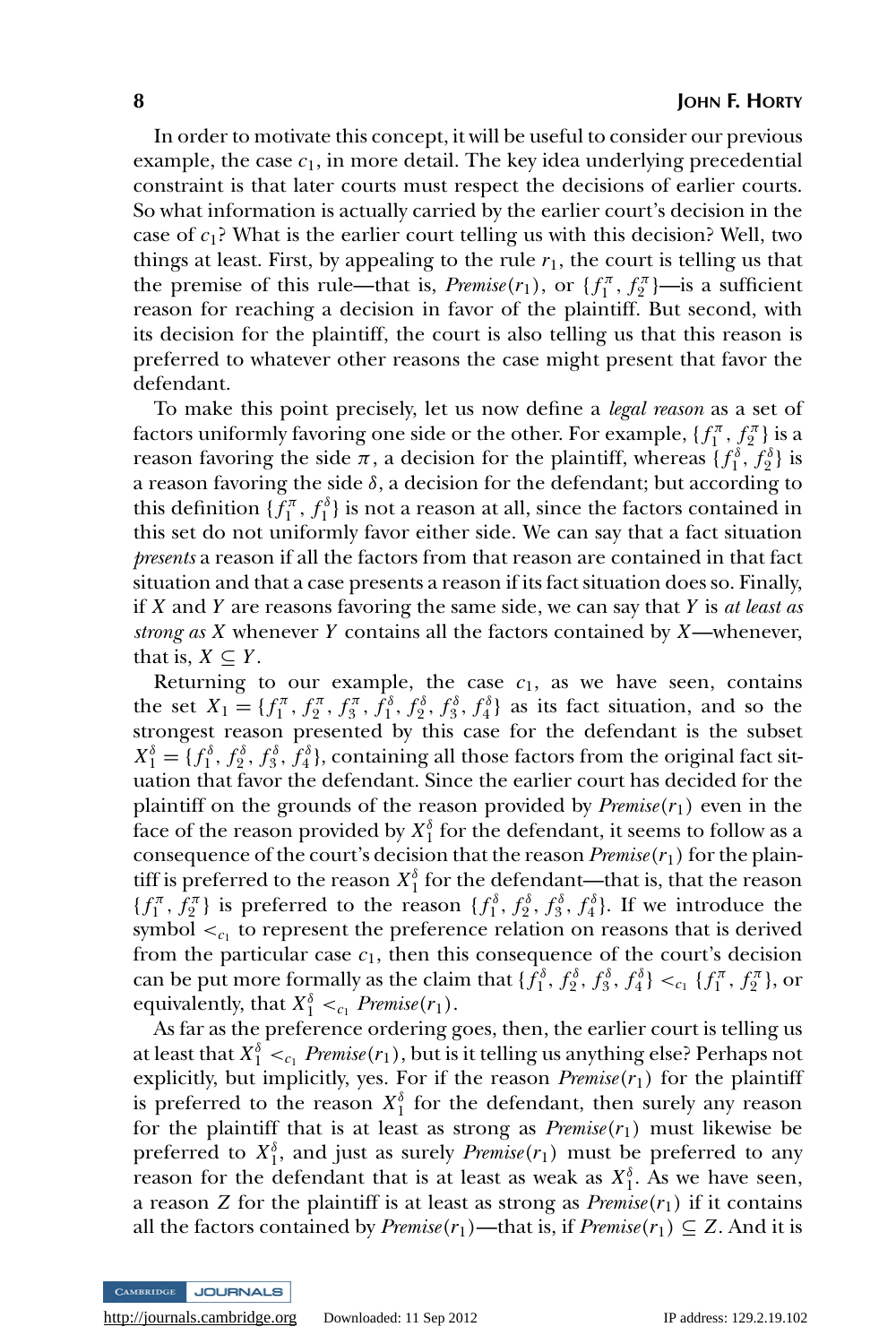natural to conclude likewise that a reason *W* for the defendant is at least as weak as  $X_1^{\delta}$  if it contains no more factors than  $X_1^{\delta}$  itself—that is, if  $W \subseteq X_1^{\delta}$ . It therefore follows from the earlier court's decision in  $c<sub>1</sub>$ , not only that  $X_1^{\delta} <_{c_1}$  *Premise*(*r*<sub>1</sub>), but that  $W <_{c_1} Z$  whenever *W* is at least as weak a reason for the defendant as  $X_1^{\delta}$  and  $Z$  is at least as strong a reason for the plaintiff as *Premise*( $r_1$ )—whenever, that is,  $W \subseteq X_1^{\delta}$  and  $Premise(r_1) \subseteq Z$ . To illustrate: from the court's explicit decision that  $\{f_1^{\delta}, f_2^{\delta}, f_3^{\delta}, f_4^{\delta}\} <_{c_1} \{f_1^{\pi}, f_2^{\pi}\}\$ , we can also conclude that  $\{f_3^{\delta}, f_4^{\delta}\} <_{c_1} \{f_1^{\pi}, f_2^{\pi}, f_5^{\pi}\}\$ , for example.

This line of argument leads to the following definition of the preference relation among reasons that can be derived from a single case:

**Definition 2 (Preference relation derived from a case).** Let  $c = \langle X, r, s \rangle$  be a case, and suppose *W* and *Z* are reasons. Then the relation *<c* representing the preferences on reasons derived from the case *c* is defined by stipulating that  $W \leq_c Z$  if and only if  $W \subseteq X^{\overline{s}}$  and  $Premise(r) \subseteq Z$ .

It is easy—indeed, trivial—to verify that the preference relation derived from any particular case *c* is transitive: whenever  $X \leq_c Y$  and  $Y \leq_c Z$ , it follows that  $X \leq_c Z$ . It is not, however, a connected relation: we do not invariably have either  $X \leq_c Y$  or  $Y \leq_c X$ —the case  $c$  may tell us nothing at all about the relative strength of  $X$  and  $Y$ . To illustrate by returning to  $c_1$ , we do not have either  $\{f_1^{\delta}\} <_{c_1} \{f_1^{\pi}\}$  or  $\{f_1^{\pi}\} <_{c_1} \{f_1^{\delta}\}$ , for example.

Once we have defined the preference relation derived from a single case, we can then introduce a preference relation  $\leq_{\Gamma}$  derived from an entire case base  $\Gamma$  in the natural way, by stipulating that one reason is stronger than another according to the entire case base if that strength relation is supported by some particular case in the case base:

**Definition 3 (Preference relation derived from a case base).** Let  $\Gamma$  be a case base, and suppose *W* and *Z* are reasons. Then the relation  $\lt_\Gamma$  representing the preferences on reasons derived from the case base  $\Gamma$  is defined by stipulating that  $W <_{\Gamma} Z$  if and only if  $W <_{c} Z$  for some case *c* from  $\Gamma$ .

It is worth emphasizing that the derived preference relation  $\langle \nabla \cdot \nabla \cdot \nabla \cdot \nabla \cdot \nabla \cdot \nabla \cdot \nabla \cdot \nabla \cdot \nabla \cdot \nabla \cdot \nabla \cdot \nabla \cdot \nabla \cdot \nabla \cdot \nabla \cdot \nabla \cdot \nabla \cdot \nabla \cdot \nabla \cdot \nabla \cdot \nabla \cdot \nabla \cdot \nabla \cdot \nabla \cdot \nabla \cdot \nabla \cdot \$ both formally and conceptually. From a formal standpoint, we should note that the preference relation derived from an entire case base, like that derived from a single case, is not connected: again we may have neither  $X \leq_{\Gamma} Y$  nor  $Y \leq_{\Gamma} X$ . More surprisingly, this new relation is not transitive either:  $X \leq_Y Y$  and  $Y \leq_Y Z$  does not entail  $X \leq_Y Z$ . We will return in the next section to considering the issues surrounding transitivity in more detail.

The preference relation derived from a case base is conceptually weak as well, in the sense that it might reflect very few of our ordinary judgments about strength relations among reasons. Consider, for example, a situation in which the issue at hand is the question whether an individual's residence in a foreign country qualifies as a change of fiscal domicile with respect to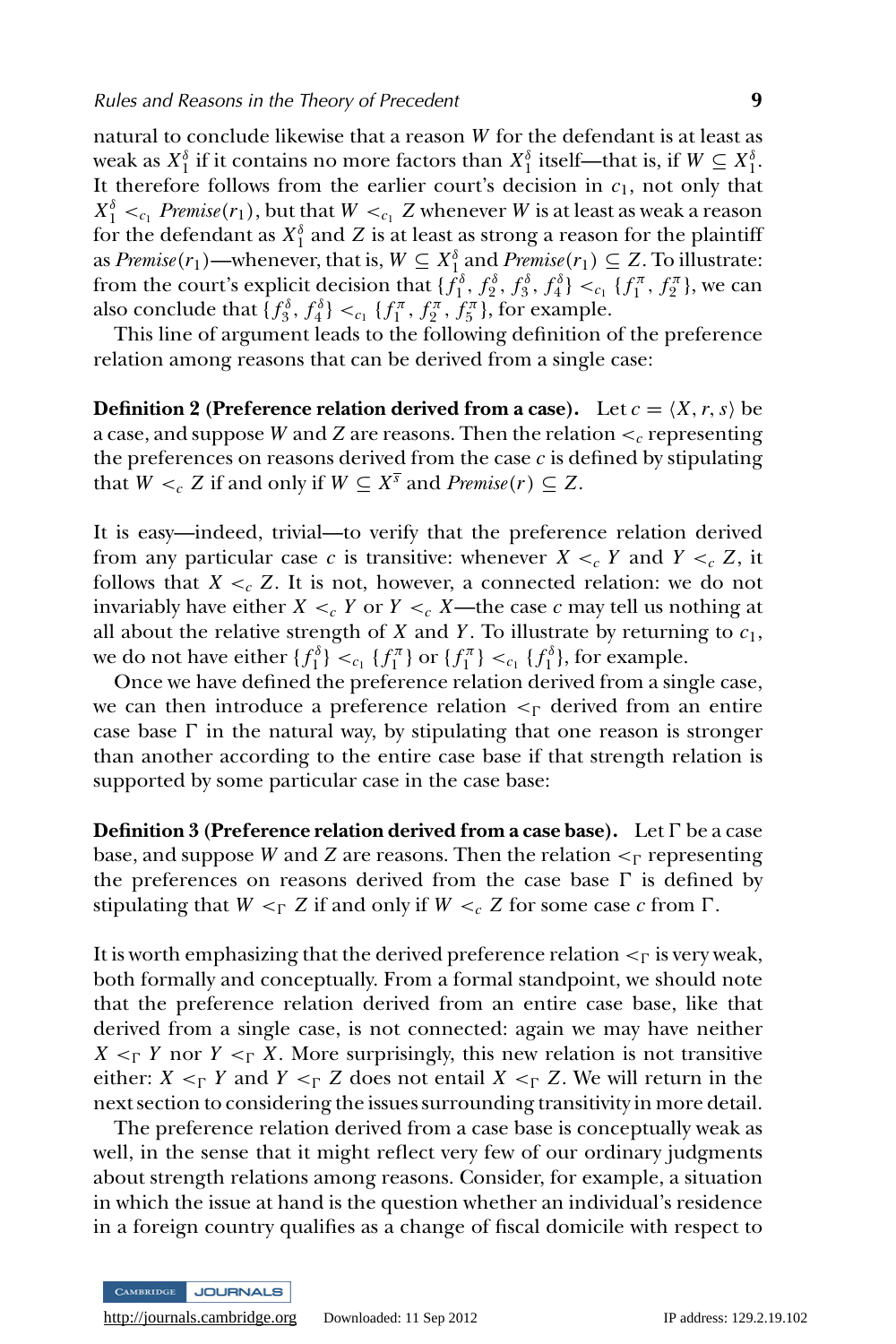income tax.12 The plaintiff is the individual's home country, which would like to collect tax on her income; the defendant is the individual, who would prefer to pay her income taxes to the foreign country, where we can assume the rates are lower. Imagine that the fact situation contains the following factors, all favoring the defendant: the individual resigned from her old job and is now employed by a company in the foreign country; she has sold her old home and purchased a new home in the foreign country; she has sold her old car and both purchased and registered a new car in the foreign country. Suppose these three factors are represented as  $f_1^{\delta}$ ,  $f_2^{\delta}$ , and  $f_3^{\delta}$ . In favor of the plaintiff is the single factor that the individual has maintained a registered bicycle in her home country, which she uses while visiting her parents; this factor is  $f_1^{\pi}$ .

Can we now assume that the reason  $\{f_1^{\delta}, f_2^{\delta}, f_3^{\delta}\}\$  favoring the defendant should be preferred to the reason  $\{f_1^{\pi}\}\$  favoring the plaintiff? Intuitively it would seem so; surely the mass of information about employment, residence, and automobile registration should outweigh some stray fact about bicycle registration. But as a matter of precedential constraint, not necessarily. Unless the case base  $\Gamma$  contains a previous case in which bicycle registration was actually compared to at least one of the factors supporting the defendant and found to be less weighty, we do not have  $\{f_1^{\pi}\}\leq_\Gamma \{f_1^{\delta}, f_2^{\delta}, f_3^{\delta}\}.$ The present approach thus reflects a broadly positivist view of precedential constraint, according to which the legally sanctioned preference relations among reasons must have a basis, not simply in our everyday intuitions about which reasons are stronger than which, but in the acts of an appropriate legal authority—here, a court's decision in some precedent case.<sup>13</sup> Of course, it is likely in the present situation that the court confronting this case would be guided by our intuitive assessment concerning weight of the conflicting reasons and therefore decide for the defendant. As a result of this decision, the intuitive assessment would be given legal standing, and it would then hold, once the case is decided and the case base is updated accordingly, that  ${f_1^{\pi}} <$   $\Gamma$   ${f_1^{\delta}, f_2^{\delta}, f_3^{\delta}}$ . This is the genius of the common law—that it provides a mechanism through which our ordinary intuitions about the relative importance of various reasons are gradually filtered into legal doctrine, on an incremental basis, in reaction to particular circumstances.

We now turn to the task of defining the class of precedent rules that should be considered as *binding* in a particular fact situation—those with the greatest bearing on that fact situation. The definition is simple and proceeds in three steps.

JOURNALS **CAMBRIDGE** 

<sup>12.</sup> This example is modeled on some hypothetical cases considered in Henry Prakken & Giovanni Sartor, *Modelling Reasoning with Precedents in a Formal Dialogue Game*, 6 ARTIFICIAL INTELLIGENCE & L. 231–287 (1998).

<sup>13.</sup> Note that this positivist treatment of precedential constraint in particular does not entail any view of whether the law more generally should or should not be understood in positivist terms.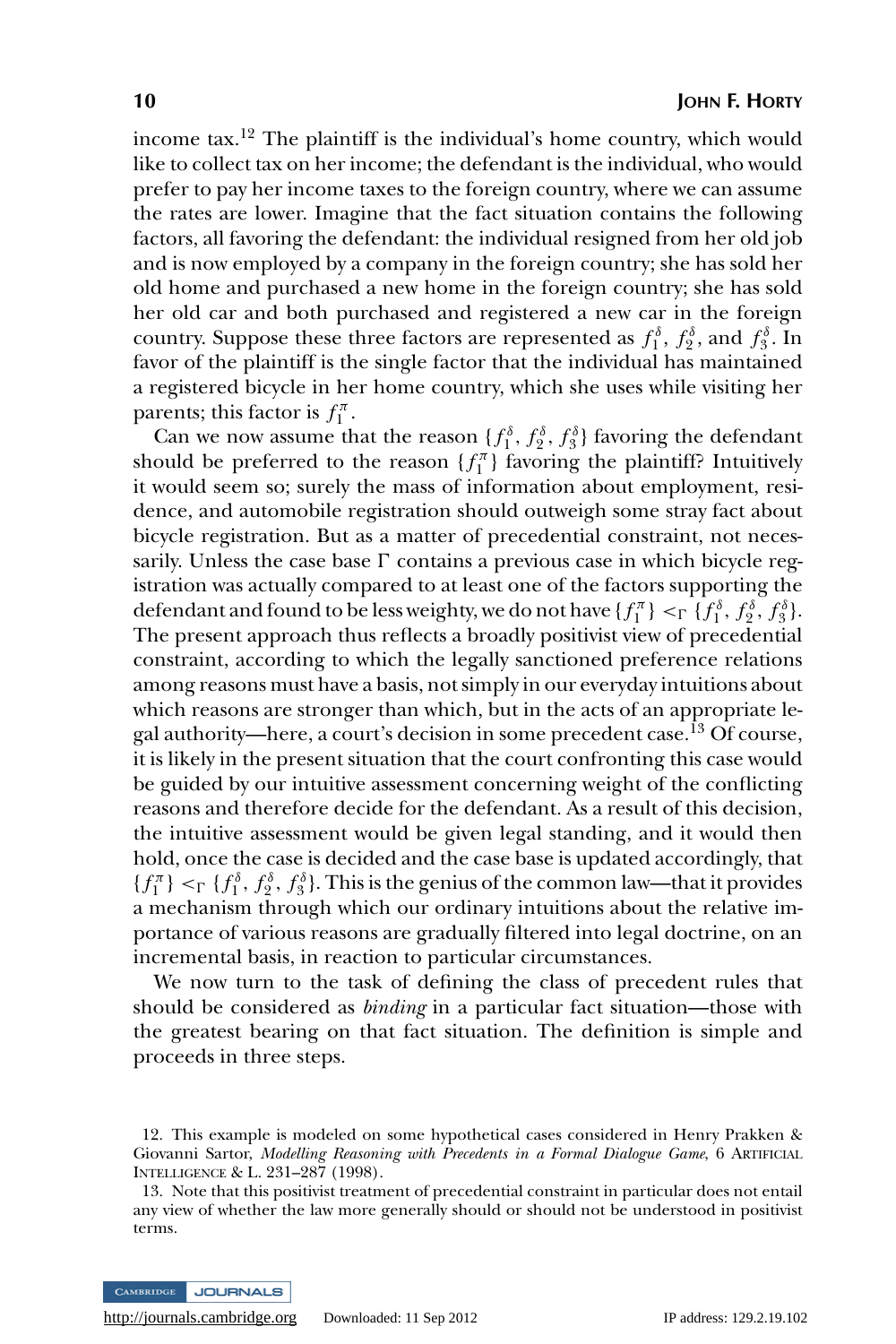First, a rule is said to be *applicable* in a fact situation whenever that situation contains all the factors required by the premise of the rule:

**Definition 4 (Applicable rules).** Let  $\Gamma$  be a case base, with  $Rule(\Gamma)$  the derived set of rules, and suppose *X* is a fact situation. Then a rule *r* from *Rule*( $\Gamma$ ) is applicable in the fact situation *X* if and only if *Premise*( $r$ )  $\subseteq X$ .

Since our precedent rules are taken as defeasible, however, not every applicable rule can be classified as binding. Some will be overridden—or *trumped*—by stronger or preferable rules supporting the opposite side.

When is one of two conflicting precedent rules preferable to the other? The force of a precedent rule, we recall, is that the premise of that rule provides the court with a reason for deciding in favor of the side specified in its conclusion. Precedent rules themselves can therefore be placed in a preference ranking exactly in accord with the reasons they provide, so that a rule  $r'$  is ranked as preferable to the rule  $r$  in the context of a case base  $\Gamma$  whenever the reason *Premise*( $r'$ ) is ranked as preferable to the reason *Premise*( $r$ ), according to the preference relation  $\lt_\Gamma$  derived from that case base—whenever, that is,  $\text{Premise}(r) <_{\Gamma} \text{Premise}(r')$ .

Given this preference ranking among rules, we can now characterize an applicable rule as trumped whenever there is another rule, also applicable, that is preferred to the original and supports the opposite side:

**Definition 5 (Trumped rules).** Let  $\Gamma$  be a case base, with  $Rule(\Gamma)$  the derived set of rules and  $\leq_{\Gamma}$  the derived preference relation, and suppose *X* is a fact situation. Then a rule *r* from  $Rule(\Gamma)$  that is applicable in *X* is trumped in the context of the case base  $\Gamma$  if and only if there is another rule  $r'$  from  $Rule(\Gamma)$  that is also applicable in *X*, but which is such that (1) *Premise*(*r*)  $\lt_{\Gamma}$  *Premise*(*r'*) and (2) *Conclusion*(*r'*) =  $\overline{Conclusion(r)}$ .

And once we have defined both the applicable and the trumped rules, we can introduce the idea of a binding rule quite simply, as one that is applicable but not trumped:

**Definition 6 (Binding rules).** Let  $\Gamma$  be a case base, with  $Rule(\Gamma)$  the derived set of rules and  $\leq_{\Gamma}$  the derived preference relation, and suppose *X* is a fact situation. A rule r from  $Rule(\Gamma)$  is binding in X if and only if it is triggered in the fact situation  $X$  and not trumped in the context of  $\Gamma$ .

These concepts can be illustrated by considering the very simple case base  $\Gamma_1 = \{c_1, c_2\}$ , containing the familiar case  $c_1 = \langle X_1, r_1, s_1 \rangle$ —where, once again,  $X_1 = \{f_1^{\pi}, f_2^{\pi}, f_3^{\pi}, f_1^{\delta}, f_2^{\delta}, f_3^{\delta}, f_4^{\delta}\}\$ , where  $r_1$  is  $\{f_1^{\pi}, f_2^{\pi}\} \to \pi$ , and where  $s_1$  is  $\pi$ —as well as the new case  $c_2 = \langle X_2, r_2, s_2 \rangle$ , where  $X_2 =$  ${f_1^{\pi}, f_2^{\pi}, f_3^{\pi}, f_5^{\delta}, f_6^{\delta}}$ , where  $r_2$  is  ${f_5^{\delta}} \rightarrow \delta$ , and where  $s_2$  is  $\delta$ , a decision for the defendant. Now suppose that, against the background of this case base, a new fact situation  $X_3 = \{f_1^{\pi}, f_2^{\pi}, f_5^{\pi}, f_5^{\delta}, f_7^{\delta}\}\)$  comes before the court. The set *Rule*( $\Gamma_1$ ) of precedent rules derived from  $\Gamma_1$  contains  $r_1$  and  $r_2$ ; and evidently both of these two rules are applicable in the new situation, since

CAMBRIDGE JOURNALS

<http://journals.cambridge.org> Downloaded: 11 Sep 2012 IP address: 129.2.19.102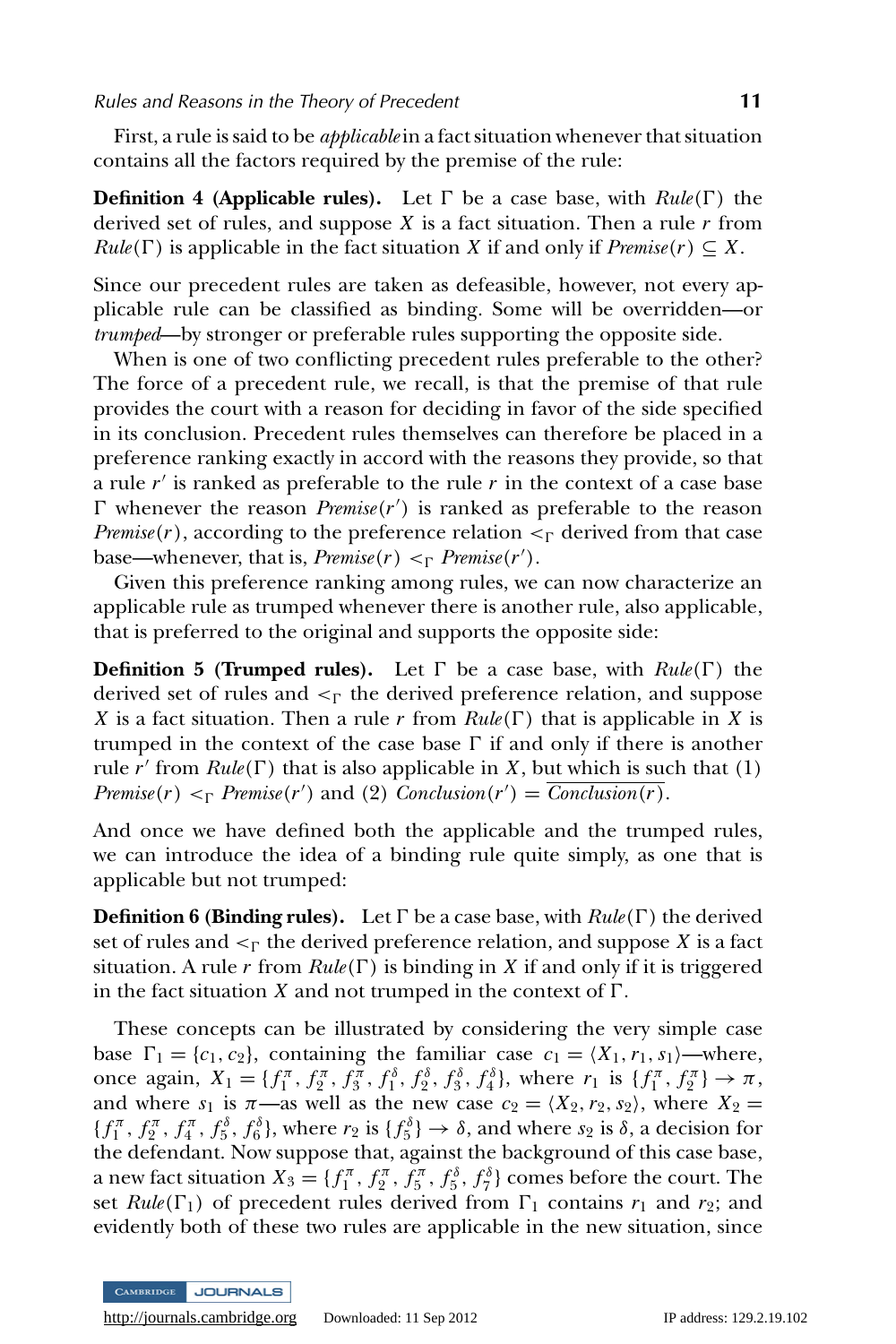we have both  $Premise(r_1) \subseteq X_3$  and  $Premise(r_2) \subseteq X_3$ . The first of these rules, however, is trumped by the second. The two rules favor different sides, of course, with  $r_1$  favoring the plaintiff and  $r_2$  the defendant. And it is easy to see also that in the context of  $\Gamma_1$  as a background case base, the reason provided by the second rule is preferable to that provided by the first: it follows from our definitions that  $\{f_1^{\pi}, f_2^{\pi}\} <_{c_2} \{f_5^{\delta}\}\$ , from which we have  ${f_1^{\pi}, f_2^{\pi}} <$ <sub> $\Gamma_1$ </sub>  ${f_5^{\delta}}$  as well—that is *Premise*( $r_1$ ) *<*<sub> $\Gamma_1$ </sub> *Premise*( $r_2$ ). Because both  $r_1$  and  $r_2$  are applicable, but  $r_1$  is trumped, only the rule  $r_2$  is binding in this fact situation.

# **IV. CONSTRAINT BY PRECEDENT**

The account of precedential constraint set out here is a version of the reason model, according to which a later court is constrained to reach a decision that is consistent, not necessarily with the rules set out in earlier cases, but with the assessments reached in those cases concerning the proper balance of reasons. In order to develop this idea, I first introduce a reason-centered notion of consistency for case bases. A later decision can then be defined as consistent with the precedents contained in a case base if it does not introduce an inconsistency into that case base.

As shown above, a case base  $\Gamma$  leads to a derived preference relation  $\lt_{\Gamma}$ , where the statement  $X \leq_Y Y$  means that the reason *Y* is preferred to the reason  $X$  according to  $\Gamma$ . Such a statement is supported, of course, by some particular precedent case from  $\Gamma$  in which either it was decided explicitly that the reason *Y* itself is preferred to *X* or else that some reason at least as weak as *Y* is preferred to some reason at least as strong as *X*, from which it follows implicitly that  $X \leq_Y Y$ . We therefore define the case base  $\Gamma$  as *inconsistent* whenever there are two reasons *X* and *Y* for which both  $X \leq_Y Y$ and *Y*  $\lt_{\Gamma}$  *X*—whenever, that is,  $\Gamma$  tells us both that *Y* is preferred to *X* and that *X* is preferred to *Y*—and *consistent* otherwise:

**Definition 7 (Consistent and inconsistent case bases).** Let  $\Gamma$  be a case base, with  $\leq_{\Gamma}$  the derived preference relation. Then  $\Gamma$  is inconsistent if and only if there are reasons *X* and *Y* such that  $X \leq_Y Y$  and  $Y \leq_Y X$ .  $\Gamma$  is consistent if and only if it is not inconsistent.

Is this a good definition of case base inconsistency, and so consistency, from an intuitive point of view? I think so. The condition isolated by the definition is almost certainly sufficient with respect to our intuitive notion of inconsistency—surely any case base from which it can be derived that, of two reasons, each is preferred to the other would have to be classified as inconsistent from an intuitive standpoint. But is the suggested condition also necessary? Perhaps a case base might exhibit some other anomaly that would lead us to classify it, from an intuitive standpoint, as inconsistent. Suppose, for example, that the case base contains two precedent cases of the form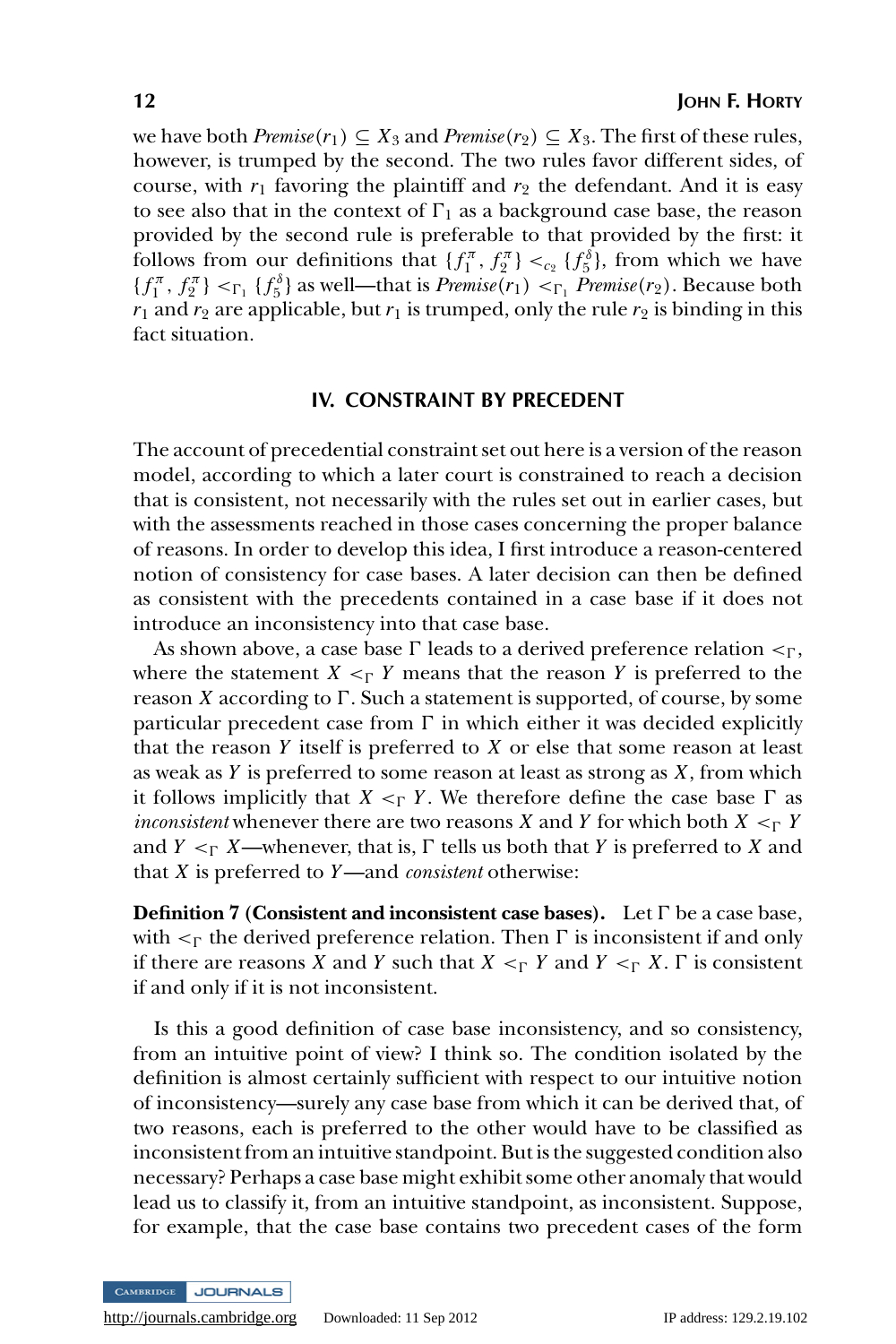# Rules and Reasons in the Theory of Precedent **13**

 $\langle X, r, s \rangle$  and  $\langle X, r', \overline{s} \rangle$  in which the very same fact situation leads to decisions for opposing sides; surely there is some kind of intuitive inconsistency in a case base like this. True enough, but as it turns out, this particular anomaly entails that the formal condition set out in our definition of inconsistency has been met, so that it cannot be used to challenge the claim that the formal condition is necessary:

**Observation 1.** Let  $\Gamma$  be a case base containing two precedent cases of the form  $\langle X, r, s \rangle$  and  $\langle X, r', \overline{s} \rangle$ . Then  $\Gamma$  is inconsistent.

A different, slightly weaker anomaly will be shown later in the paper to entail our formal condition as well. I have not been able to find any others that do not and will therefore take our formal definitions of consistency and inconsistency for a case base as intuitively acceptable.

Given this notion of consistency, then, we can now turn to the concept of precedential constraint itself. The guiding intuition is that, in deciding a case, a constrained court is required to preserve the consistency of the background case base. More exactly, where  $\Gamma$  is a consistent case base, suppose a court that is constrained by  $\Gamma$  is confronted with a new fact situation *X*. Then the court is required to reach a decision on *X* that is itself consistent with  $\Gamma$ —that is, a decision that does not introduce inconsistency into the case base:

**Definition 8 (Precedential constraint).** Let  $\Gamma$  be a consistent case base and *X* a new fact situation confronting the court. Then precedential constraint requires the court to base its decision on some rule *r* leading to an outcome *s* such that the new case base  $\Gamma \cup \{ \langle X, r, s \rangle \}$  is itself consistent.

This notion of precedential constraint can be illustrated by returning to our previous example, in which  $\Gamma_1 = \{c_1, c_2\}$  is the background case base, with  $c_1$  and  $c_2$  as before, and the court is confronted with the new fact situation  $X_3 = \{f_1^{\pi}, f_2^{\pi}, f_5^{\pi}, f_5^{\delta}, f_7^{\delta}\}\$ . As shown above, the rule  $r_2$ , or  $\{f_5^{\delta}\} \to \delta$ , is the unique binding rule in this fact situation, so that as far as precedent rules are concerned, the background case base unambiguously favors a decision for the defendant. And in many situations there may indeed be a presumption that favors following a binding rule.<sup>14</sup> Still, on the view developed here, precedential constraint does not depend on binding rules but instead on consistency with the background case base.

The court, in this situation, would of course be free to follow the binding rule  $r_2$ , leading to a decision for the defendant, and so augmenting the background case base with the new case  $c_3 = \langle X_3, r_3, s_3 \rangle$ , where the rule  $r_3$ is simply  $r_2$  and the outcome  $s_3$  is  $\delta$ , which would in fact preserve consistency. But the court is also free to decide, for example, that the new reason  $\{f_5^{\pi}\},$ 

CAMBRIDGE JOURNALS

<sup>14.</sup> *See, e.g.*, the discussion of "presumptive positivism" in Frederick Schauer, *Is the Common Law Law?*, 77 CAL. L. REV. 455–471 (1989); and FREDERICK SCHAUER, PLAYING BY THE RULES: A PHILOSOPHICAL EXAMINATION OF RULE-BASED DECISION-MAKING IN LAW AND LIFE (1991).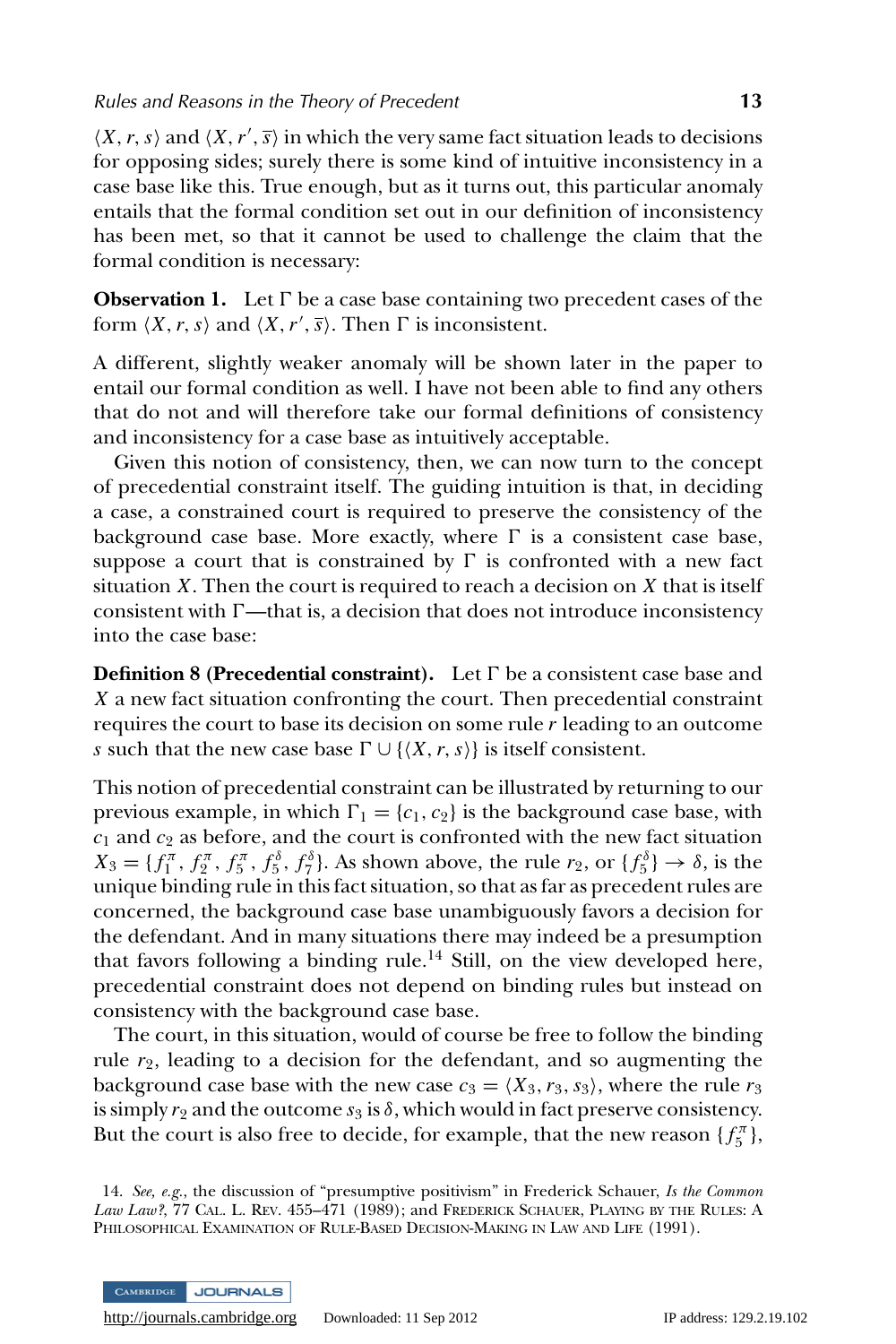which favors the plaintiff, is itself preferable to the various reasons presented by this fact situation for the defendant. The court might then formulate a new rule  ${f_5^{\pi}} \rightarrow \pi$  and on the basis of this rule decide for the plaintiff. As a result, the background case base would be augmented with the new case  $c_4 = \langle X_4, r_4, s_4 \rangle$ , where  $X_4$  is identical with  $X_3$ , where  $r_4$  represents this new rule, and where  $s_4$  is  $\pi$ . Again, the augmented case base resulting from this decision would remain consistent. The new case  $c_4$  would allow us to derive, for example, the preference relation  $\{f_5^{\delta}, f_7^{\delta}\} <_{c_4} \{f_5^{\pi}\}\$ . But this new preference relation is consistent with the others already derivable from the background case base.

What the court cannot do, however—what precedential constraint rules out—is to find for the plaintiff on the basis of some reason that does not include the new factor  $f_5^{\pi}$ , since it is a consequence of the  $c_2$  court's decision that any such reason is less preferable than the reason  $\{f_5^{\delta}\}$  for the defendant. Suppose, for example, that the court formulates the rule  ${f_1^{\pi}} \rightarrow \pi$ and wishes to decided for the plaintiff on the basis of this rule. Such a decision would result in an augmentation of the background case base with the new case  $c_5 = \langle X_5, r_5, s_5 \rangle$ , where  $X_5$  is again identical with  $X_3$ , where  $r_5$  represents the new rule, and where  $s_5$  is  $\pi$ . But this augmented case base would now be inconsistent. The new case  $c<sub>5</sub>$  would support the preference relation  $\{f_5^{\delta}\}\leq_{c_5} \{f_1^{\pi}\}\$ , telling us that the reason  $\{f_1^{\pi}\}\$  for the plaintiff outweighs the reason  $\{f_5^{\delta}\}$  for the defendant. But the background case base already contains the case  $c_2$ , from which we can derive the preference relation  $\{f_1^{\pi}\}\leq_{c_2} \{f_5^{\delta}\}\$ , telling us exactly the opposite. Since a decision for the plaintiff on these grounds would therefore lead to an inconsistent case base, it is ruled out by the present account of precedential constraint.<sup>15</sup>

Having defined the core concept of precedential constraint, I now want to discuss two related issues, one briefly and one at more length.

First, it is worth noting that our core account of constraint relies on the assumption that the background case base is itself consistent to begin with. This is, of course, an unrealistic assumption. Given the vagaries of judicial decision, with a body of case law developed by a number of different courts at different places and different times, it would be surprising if any nontrivial case base were actually consistent. But in fact, this assumption

JOURNALS **CAMBRIDGE** 

<sup>15.</sup> Although this account of precedential constraint is related to the reason model originally proposed by Lamond, *supra* note 5, there are at least two significant differences between Lamond's proposal and the present account. First, at a conceptual level, Lamond sets out his reason model as an alternative to the conventional view of precedential constraint, with its emphasis on rules, while, on the present account, the roles of reasons and rules are integrated: it is reasons that function as the premises of precedent rules, and the preference ordering on rules is derived from the preference ordering on reasons. And second, although Lamond himself does not develop a precise implementation of his reason model, the account set out here does seems to differ from what he has in mind. In particular, Lamond suggests (*id.* at 18– 19) that the meaning of precedents should be understood in terms of "protected reasons" and other forms of exclusionary reasons. Although initially sympathetic to this idea, I did not, in the end, find it necessary to appeal to exclusionary reasons in developing the present account.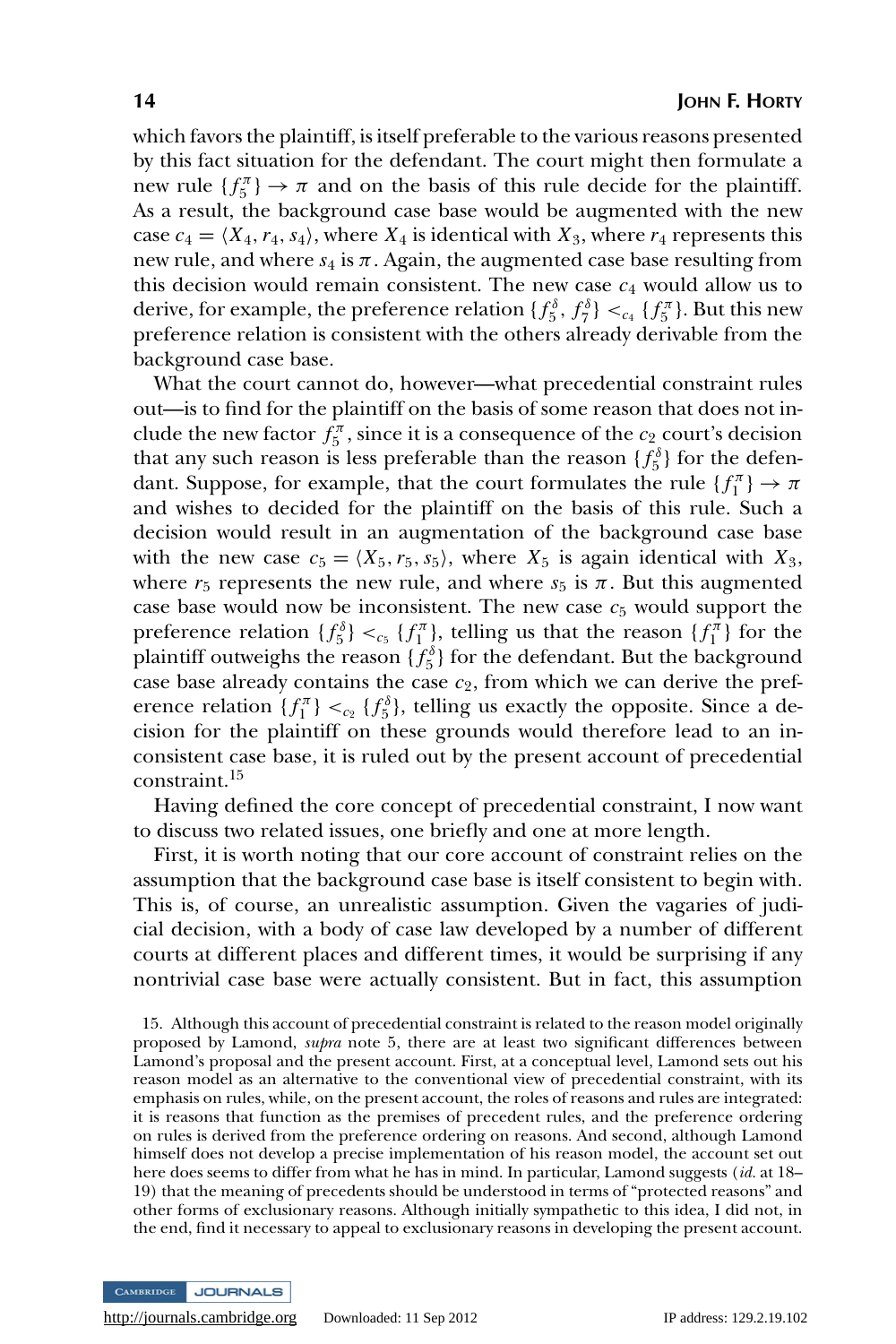is not essential. The notion of case base inconsistency at work here is not like logical inconsistency—it is local, not pervasive. A case base might be inconsistent in certain areas, providing conflicting information about the relative weight of particular reasons, while remaining consistent elsewhere. It would therefore be possible to extend the present theory of precedential constraint to apply also to inconsistent case bases by requiring of a court, not necessarily that it should preserve the consistency of a consistent case base, but only that it should refrain from introducing any new inconsistencies, which were not present before, into a case base that may already be inconsistent.

Second, we must now return to the vexed issues surrounding transitivity of the preference relation derived from an entire case base. As noted earlier, the relation  $\leq_{\Gamma}$ , introduced to represent the preferences among reasons derived from the case base  $\Gamma$ , is not transitive:  $X \leq_{\Gamma} Y$  and  $Y \leq_{\Gamma} Z$  do not entail  $X \leq_{\Gamma} Z$ . Indeed, quite the opposite. For it is easy to see from our various definitions that whenever  $X \leq_Y Y$ , the two reasons *X* and *Y* must lie on opposite sides of some dispute, one favoring the plaintiff while the other favors the defendant. Hence, given  $X \leq_Y Y$  and  $Y \leq_Y Z$ , we can conclude that *X* and *Z*, both lying opposed to *Y* , must themselves favor the same side, from which it follows that  $X \leq_{\Gamma} Z$  fails.

What blocks transitivity, then, is the assumption—built into our definition—that two reasons can be related by the  $\leq_\Gamma$  relation only if they favor opposite sides. In fact, this assumption is not unnatural. The  $\lt_{\Gamma}$  relation is built on top of the  $\lt_c$  relation, representing the preferences among reasons derived from the single case *c*, and what the court decides in any single case is whether, subject to the constraints of precedent, the reasons presented for one side are or are not stronger than the reasons presented for another; any observation that a reason for one side happens to be stronger than another reason for that same side would likely be taken as a mere dictum and not authoritative in future decisions.

But even if a strength comparison between reasons favoring the same side cannot be derived from a single case, perhaps such a comparison can be derived by combining information from several cases within a case base. Suppose, for example, that our background case base contains the case  $c_6 = \langle X_6, r_6, s_6 \rangle$ , where  $X_6 = \{f_1^{\pi}, f_1^{\delta}\}\$ , where  $r_6$  is the rule  $\{f_1^{\pi}\} \to \pi$ , and where  $s_6$  is  $\pi$ , as well as the case  $c_7 = \langle X_7, r_7, s_7 \rangle$ , where  $X_7 = \{f_1^{\pi}, f_2^{\delta}\}$ , where *r*<sub>7</sub> is the rule  $\{f_2^{\delta}\}\rightarrow \delta$ , and where *s*<sub>7</sub> is  $\delta$ . From these two cases, we have  ${f_1^{\delta}} <_{c_6} {f_1^{\pi}}$  and  ${f_1^{\pi}} <_{c_7} {f_2^{\delta}}$  —that is,  ${f_1^{\pi}}$  is a stronger reason for the plaintiff than  $\{f_1^{\delta}\}$  is for the defendant, and  $\{f_2^{\delta}\}$  is a stronger reason for that defendant than  ${f_1^{\pi}}$  is for the plaintiff. It is therefore tempting to conclude through a form of transitivity that  ${f_2^{\delta}}$  is itself a stronger reason for the defendant than  $\{f_1^{\delta}\}$  is—otherwise why would  $\{f_2^{\delta}\}$  but not  $\{f_1^{\delta}\}$  be preferred to  $\{f_1^{\pi}\}$ ?

Now, if we were to embrace this temptation, a new, stronger form of precedential constraint would then be available. Imagine that the case base

CAMBRIDGE JOURNALS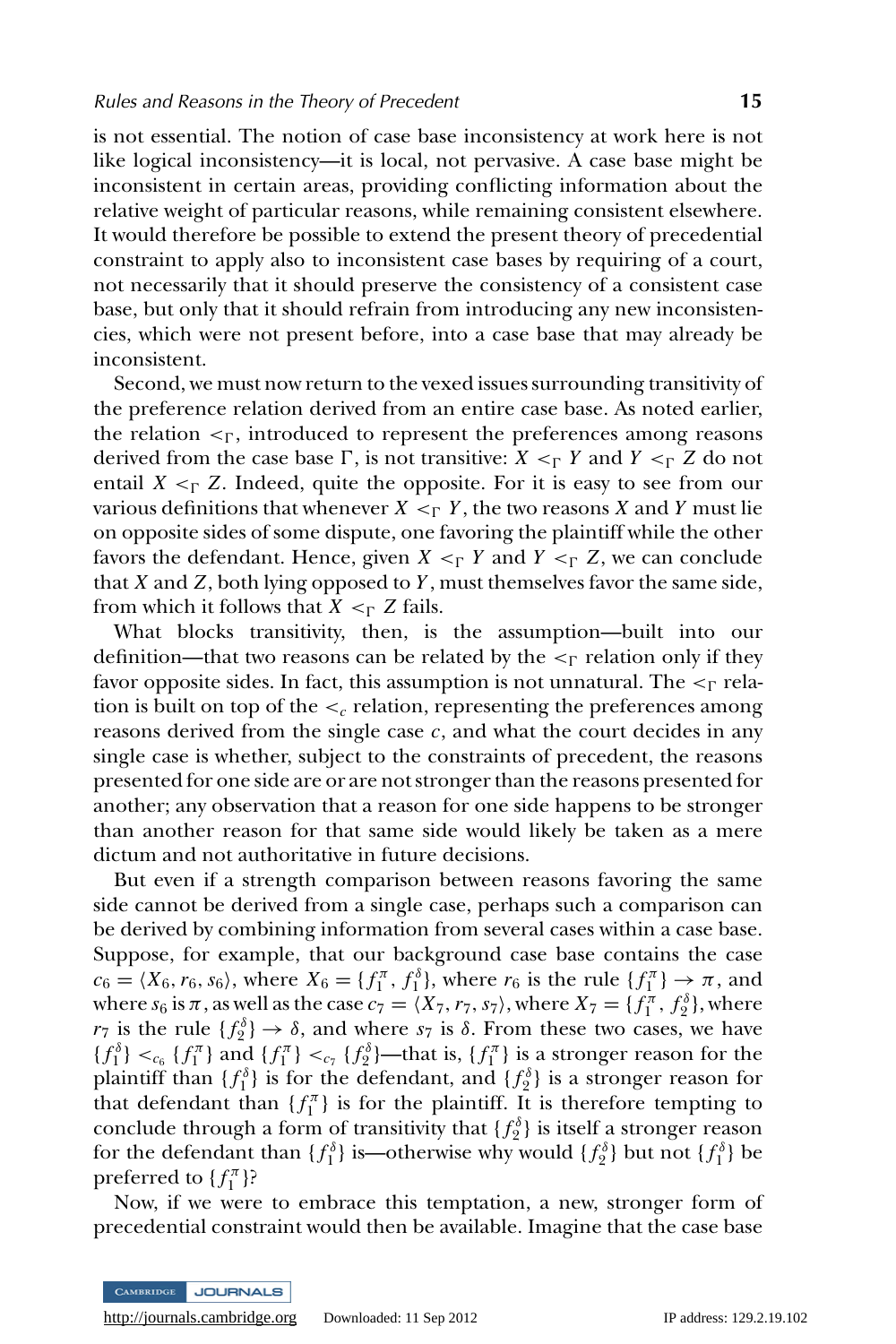also contains the case  $c_8 = \langle X_8, r_8, s_8 \rangle$ , where  $X_8 = \{f_2^{\pi}, f_1^{\delta}\}\$ , where  $r_8$  is the rule  $\{f_1^{\delta}\}\rightarrow \delta$ , and where  $s_8$  is  $\delta$ ; and suppose the court is currently confronting the fact situation  $X_9 = \{f_2^\pi, f_2^\delta\}$ . An advocate for the defendant could then argue as follows:

It was concluded by the  $c_6$  court that  $\{f_1^{\pi}\}\$  is stronger for the plaintiff than  $\{f_1^{\delta}\}$  is for the defendant, and by the  $c_7$  court that  ${f_2^{\delta}}$  is stronger for the defendant than  ${f_1^{\pi}}$  is for the plaintiff. Therefore, combining these results by transitivity, it follows that  $\{f_2^{\delta}\}\)$  must stronger for the defendant than  $\{f_1^{\delta}\}\)$ . Now, it was also concluded by the  $c_8$  court that  $\{f_1^{\delta}\}\)$  itself is sufficient to guarantee a decision for the defendant over  $\{f_{2_{s}}^{\pi}\}$ for the plaintiff. Therefore, since we have already seen that  $\{f_2^{\delta}\}$ is stronger for the defendant than  $\{f_1^{\delta}\}$ , it follows that  $X_9$  should be decided for the defendant as well.

This argument is, as I say, tempting, and there is no technical difficulty in extending our definitions to support the notion of constraint it suggests. To do so, we need only move from the familiar relation  $\langle \cdot \rangle$ , introduced in Definition 3 to represent the intransitive preferences derived from the case base  $\Gamma$ , to a stronger relation—say,  $\prec_{\Gamma}$ —defined simply as the transitive closure of the previous intransitive relation. More exactly, the relation  $\prec_{\Gamma}$ , representing the *transitive preferences* derived from  $\Gamma$ , can be defined by stipulating that, where *W* and *Z* are reasons, then  $W \prec_{\Gamma} Z$  if and only if there is a sequence of reasons  $X_1, X_2, \ldots, X_n$  such that (i)  $X_1 = W$  and  $X_n = Z$ , and (ii)  $X_i \leq Y_i X_{i+1}$  for *i* from 1 through  $n-1$ . Using this new idea of transitive preference, we could then mirror our Definitions 7 and 8 ideas of consistency and constraint to arrive at their transitive analogues by stipulating: first, that the case base  $\Gamma$  possesses the property of *transitive consistency* if and only if there are no reasons *W* and *Z* such that  $W \prec_{\Gamma} Z$ and  $Z \prec_{\Gamma} W$ ; and second, that *transitive precedential constraint* requires a court confronting a new fact situation *X* against the background of a transitive consistent case base  $\Gamma$  to reach a decision based on a rule r leading to an outcome *s* such that  $\Gamma \cup \{ \langle X, r, s \rangle \}$  preserves transitive consistency.

The resulting transitive theory of precedential constraint would then allow us to validate the advocate's argument for the defendant in the situation  $X_9 = \{f_2^{\pi}, f_2^{\delta}\}$ . The case  $c_8$  tells us that  $\{f_2^{\pi}\} <_{c_8} \{f_1^{\delta}\}$ , and as we have already seen,  $c_6$  and  $c_7$  establish that  $\{f_1^{\delta}\} <_{c_6} \{f_1^{\pi}\}\$  and  $\{f_1^{\pi}\} <_{c_7} \{f_2^{\delta}\}\$ . If we take  $\Gamma$ as the background case base containing each of these cases, we therefore know that  $\{f_2^{\pi}\}$  <  $_{\Gamma} \{f_1^{\delta}\}$ , that  $\{f_1^{\delta}\}$  <  $_{\Gamma} \{f_1^{\pi}\}$ , and that  $\{f_1^{\pi}\}$  <  $_{\Gamma} \{f_2^{\delta}\}$ . From this, our new definition of transitive preference allows us to conclude that  ${f_2^{\pi}} \rightarrow {f_2^{\delta}}$ . Transitive precedential constraint thus forces a decision in *X*<sup>9</sup> for the defendant, since a decision for the plaintiff would then establish that  ${f_2^{\delta}} \prec_{\Gamma} {f_2^{\pi}}$  as well and so would lead to a transitive inconsistency in the case base.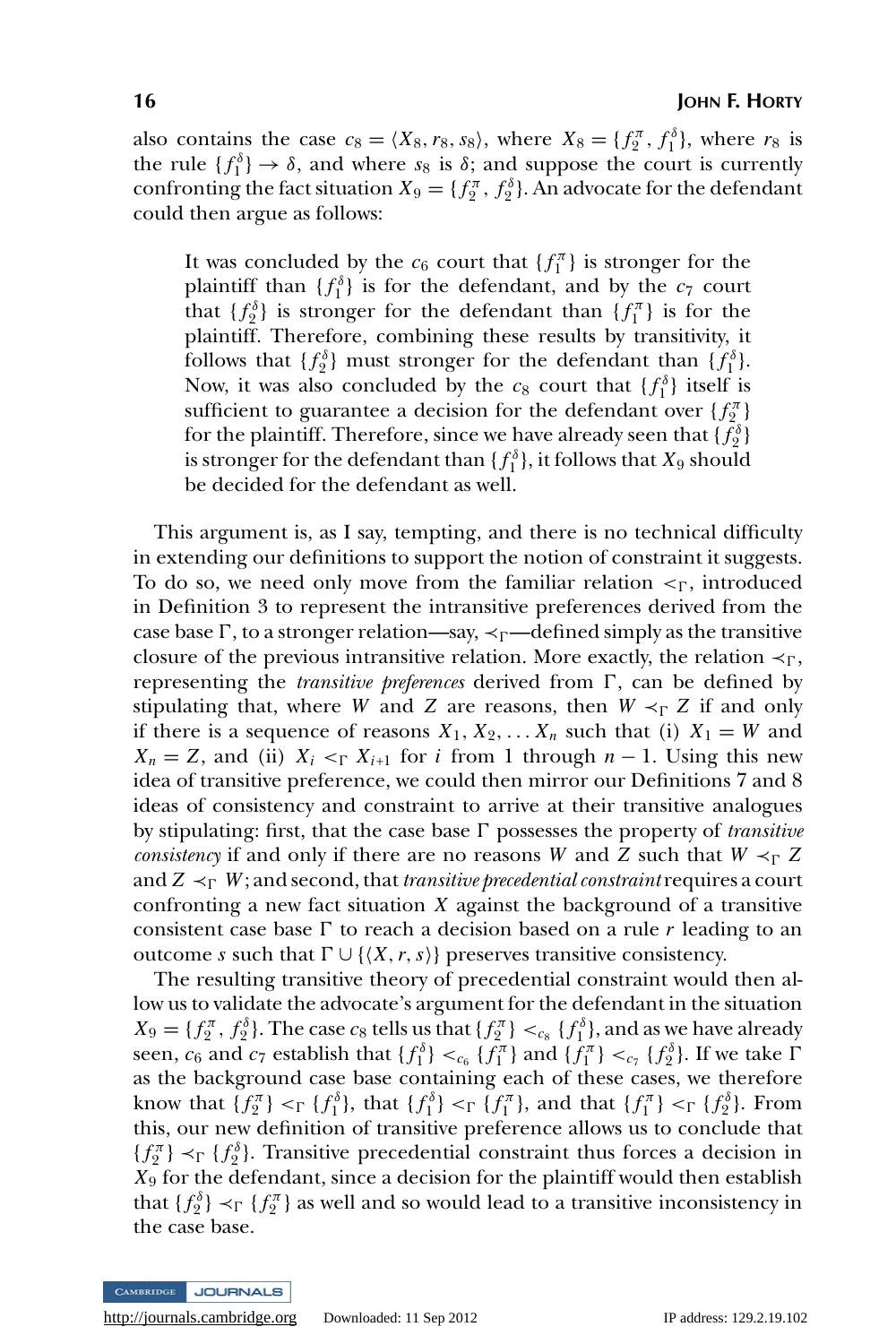Still, even though this kind of argument is tempting and even though the present account can be extended in a straightforward way to support the transitive reasoning necessary to validate the argument, I am not entirely convinced that we should allow this extension. My concerns have to do with transitivity itself and in particular with the way in which transitivity allows the preference relations among different reasons established by different courts to be amalgamated into a sort of group preference, even though the various reasons involved may never have been considered together by any single court—as in our example, where the separate judgments of the  $c_6$ ,  $c_7$ , and  $c_8$  courts are combined to support the overall judgment that  ${f_2^{\delta}}$  outweighs  ${f_2^{\pi}}$  even though no case presenting both of these reasons together has yet been considered.

The appeal to transitive reasoning introduces a number of complex issues concerning the amalgamation of judgments and preferences from different sources.16 In order to avoid these additional complexities, I concentrate in this paper only on the core account of precedential constraint set out in Definitions 3, 7, and 8, leaving the promises and problems associated with any possible transitive extension of this core account for another time.

# **V. CASE BASE DYNAMICS**

I now want to consider how two of the most important concepts from the traditional theory of precedent—the concepts of following and of distinguishing a precedent—can be accommodated within the present framework. The more general goal is to understand the options available to the court under various circumstances, and also the way in which the case base and its associated constraints evolve when one of these options is selected—that is, the dynamics of case base update.

Imagine, then, that a court constrained by the precedents from a consistent case base  $\Gamma$  is confronted with a new problem situation  $X$ , and suppose to begin with that none of the rules belonging to  $Rule(\Gamma)$  is even applicable to *X*. A situation like this is our theoretical analogue to the legal notion of a case of first impressions, presenting—in the paradigm case—issues that have not previously been addressed within the law, so that the established rules of precedent have no bearing.17 The court is therefore free to assess the issues in whatever way it thinks best, to formulate a rule *r* supporting an outcome *s*, and to reach a decision of the form  $\langle X, r, s \rangle$ . This decision, of

<sup>17.</sup> *See, e.g.*, the discussion in RUPERT CROSS, PRECEDENT IN ENGLISH LAW, 2d ed. (1968), at 190– 195; at times other, more complicated situations are also referred to as cases of first impressions, such as situations in which multiple precedent rules apply yet none clearly trumps the other or situations in which entirely novel factors are present.



<sup>16.</sup> Any reader who is unfamiliar with these issues is invited to consult Lewis Kornhauser & Lawrence Sager, *Unpacking the Court*, 96 YALE L.J. 82–117 (1986), and the extensive literature on judgment aggregation spawned by that paper, in addition to the standard work in economics on the derivation of group preferences from individual preferences.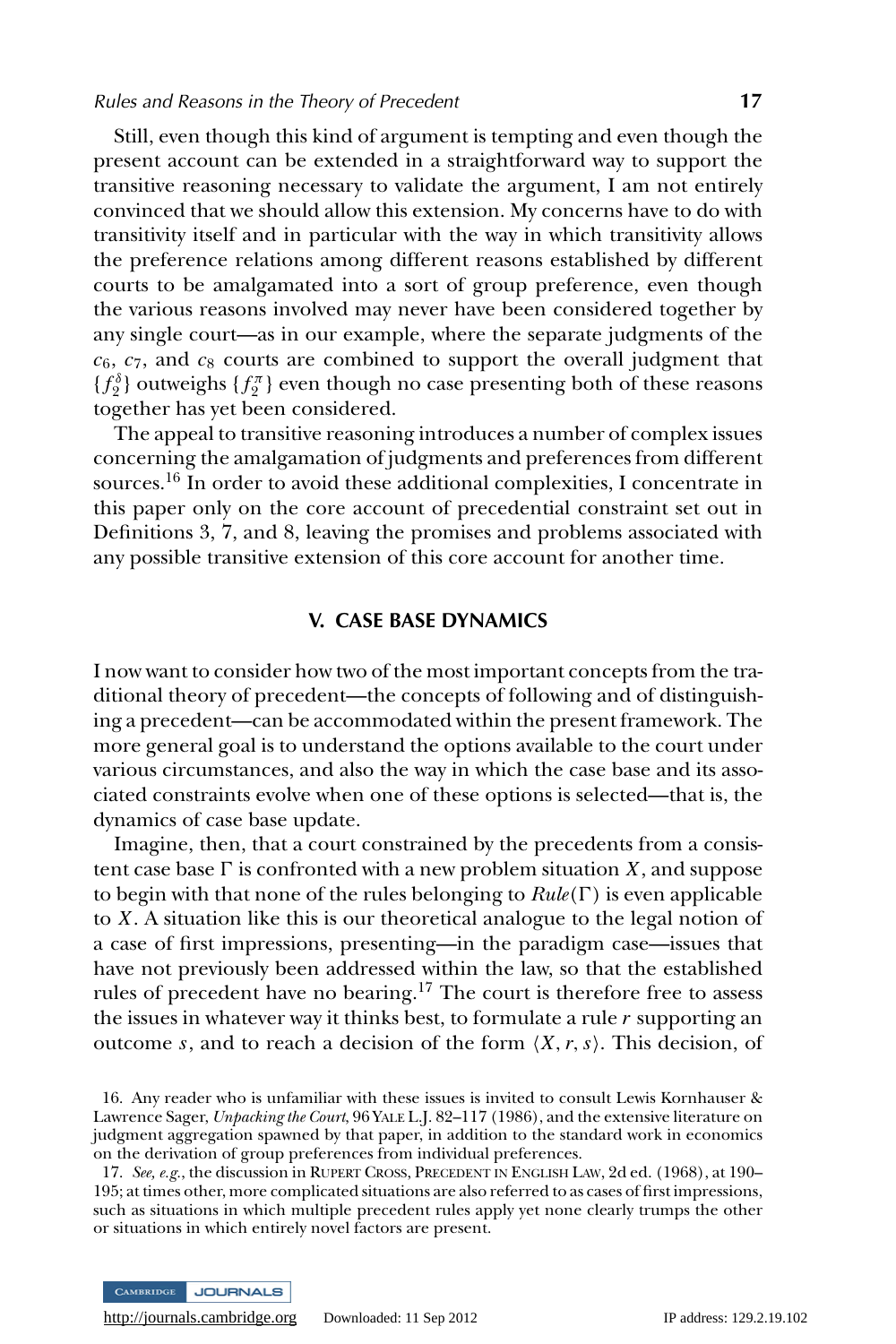course, leads to  $\Gamma \cup \{ \langle X, r, s \rangle \}$  as the updated case base, and fortunately any such decision is guaranteed to preserve consistency. In such a case of first impressions, there is no precedential constraint at all:

**Observation 2.** Let  $\Gamma$  be a consistent case base and suppose *X* is a fact situation in which none of the rules from  $Rule(\Gamma)$  are applicable. Then  $\Gamma \cup$  $\{\langle X, r, s \rangle\}$  is also consistent, where *r* is any newly formulated rule applicable in *X* and supporting *s* as an outcome.

Next, still imagining that a court constrained by  $\Gamma$  is confronted with a new situation *X*, let us suppose that some precedent rule from  $Rule(\Gamma)$  is in fact binding in this situation. Then, according to the traditional theory, any court has the option of either following or distinguishing the binding precedent rule.<sup>18</sup>

Where *r* is such a binding rule from  $Rule(\Gamma)$ , supporting the outcome *s*, we can say that the court *follows* this rule whenever it reaches a decision of the form  $\langle X, r, s \rangle$ , generating  $\Gamma \cup \{ \langle X, r, s \rangle \}$  as the updated case base. As shown above, precedential constraint is not, on the present theory, carried through precedent rules, so one might wonder what role these rules do play. Here is one answer. Although satisfying precedential constraint does not require following a binding rule, it turns out that following a binding rule is sufficient to guarantee the satisfaction of precedential constraint; any decision that follows a binding rule preserves consistency:

**Observation 3.** Let  $\Gamma$  be a consistent case base, with  $Rule(\Gamma)$  the derived set of rules, and suppose X is a fact situation in which some rule  $r$  from  $Rule(\Gamma)$ , supporting the outcome *s*, is binding. Then the case base  $\Gamma \cup \{ \langle X, r, s \rangle \}$  is also consistent.

We can say that the court *distinguishes* the binding rule *r*, by contrast, whenever it either follows or formulates another rule r' supporting the opposite outcome  $\bar{s}$ , leading to a decision of the form  $\langle X, r', \bar{s} \rangle$  and so generating  $\Gamma \cup \{ \langle X, r', \overline{s} \rangle \}$  as the updated case base. And of course, while, as we have seen, a court is guaranteed to preserve consistency whenever it follows a binding rule, there is no such guaranteed with distinguishing; the operation must be performed with some care, guided by the constraints of precedent.

Both the ideas of following and of distinguishing a binding rule are illustrated by our previous example, in which a court constrained by the case base  $\Gamma_1 = \{c_1, c_2\}$  confronts the new fact situation  $X_3 = \{f_1^{\pi}, f_2^{\pi}, f_5^{\pi}, f_5^{\delta}, f_7^{\delta}\}.$ Here, as we noted, the rule  $r_2$ , or  $\{f_5^{\delta}\} \rightarrow \delta$ , is the unique binding rule, so that the court follows this rule if it reaches the decision  $c_3 = \langle X_3, r_3, s_3 \rangle$ , where  $r_3$  is  $r_2$  and  $s_3$  is  $\delta$ , leading to  $\Gamma_1 \cup \{ \langle X_3, r_3, s_3 \rangle \}$  as the updated case

CAMBRIDGE JOURNALS

<sup>18.</sup> Of course, depending on the court's standing in the judicial hierarchy, it has the further option of overruling the precedent. I do not consider this further option in this paper.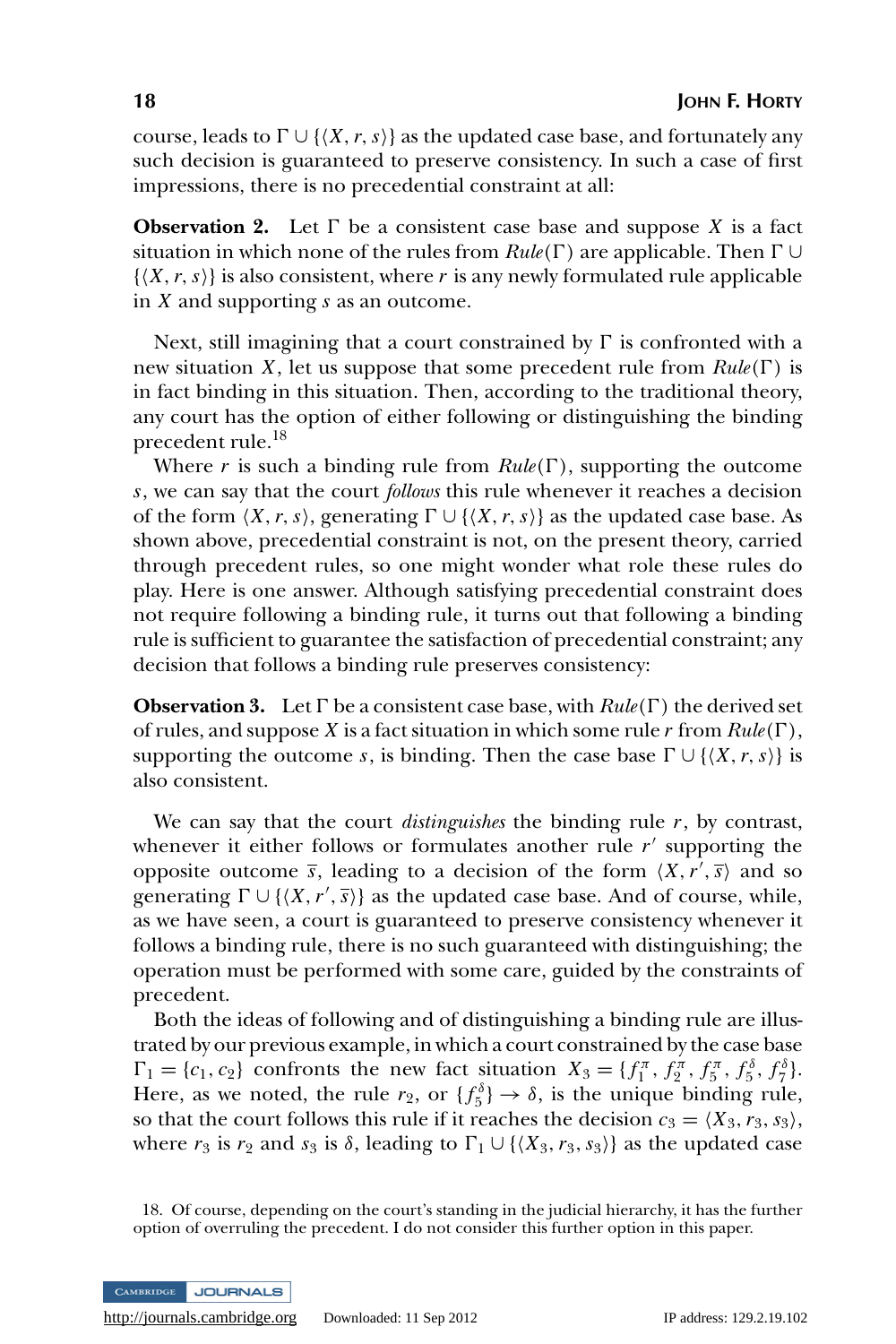base. But as we also noted, the court is likewise free to formulate and apply the new rule  $r_4$ , or  $\{f_5^{\pi}\}\rightarrow \pi$ , leading to the decision  $c_4 = \langle X_4, r_4, s_4 \rangle$ , where  $X_4$  is  $X_3$  and  $s_4$  is  $\pi$ , and so to  $\Gamma_1 \cup \{(X_4, r_4, s_4)\}\$  as the updated case base. In that circumstance, we would now say that the court distinguishes the binding rule  $r_2$ .

With these notions of following and distinguishing a rule before us, I can now make three points.

First, it follows at once from Observations 2 and 3 that a court presented with a new fact situation, will always be in a position to comply with the constraints of precedent—the court will never be forced to introduce an inconsistency into the case base. For either no rule from the background case base will be applicable in the new situation or some binding rule will be applicable.<sup>19</sup> If no rule is applicable, then it follows from Observation 2 that any decision reached by the court will preserve consistency. If some binding rule is applicable, then it follows from Observation 3 that the court can preserve consistency simply by following that rule.

Second, although the traditional concepts of following and distinguishing a precedent rule can be accommodated within the framework set out here, the present framework is more general, allowing us to understand options available to a court that do not seem to fall naturally within the traditional classification. To illustrate, we return to the example of a court confronting the situation  $X_3 = \{f_1^\pi, f_2^\pi, f_5^\pi, f_{5_\gamma}^\delta, f_7^\delta\}$  against the background of the case base  $\Gamma_1 = \{c_1, c_2\}$ , with  $r_2$ , or  $\{f_5^{\delta}\} \rightarrow \delta$ , as a binding rule. The rule  $r_2$ , of course, was formulated in the context of the precedent case  $c_2$ , with  $X_2 = \{f_1^\pi, f_2^\pi, f_4^\pi, f_5^\delta, f_6^\delta\}$  as its fact situation. What the *c*<sub>2</sub> court is telling us with its decision, then, is that the reason provided by  $\{f_5^{\delta}\}$  for the defendant outweighs the reason  $\{f_1^{\pi}, f_2^{\pi}, f_4^{\pi}\}$  present in  $X_2$  for the plaintiff.

Now, we have previously imagined that the current court, confronted with *X*<sub>3</sub>, might conclude that the new reason { $f_5^{\pi}$ }, which was not present in *X*<sub>2</sub>, is preferred to the previous reason  $\{f_5^{\delta}\}$  for the defendant, and so decide  $X_3$ for the plaintiff. But we could likewise suppose that the current court, while still recognizing that the reason  $\{f_5^{\pi}\}$  for the plaintiff is preferred to  $\{f_6^{\delta}\}$  for the defendant, also feels that the new reason  $\{f_7^{\delta}\}$  for the defendant, also present here for the first time, itself outweighs { $f_5^{\pi}$ }. The current court might then reach the decision  $c_{10} = \langle X_{10}, r_{10}, s_{10} \rangle$ , where  $X_{10}$  is  $X_3$ , where  $s_{10}$  is  $\delta$ , and where  $r_6$  represents the new rule  $\{f_7^{\delta}\} \rightarrow \delta$ . In this case, although both the decision and the train of thought leading to it seem to make perfect sense, it would be hard to describe the court's decision in terms of the traditional vocabulary of following or distinguishing a rule. The court is not following the binding rule  $r_2$ , or  $\{f_5^{\delta}\} \rightarrow \delta$ , since its decision is not based on this rule, and indeed, it recognizes that the situation presents the reason

<sup>19.</sup> We can assume that the set of precedent rules is finite, so that not every applicable rule can be trumped by another rule; as a result, if any rule is applicable to a fact situation, some rule must be binding—applicable and untrumped.

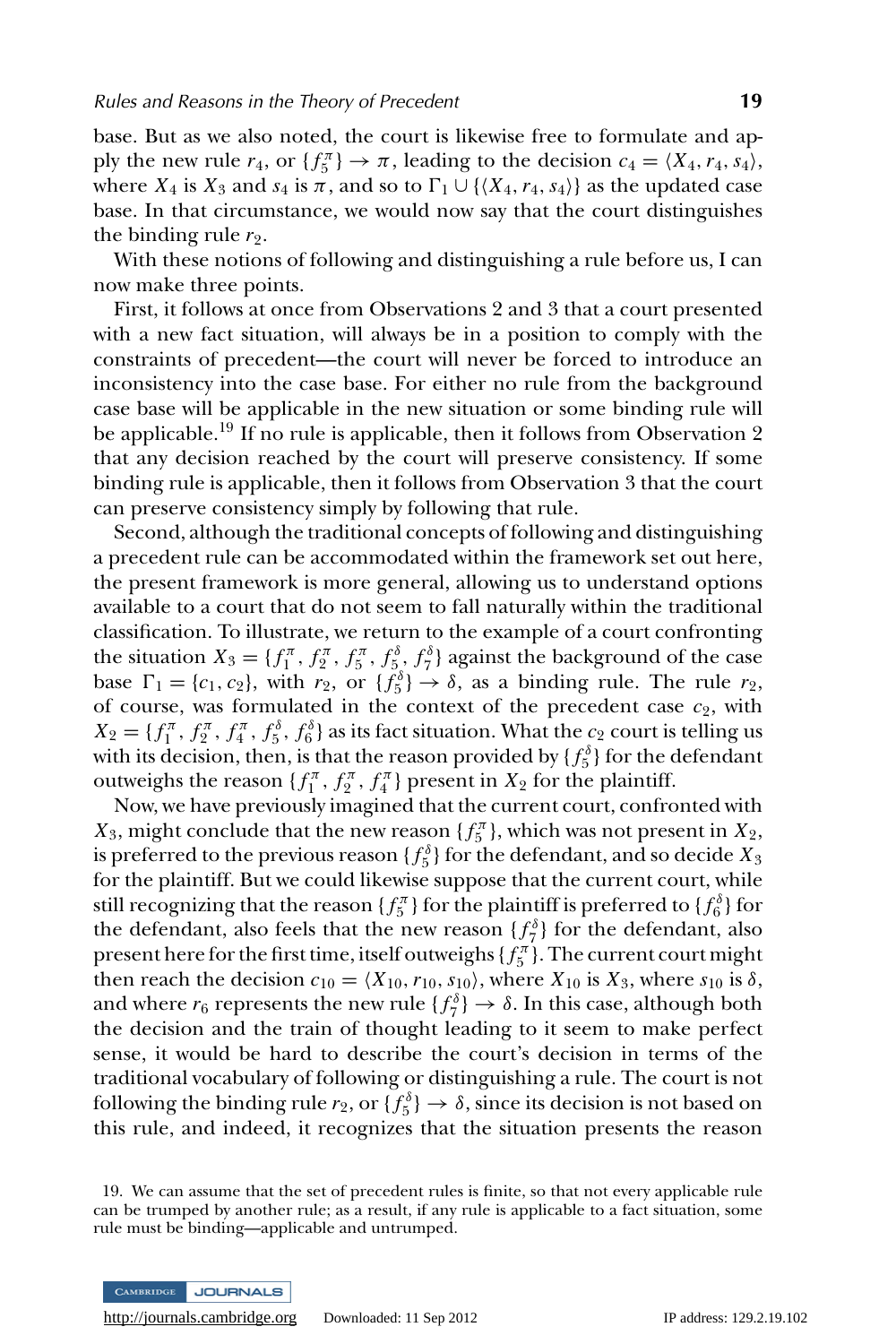${f_5^{\pi}}$  for the plaintiff, which outweighs the reason  ${f_5^{\delta}}$  for the defendant, on which the rule  $r_2$  is based. But the court is not distinguishing the rule  $r_2$ either, since it reaches a decision for the side that is favored by that rule.

Third, and finally, the present framework allows us to understand a feature of the common law that can seem very puzzling from a more traditional perspective—the idea that simply following a precedent rule can lead to a change in the law. This idea is often alluded to in the legal literature. Edward Levi, for example, writes that "the rules change from case to case and are remade with each case," and later that "the rules change as the rules are applied."<sup>20</sup> And Simpson likewise, after discussing the operations of distinguishing and following a precedent rule, writes that "the development of the law is normally brought about by just these two activities," which leads him to a sort of paradox: "The legal process is conceived of as conditioned by rules, yet in a sense the rules change from case to case; the very point in having a system of rules to ensure consistency in decision seems to be frustrated if the rules themselves lack fixity."<sup>21</sup>

These remarks can be hard to understand. It is easy enough to see how distinguishing a precedent rule might introduce a change into the law. As shown above, distinguishing a rule often involves introducing a new rule into the case base. But if a court simply follows a precedent rule—if it does no more than draw a rule from some precedent case and apply that same rule to a new fact situation—how can we say that the rules are changed, or that the law is affected at all?

The current account gives us the resources to answer this question, as long as we take phrases such as "the rules change as the rules are applied" to refer, not necessarily to the set of precedent rules themselves, but in a more metaphorical way to the precedential constraints generated by the underlying case base. In that case, although simply following a familiar precedent rule, and applying it in a new situation does not lead to any modifications in the set of rules derived from a case base, it does indeed affect the precedential constraints generated by that case base. For these constraints depend not on the set of precedent rules but on consistency with the background case base. Consistency in turn is defined in terms of the preference ordering on reasons that is generated by the case base. And as it turns out, even following a precedent rule—simply applying a familiar rule in a new situation—can change the preference ordering on reasons in a way that affects precedential constraint. For each time a familiar rule is followed in a new case, the court makes the decision that certain reasons that might conceivably have been judged as strong enough to override that rule are in fact not strong enough. These decisions, encoded in new cases, then modify the preference relations derived from the case base, which affects

<sup>20.</sup> *See* EDWARD LEVI, AN INTRODUCTION TO LEGAL REASONING (1949), at 2–4.

<sup>21.</sup> *See* Simpson, *supra* note 2, at 172, who himself cites LEVI, *supra* note 20.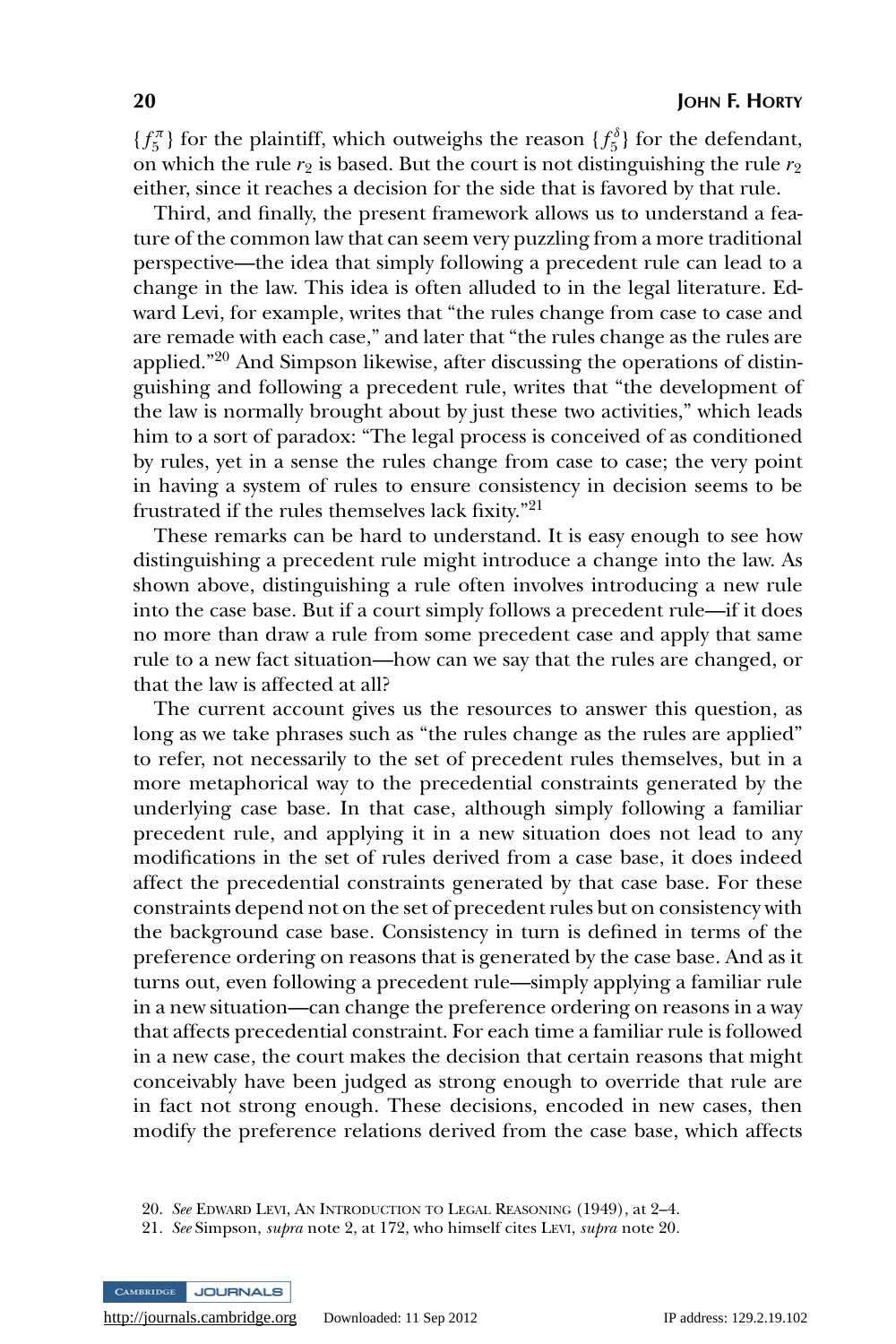the options open to the court when it encounters those same reasons again in the future.

The point can be illustrated by returning once again to our familiar example, in which a court constrained by the case base  $\Gamma_1 = \{c_1, c_2\}$  confronts the new fact situation  $X_3 = \{f_1^{\pi}, f_2^{\pi}, f_5^{\pi}, f_5^{\delta}, f_7^{\delta}\}\.$  Now, as we have seen, even though  $r_2$ , or  $\{f_5^{\delta}\} \rightarrow \delta$ , is the unique binding rule in this new situation, precedential constraints allow the court to distinguish this rule, arriving instead at the decision  $c_4 = \langle X_4, r_4, s_4 \rangle$ , where  $r_4$  is  $\{f_5^{\pi}\} \rightarrow \pi$ .

Suppose, however, that, prior to confronting the fact situation  $X_3$ , the court is first faced with the fact situation  $X_{11} = \{f_5^\pi, f_6^\pi, f_5^\delta, f_7^\delta\}$ , again with *r*<sup>2</sup> as the unique binding rule; but here it decides simply to apply this rule, resulting in the decision  $c_{11} = \langle X_{11}, r_{11}, s_{11} \rangle$ , where  $r_{11}$  is  $r_2$  and  $s_{11}$  is  $\delta$ . The court would then be confronting the new situation  $X_3$  against the background of the case base  $\Gamma_2 = \{c_1, c_2, c_{11}\}\$  rather than the case base  $\Gamma_1$ . Of course, since  $c_{11}$  is decided by the application of a rule already present in *c*2, the set of rules derived from these two case bases is identical:  $Rule(\Gamma_2)$  is simply  $Rule(\Gamma_1)$ . Nevertheless, although the rules remain the same, the addition of  $c_{11}$  does affect the derived priority ordering:  $\lt_{\Gamma_2}$  is not identical to  $\langle \zeta_{\Gamma_1}$ . And this new priority ordering then changes precedential constraint in such a way that the court, when faced with the situation  $X_3$ , would no longer be free to reach the decision  $c_4 = \langle X_4, r_4, s_4 \rangle$ . Why? Well, we can conclude from the court's decision in  $c_{11}$  that the reason  $\{f_5^{\delta}\}\$ for the defendant is preferred to the reason  $\{f_5^{\pi}\}\$  for the plaintiff—that is,  ${f_5^{\pi}} <_{c_{11}} {f_5^{\delta}}$ , from which it follows that  ${f_5^{\pi}} <_{\Gamma_2} {f_5^{\delta}}$ . But the decision *c*<sub>4</sub> would tell us exactly the opposite, that the reason  ${f_{5}^{π}}$  for the plaintiff is preferred to the reason  $\{f_5^{\delta}\}\$  for the defendant—that is,  $\{f_5^{\delta}\} <_{c_4} \{f_5^{\pi}\}\$ , from which it would follow that  ${f_5^{\delta}}$  <  ${r_2}$   ${f_5^{\pi}}$ . The decision  $c_4$  is therefore inconsistent with  $\Gamma_2$  or with any other case base containing  $c_{11}$  and so would be ruled out by precedential constraint.<sup>22</sup>

22. Lamond, *supra* note 5, makes exactly this point—that following as well as distinguishing a previous precedent rule can change the law. However, the way in which he develops this idea indicates, I believe, a problem with his picture of case base dynamics and the evolution of legal doctrine. On Lamond's view, the doctrine provided by a precedent rule, or *ratio*, consists, not only in the particular reason carried by that rule, but in the set of facts that have been judged as insufficient in strength to defeat that reason. Following a rule thus leads to a change in legal doctrine because: "every time a precedent is followed, further facts are added to the list of those regarded as insufficient to defeat the reason provided by the *ratio*" (*id.* at 17; *see also id.* at 20). To illustrate with our example, the doctrine provided by the case  $c_2$  would, on this view, consist in the rule  $r_2$ , or  $\{f_5^{\delta}\} \to \delta$ , along with the list  $\{f_1^{\pi}, f_2^{\pi}, f_4^{\pi}\}$  of factors judged by the *c*<sup>2</sup> court as insufficient in strength to defeat this rule; the application of the same rule in the case of  $c_{11}$  would change the doctrine by expanding this list to  $\{f_1^{\pi}, f_2^{\pi}, f_4^{\pi}, f_5^{\pi}, f_6^{\pi}\}$ , which also includes the new factors judged by the  $c_{11}$  court as insufficient to defeat  $r_2$ . I feel, however, that the use of a simple list of individual factors that are viewed as insufficient to override a rule is not adequate. For this reason, I rely here on a more general preference relation to represent strength comparisons among conflicting reasons—sets of factors, rather than individual factors—and it is this relation that is then updated as rules are applied. On my view, then, the doctrine of  $c_2$  consists in the rule  $r_2$  together with the information that  $\{f_5^{\delta}\}$  is preferred to the reason  $\{f_1^{\pi}, f_2^{\pi}, f_4^{\pi}\}$  or any of its subsets, so that none of these reasons can

CAMBRIDGE JOURNALS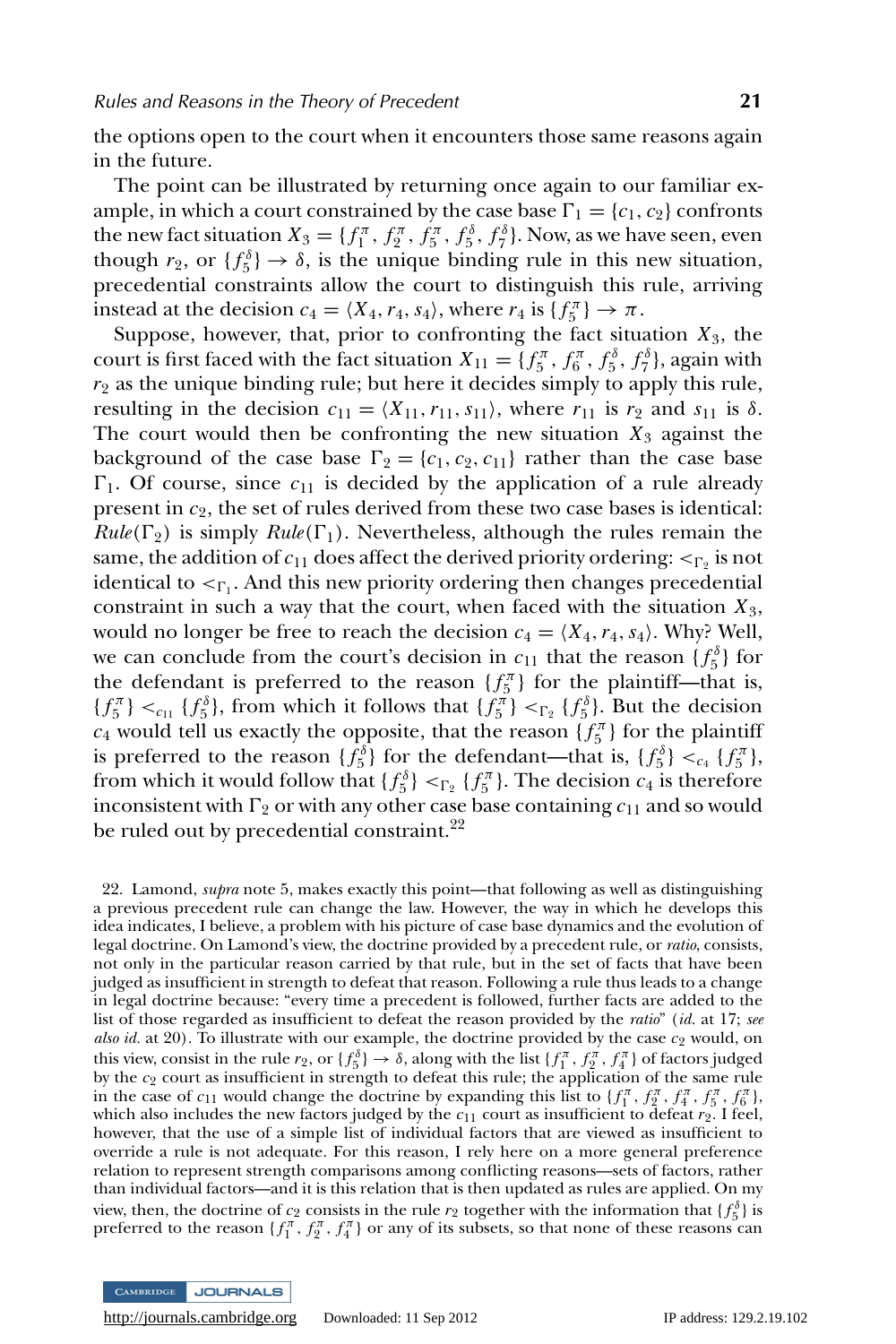# **VI. THE RESULT MODEL**

This section compares aspects of the current account of precedential constraint to a version of the result model, according to which a body of precedent cases constrains a later court only when that court is presented with an a fortiori fact situation—a situation that is at least as strong for the winning side of some precedent case as that precedent case itself. Obviously, this model presupposes some ordering through which different fact situations can be compared in strength for one side or another. As mentioned earlier, Alexander objects to the result model on the grounds that any such ordering would be unattractive and perhaps incoherent, but I propose elsewhere a strength ordering that I believe avoids these objections and allow us to provide a sensible, if limited, defense of the result model.<sup>23</sup>

I do not intend to review these various arguments here but only to compare the notion of constraint derived from the result model—which I refer to here as *a fortiori constraint*—with the concept of precedential constraint set out in the current paper. The more general goal is to show how the appeal to reasons and rules can enrich the notion of constraint that is derived simply from results.

We begin with the proposed strength ordering on fact situations, which is motivated in more detail in my earlier paper.<sup>24</sup> The idea is that a fact situation *Y* presents a case for the side *s* that is at least as strong as that presented by the fact situation *X* whenever *Y* contains all the factors from *X* that support *s* and *X* contains all the factors from *Y* that support  $\overline{s}$ , the opposite side. If we let  $\leq^s$  represent the strength ordering for the side *s*, this idea can then be defined formally as follows:

**Definition 9 (Strength for a side).** Let *X* and *Y* be fact situations. Then *Y* is at least as strong as *X* for the side *s*—written,  $X \leq^{s} Y$ —if and only if  $X^s \subset Y^s$  and  $Y^{\overline{s}} \subset X^{\overline{s}}$ .

To illustrate, consider the fact situations  $X_{12} = \{f_1^\pi, f_1^\delta, f_2^\delta\}$  and  $X_{13} =$  ${f_1^{\pi}, f_2^{\pi}, f_1^{\delta}}$ . We then have  $X_{12} \leq^{\pi} X_{13}$ , since  $X_{13}$  contains all the factors from  $X_{12}$  that support  $\pi$ , and  $X_{12}$  contains all the factors from  $X_{13}$  that support  $\delta$ ; and we can see likewise that  $X_{13} \leq \delta X_{12}$ . This definition, I have argued, conforms to our intuitions, and it exhibits a number of plausible formal properties as well.

defeat that rule; the case  $c_{11}$  then adds the further information that  $\{f_5^{\delta}\}$  is likewise preferred to  $\{f_5^\pi, f_6^\pi\}$  or its subsets. But all of this is consistent with the idea that a court might eventually decide that  $\{f_5^{\delta}\}$  is not preferred to, say, the reason  $\{f_4^\pi, f_5^\pi\}$ —which contains a pair of potential defeaters, one from each of the two cases, which had not yet been considered in combination. It is hard to see how this latter possibility could be captured in Lamond's list notation, which refers only to individual factors rather than to reasons, or sets of factors.

23. *See* Alexander, *Constrained*, *supra* note 1, for his initial attack of the result model, and Horty *supra* note 4, for my defense; Alexander and Sherwin respond to some of my arguments in Larry Alexander & Emily Sherwin, *Judges as Rule Makers*, *in* COMMON LAW THEORY 27–50 (Douglas Eldin ed., 2007).

24. *See* Horty *supra* note 4.

#### CAMBRIDGE JOURNALS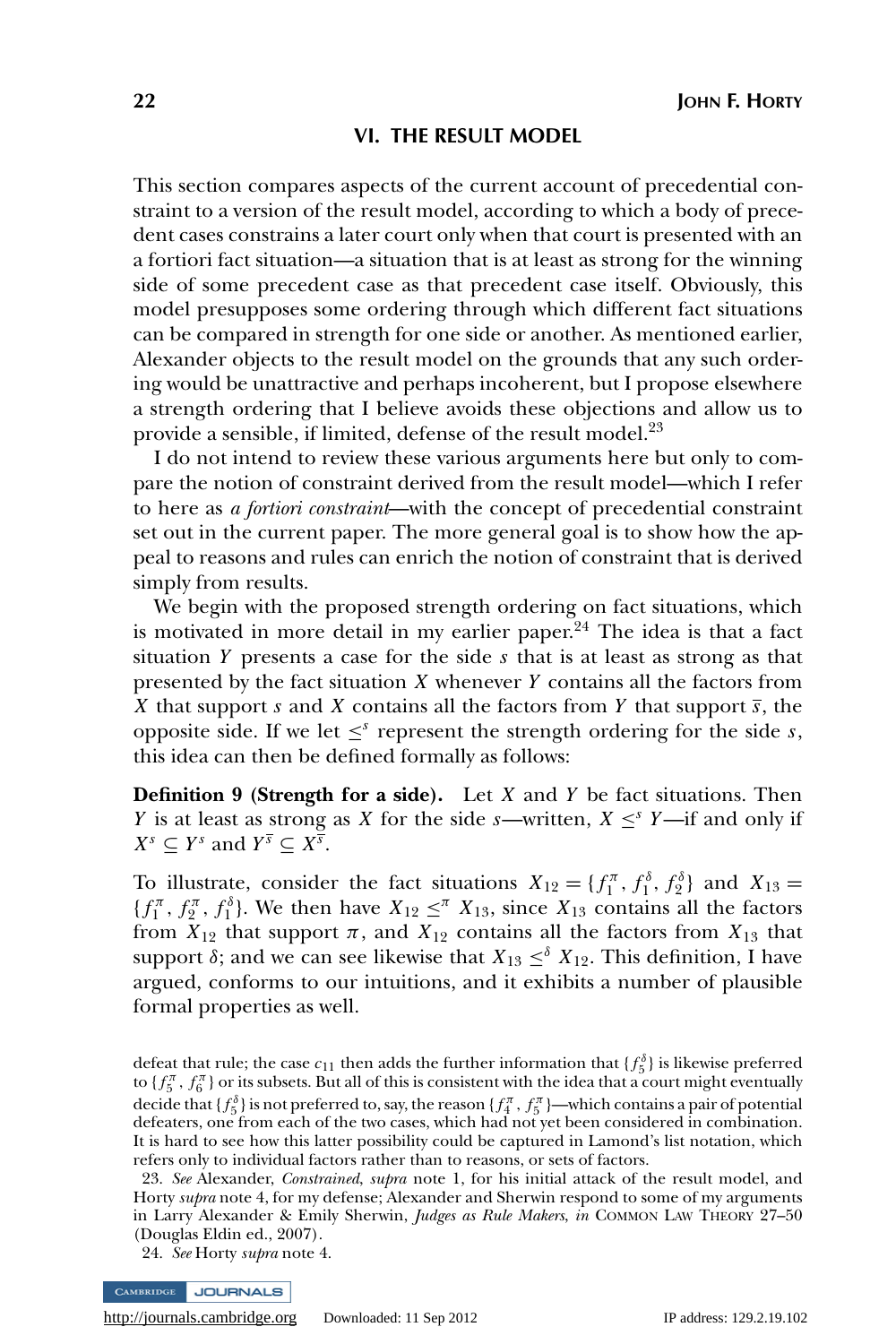Given this notion of strength, we can now note, as an aside, that it allows us to generalize Observation 1, according to which a certain anomaly in a case base entails inconsistency. What this observation shows is that any case base containing two cases in which the same fact situation *X* is decided for two different sides, both *s* and  $\bar{s}$ , must be inconsistent, in our formal sense. We can now see that a case base is likewise inconsistent if it contains cases in which one fact situation *X* is decided for the side *s* while another fact situation *Y*, at least as strong for *s* as *X*, happens to be decided for  $\overline{s}$ :

**Observation 4.** Let  $\Gamma$  be a case base containing two precedent cases of the form  $\langle X, r, s \rangle$  and  $\langle Y, r', \overline{s} \rangle$  where  $X \leq^{s} Y$ . Then  $\Gamma$  is inconsistent.

Since any fact situation is at least as strong as itself for either side, this result generalizes our earlier observation, and so provides further support that our formal notion of inconsistency is intuitively correct.

Once this strength ordering  $\leq^s$  is in place, it is then a straightforward matter to define the concept of a fortiori constraint, the notion of constraint at work in the result model of precedent. The idea, once again, is that a court faced with a fact situation *X* should reach a decision for the side *s* whenever *X* is at least as strong for *s* as some precedent case that was itself decided for that side—whenever, that is, *X* is at least as strong for *s* as the fact situation of some precedent case whose outcome was a decision for *s*:

**Definition 10 (A fortiori constraint).** Let  $\Gamma$  be a case base and *X* a new fact situation confronting the court. Then a fortiori constraint requires the court to reach a decision in *X* for the side *s* if and only if there is some precedent case *c* from  $\Gamma$  such that  $\text{Outcome}(c) = s$  and  $\text{Facts}(c) \leq^s X$ .

To illustrate, suppose the background case base  $\Gamma$  contains the familiar case  $c_1 = \langle X_1, r_1, s_1 \rangle$ , where  $X_1 = \{f_1^{\pi}, f_2^{\pi}, f_3^{\pi}, f_1^{\delta}, f_2^{\delta}, f_3^{\delta}, f_4^{\delta}\}\$ , where the rule  $r_1$ is  $\{f_1^\pi, f_2^\pi\} \to \pi$ , and where the outcome  $s_1$  is  $\pi$ ; and imagine that the court is confronting the new fact situation  $X_{14} = \{f_1^{\pi}, f_2^{\pi}, f_3^{\pi}, f_1^{\delta}\}\$ . Of course, *Outcome*( $c_1$ ) =  $\pi$  and *Facts*( $c_1$ ) =  $X_1$ , and it is easy to see that  $X_1 \leq^{\pi} X_{14}$ , since  $X_{14}$  contains all the factors from  $X_1$  that favor  $\pi$  and fewer that favor  $\delta$ . The notion of a fortiori constraint therefore requires that  $X_{14}$  should be decided for the plaintiff, since  $\Gamma$  contains the case  $c_1$  with  $\text{Outcome}(c_1) = \pi$ and  $Facts(c_1) <^{\pi} X_{14}$ .

Now, what is the relation between this notion of a fortiori constraint, derived from the result model, and the concept of precedential constraint advanced in this paper, which involves reasons and rules? There are two initial points to make. The first is that a fortiori constraint entails precedential constraint in the sense that in any situation in which a fortiori constraint requires an outcome, a decision for some particular side, precedential constraint requires that same outcome:

**Observation 5.** Let  $\Gamma$  be a consistent case base and *X* a new fact situation confronting the court, and suppose a fortiori constraint requires the court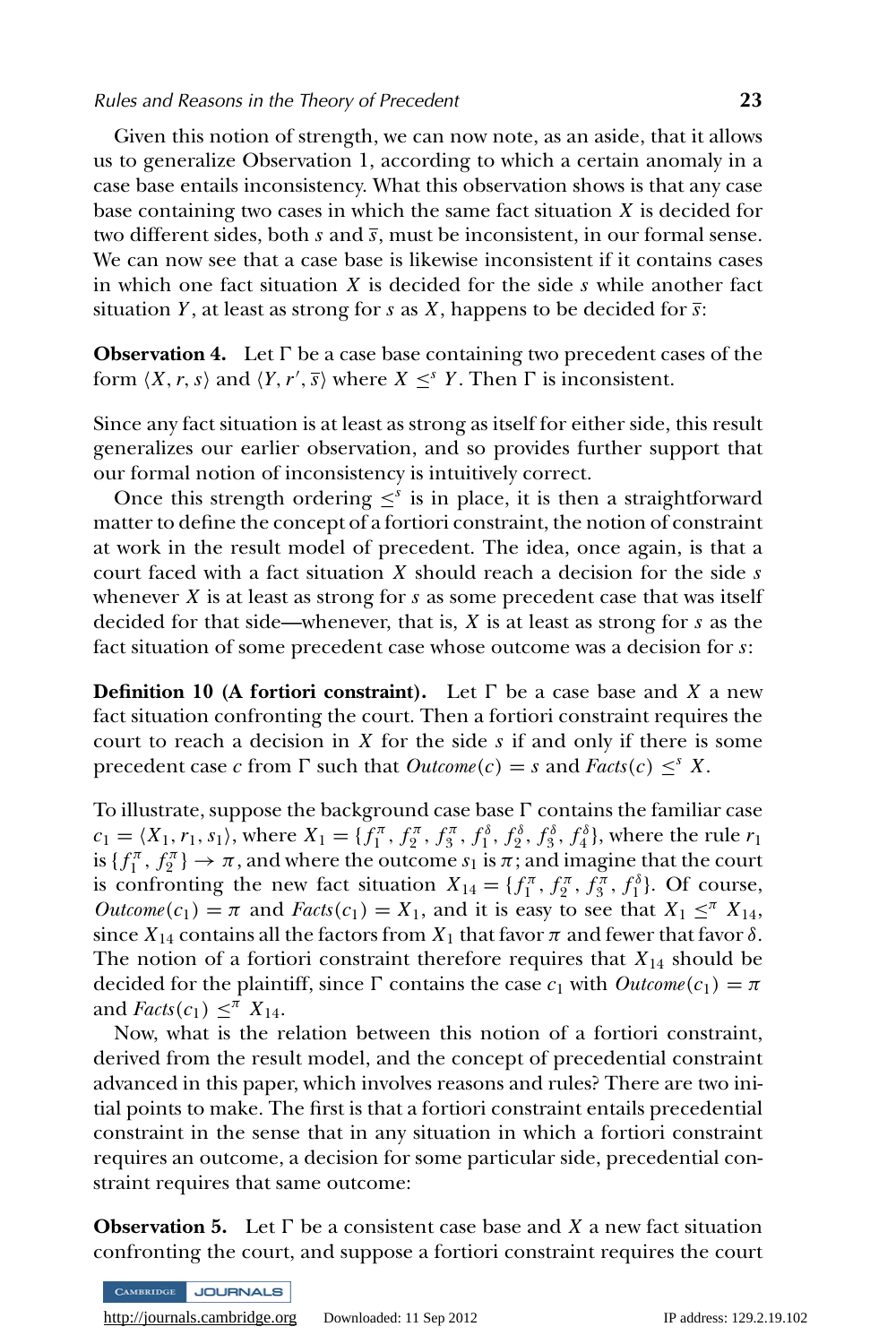to reach a decision for the side *s* in the situation *X*. Then precedential constraint also requires the court to reach a decision for the side *s*.

The second point is that the converse entailment does not hold: there are some situations in which precedential constraint requires an outcome that is not required by a fortiori constraint. Suppose, for example, that the background case base contains the single precedent case  $c_1$ , as above, and that the court is confronted with the new fact situation  $X_{15} = \{f_1^{\pi}, f_2^{\pi}, f_1^{\delta}\}$ . It is then easy to see that the relation  $Facts(c_1) \leq^{\pi} X_{15}$  fails—the fact situation  $X_{15}$  is not stronger for the plaintiff than  $X_1$ , since, although  $X_{15}$  contains fewer factors than *X*<sup>1</sup> that favor *δ*, it contains fewer that favor *π* as well. The court therefore is not required by a fortiori constraint to reach a decision for the plaintiff in this situation.

On the other hand, the court would be required by precedential constraint to decide for the plaintiff in the fact situation  $X_{15}$ . After all, the rule of the precedent case  $c_1$  is  $r_1$ , or  $\{f_1^{\pi}, f_2^{\pi}\} \rightarrow \pi$ . What the  $c_1$  court is telling us with its decision for the plaintiff, then, is that the reason *Premise*( $r_1$ ) = { $f_1^{\pi}$ ,  $f_2^{\pi}$ } outweighs the reason  $X_1^{\delta} = \{f_1^{\delta}, f_2^{\delta}, f_3^{\delta}, f_4^{\delta}\}$ , or any of its subsets. In particular, we have  $\{f_1^{\delta}\}\leq_{c_1} \{f_1^{\pi}, f_2^{\pi}\}\$ —that is, the reason  ${f_1^{\pi}, f_2^{\pi}}$  for the plaintiff outweighs the reason  ${f_1^{\delta}}$  for the defendant, according to the  $c_1$  court. In the new situation  $X_{15}$ , a decision for the defendant would carry exactly the opposite information—that the reason  $\{f_1^{\delta}\}$  for the defendant outweighs the reason  $\{f_1^{\pi}, f_2^{\pi}\}\$  for the plaintiff—thus introducing an inconsistency into the case base. Therefore, since a decision for the defendant in this situation leads to inconsistency, precedential constraint requires a decision for the plaintiff.

Putting these two points together, we can conclude that the concept of a fortiori constraint at work in the result model entails but is not entailed by the notion of precedential constraint advanced here: in any situation in which a fortiori constraint requires an outcome, precedential constraint requires that same outcome, but there are some situations in which precedential constraint requires an outcome that a fortiori constraint does not. Furthermore, we can begin to see how it is, exactly, that the explicit appeal to rules, or reasons, can enhance the notion of constraint that is derived purely from results.

Put abstractly, the force of a court's decision for *s* in the situation *X* according to the result model is simply that  $X^{\overline{s}}$  is outweighed by  $X^s$  that the strongest reason favoring  $\bar{s}$  is outweighed by the strongest reason favoring *s*. This decision thus constrains only those future cases in which the reasons favoring  $\bar{s}$  are no stronger than  $X^{\bar{s}}$  and the reasons favoring *s* are at least as strong as *X<sup>s</sup>*. On the present theory, by contrast, the force of a court's decision for *s* in the situation *X* is that  $X^{\overline{s}}$  is outweighed not simply by  $X^s$  but by *Premise*(*r*), where *r* is the rule appealed to in the decision—that the strongest reason favoring  $\bar{s}$  is outweighed, not simply by the strongest available reason favoring *s*, but by the premise of the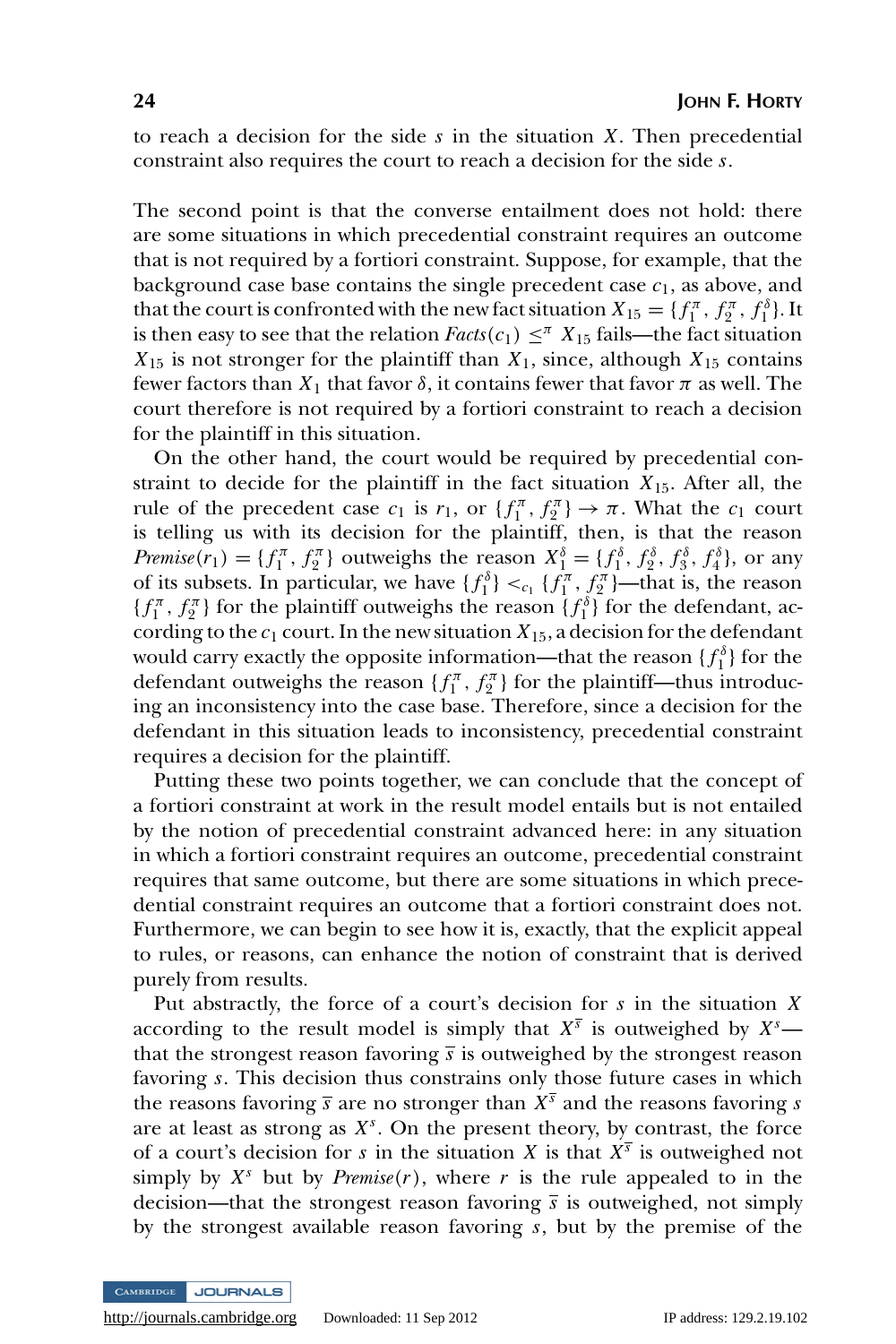rule supporting a decision for *s*. Since the premise of some rule favoring *s* can be considerably weaker than the strongest reason supporting *s* that is, since *Premise*( $r$ )  $\subseteq$   $X$ <sup>*s*</sup>—the precedent will have broader reach. The additional expressive resources provided by explicitly formulated rules or reasons thus allow courts to weaken the conditions necessary for constraint and so formulate precedents with greater generality.

The same point can be seen from the other side as well. Rather than considering the way in which rules add expressive resources to the result model, we can instead view the result model itself as a special case of the present account in which rules are restricted to a particular form. Consider again a fact situation *X* that is decided for *s*. As we have seen, the present account allows the court, by formulating a rule *r*, to broaden the scope of its decision by citing as its reason, not necessarily *Xs*, the strongest possible reason favoring *s*, containing every factor from *X* that favors this result, but only  $Premise(r)$ , a subset of this consideration. But suppose the court does, in fact, cite as the reason for its decision the very strong consideration *X<sup>s</sup>* by formulating a rule of the form  $X^s \to s$ . In that case, as it turns out, the decision constrains exactly the same future cases under both the present theory and the result model. If we now imagine that courts are limited to rules of this special form, the present theory of precedential constraint collapses into the result model:

**Observation 6.** Consider only cases  $\langle X, r, s \rangle$  in which the rule *r* has the form  $X^s \to s$ . Let  $\Gamma$  be a consistent set of such cases, and suppose that *Y* is a new fact situation confronting the court. Then a fortiori constraint requires the court to reach a decision for some particular side in this situation if and only if precedential constraint requires a decision for the same side.

This result suggests two lines of interpretation, which I simply mention here. It provides us, first, with a way of interpreting within the present framework the occasional case in which a court reaches some decision on a the basis of a fact situation but no rule is explicitly supplied: if the fact situation is *X* and the court reaches a decision for the side *s*, we can thus imagine the court as working with an implicit rule of the form  $X^s \to s$ , according to which the entire set of factors from *X* favoring the side *s* is taken as the premise of a rule leading to *s* as its conclusion. And second, the result also suggests a charitable interpretation of Arthur Goodhart's famous "material facts" version of the rule of a case.<sup>25</sup> On Goodhart's view, legal decisions are often influenced by principles of which the court is unaware, or which the court misunderstands; accordingly, he places less emphasis on the rule actually formulated by the court to justify its decision and more emphasis on an implicit rule that has as its premise the material facts of the case and as its conclusion the outcome arrived at by the court. But surely not all the material facts of a given case can be taken to support its outcome. If

25. *See* Arthur Goodhart, *Determining the Ratio Decidendi of a Case*, 40 YALE L.J. 161–183 (1930).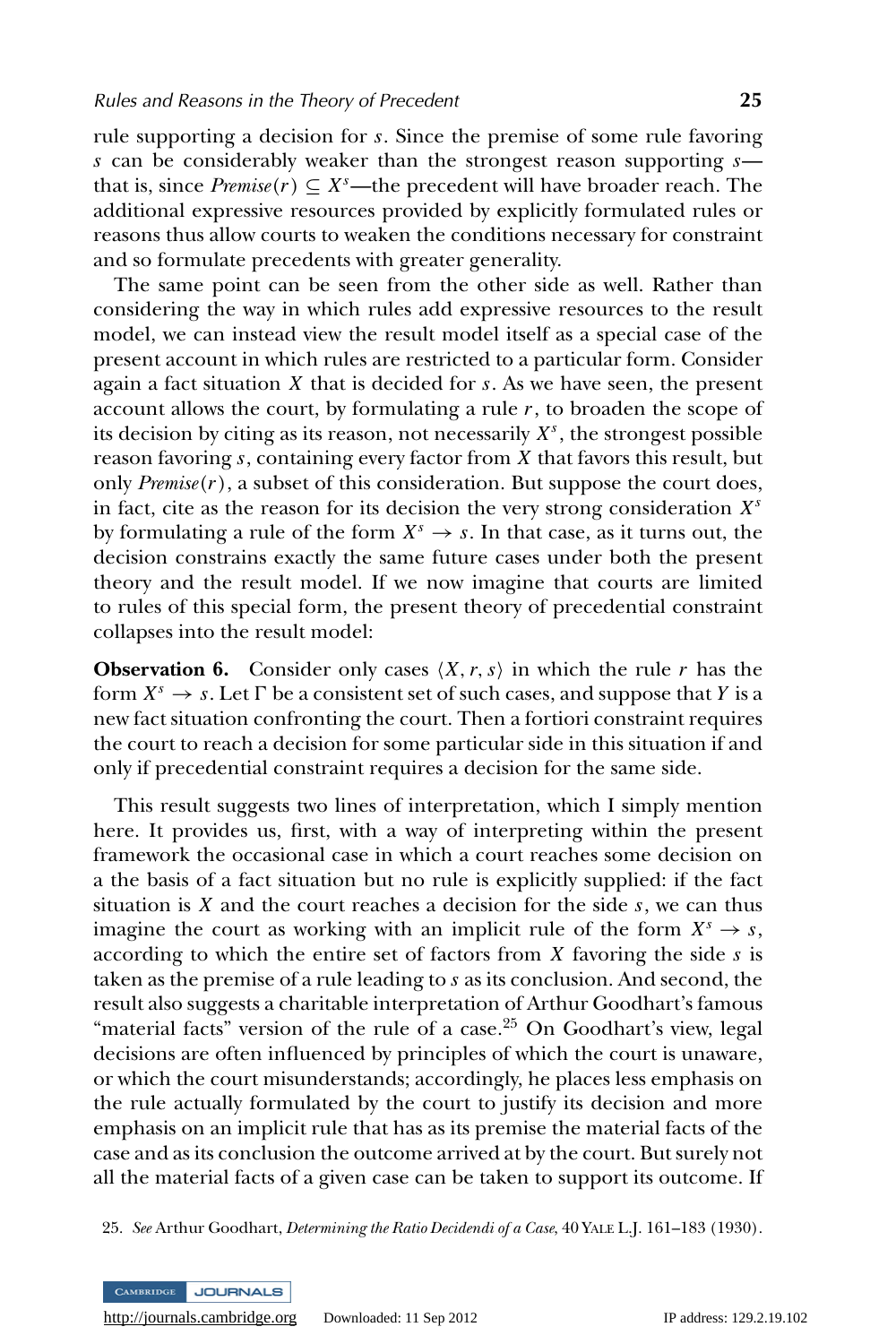the fact situation is *X* and the outcome arrived at by the court is *s*, only those facts belonging to *X<sup>s</sup>* actually support *s* as an outcome; the others—those facts belonging to  $X^{\overline{s}}$ —instead support  $\overline{s}$ , the opposite outcome. Goodhart can thus be interpreted as holding that regardless of the rule explicitly formulated by the court, the principle actually guiding the court's decision for *s* in the situation *X* is simply the rule  $X^s \rightarrow s$ , according to which the material facts from *X* that favor *s* provide a reason for *s*, and a stronger reason than those that favor the opposite side.

# **VII. DISCUSSION**

My goal in this paper has been to present a new account of precedential constraint that unifies certain previous accounts from the literature—the rule, result, and reasons models. The account described here is precise, and it is set out within a representational framework, due to Ashley and his colleagues, that has already shown itself to be useful in both analytic and empirical studies of legal precedent.

I would like to think that this account could be developed into a more general theory of precedential reasoning, but that would require a good deal of work along both defensive and constructive lines. Defensively, the present treatment of precedent rules—balanced, as it is, in the center—is vulnerable to attack from both the left and the right. On the left, there are those who feel that rules play no real role in precedential constraint, including writers in the tradition of legal realism, of course, but also Ashley himself, whose very successful empirical and educational work on precedent involves no appeal to rules whatsoever. And on the right, there are those, such as Alexander and Sherwin, who recognize the importance of precedent rules but argue that coherence requires these rules to be even stronger than those at work here—strict rather than defeasible. From a constructive standpoint, the goal of precision has forced a number of limitations in the present treatment that would need to be generalized in several directions. I close by mentioning three of these.

To begin with, the fact situations at work here are specified only in terms of the factors they contain, not the factors they fail to contain; but the explicit absence of a factor is often as important to the meaning of a case as its presence. The current representation of a fact situation simply as a set of positive factors leaves us with no middle ground: if a factor is not listed as present in a fact situation, it must be regarded as absent. Indeed, this perspective is often adopted by legal theorists: Raz, for example, suggests that it is reasonable to suppose that a case can be characterized as one in which *not*-*F* whenever "there is no record whether it was a case of *F* or of *not*-*F*."<sup>26</sup> This style of reasoning—from the absence of positive information

26. RAZ, *supra* note 2, at 187.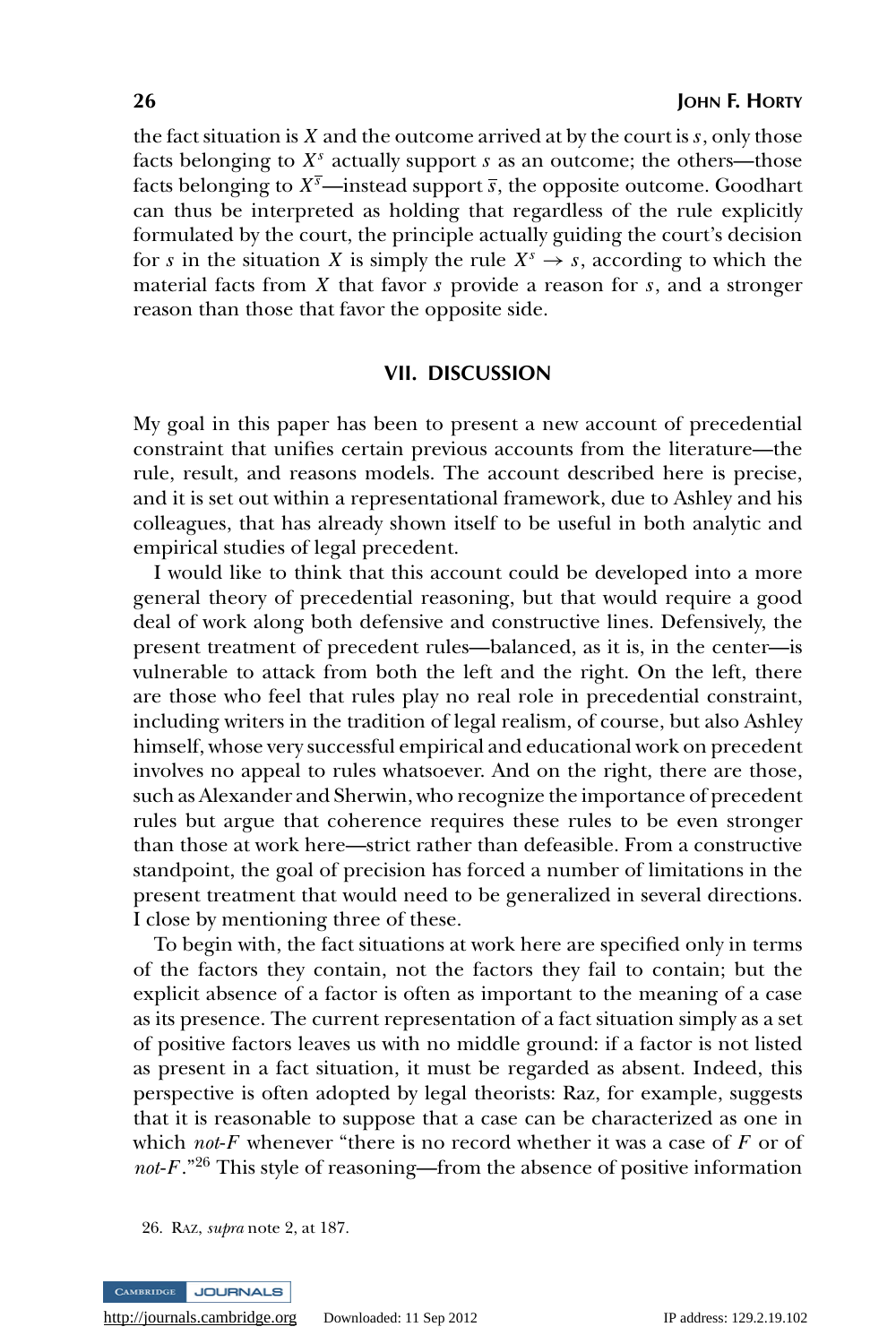to the presence of negative information—is known in the computer science literature as "closed-world reasoning." It is certainly appropriate in some situations: if the Air France flight schedule does not explicitly list a flight from New York to Paris at 9:00 on Saturday evening, we can conclude from this that there is no such flight; if I do not know that I have a brother, it is reasonable to conclude from this that I have no brother. But there are other situations in which closed-world reasoning is much less appropriate: to take an extreme example, if I do not happen to know that Secretary of State Clinton is wearing a blue suit today, it would be unreasonable to conclude from this that she is in fact, not wearing a blue suit.

Rather than assuming that closed-world reasoning applies uniformly to legal factors or that it uniformly fails Ashley and Vincent Aleven suppose, more sensibly, that this form of reasoning applies for some factors but fails for others.<sup>27</sup> In the domain of trade secrets law, for example, they argue that closed-world reasoning can be applied to the factor representing the existence of an explicit confidentiality agreement between plaintiff and defendant: lacking positive information indicating such an agreement, that is, the court can legitimately conclude that there is none. But they deny that this form of reasoning can be applied to the factor representing the existence simply of a confidential relationship between plaintiff and defendant: even lacking explicit information indicating such a relationship, the court cannot conclude that no such relationship exists—the presumption of confidentiality is too strong.

If this analysis is correct, then the presence of a negative factor cannot be defined as nothing but the absence of the corresponding positive factor. A fact situation cannot therefore be represented simply as a list of positive factors, with all negative factors calculated implicitly through closed-world reasoning. Instead, both positive and negative factors must, at times, be listed as basic components of the fact situation; fact situations must be allowed to contain both factors and their negations explicitly. And in that case, many of our fundamental ideas, including the crucial notions of a preference ordering on considerations and a strength ordering on cases, which currently apply to fact situations containing only positive factors, will have to be generalized to apply to these richer fact situations as well.

The remaining generalizations I mention involve weakening two of the simplifying assumptions underlying the present account.

First, as noted above, this account relies on the idea that every legal factor favors one side or the other, either the plaintiff or the defendant. This is, in many ways, a plausible assumption, especially for relatively mature areas of the law. It is hard to think of a factor that, while legally relevant, does not favor one side or another; and certainly the analysis mentioned above of actual legal cases by Ashley and his colleagues involves only factors favoring

27. *See* Aleven, *supra* note 8, at 239–247 for a list of various legal factors to which closed-world reasoning does or does not apply.

CAMBRIDGE JOURNALS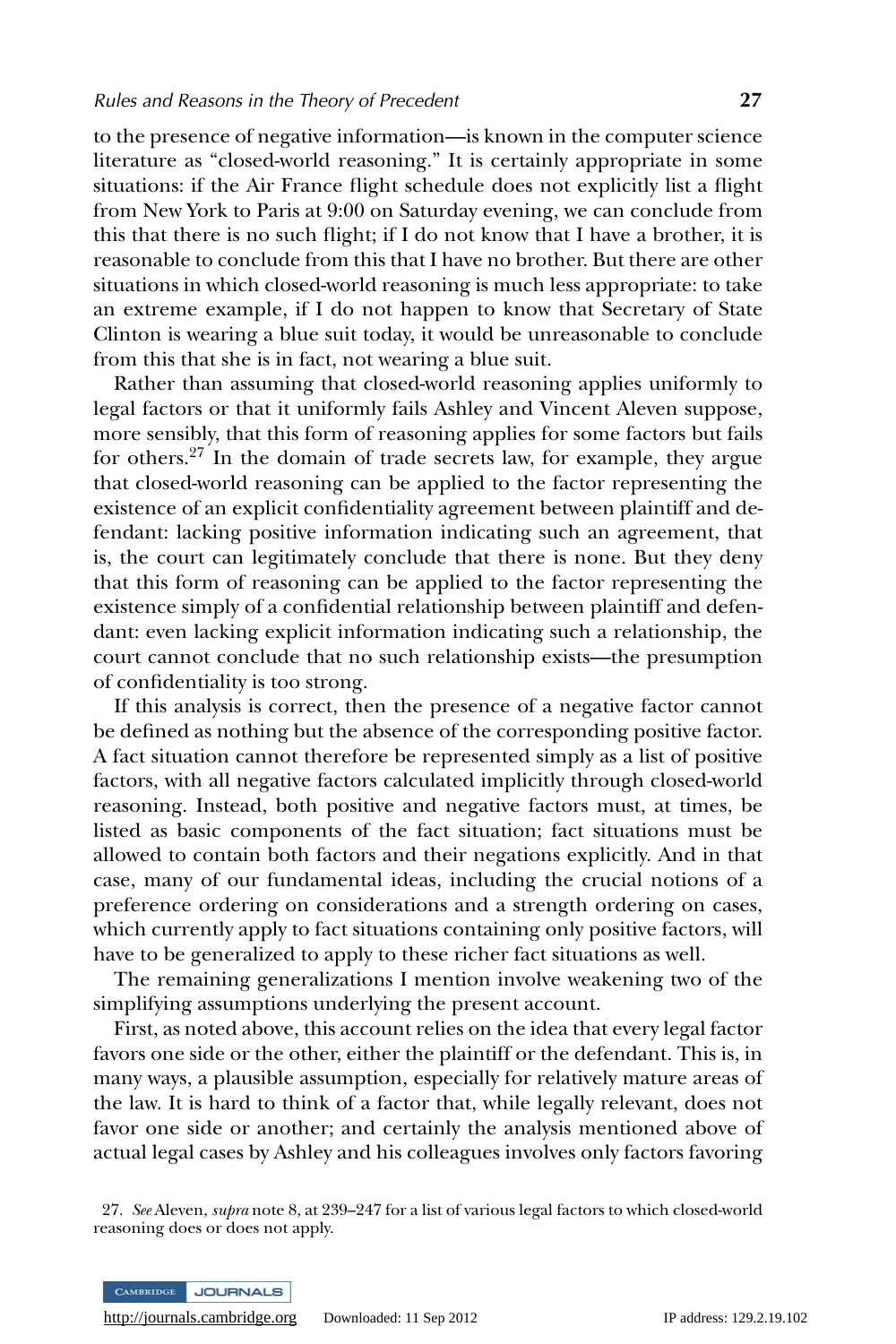some particular side. Still, there are arguments within moral philosophy suggesting that the polarity of certain factors the side they favor, might vary depending on the context in which they appear—that a particular factor might favor one side when taken together with one group of factors, and a different side when taken together with a different group.<sup>28</sup> The basic idea can be illustrated with an example entirely outside the moral or legal domain—a situation in which an individual is trying to decided whether conditions are favorable for an afternoon run. It is easy to imagine that both extreme heat and rain might count as unfavorable factors tending to rule out a run but that a combination of heat and rain together is acceptable, perhaps even refreshing. On one natural interpretation, what this example suggests is that neither heat nor rain itself has any independent polarity with respect to the classification of a situation as favorable for running, since each of these features tends to make the situation less favorable in one context, when present alone, but more favorable in another, when both features are present together.

The issues surrounding examples like this are complicated, and of course other interpretations are possible as well; perhaps what this particular example shows is that the basic factors involved in the domain are actually heat-without-rain and rain-without-heat, both of which would have negative polarity, and heat-and-rain-together, which would have positive polarity. Nevertheless, such examples, as well as other considerations from the literature, give life to the possibility that certain factors might have variable polarity, favoring different sides of an issue depending on the context in which they occur. If this turns out to be true, then several of our current ideas—including, once again, the crucial notions of a preference ordering on considerations and a strength ordering on cases, which currently apply to fact situations containing only positive factors—will have to be generalized to allow for this possibility.<sup>29</sup>

And second, as shown above, the present account simplifies by assuming that precedential reasoning involves only a single step proceeding from the factors present in a case directly to a decision in favor of the plaintiff or the defendant, instead of moving through a series of intermediate legal concepts. In fact, this hardheaded perspective still has some adherents. However it is often argued that an accurate account of legal reasoning must accord at least some meaning to the intermediate steps through which the outcome in a precedent case is determined.

28. *See* JONATHAN DANCY, MORAL REASONS (1993); and JONATHAN DANCY, ETHICS WITHOUT PRIN-CIPLES (2004) for arguments in favor of this position, and BRAD HOOKER & MARGARET LITTLE, MORAL PARTICULARISM (2000), for a collection of essays on the topic; my own views on Dancy's argument are developed in Horty *supra* note 10.

29. Henry Prakken & Giovanni Sartor, *Modelling Reasoning with Precedents in a Formal Dialogue Game,* 6 ARTIFICIAL INTELLIGENCE & L. 231–287 (1998), develop a model of precedential reasoning with polarity-free factors; the idea is also explored in John Horty, *Precedent, Deontic Logic, and Inheritance*, *in* PROCEEDINGS OF THE SEVENTH INTERNATIONAL CONFERENCE ON ARTIFICIAL INTELLIGENCE AND LAW (ICAIL-99), 63–72 (1999).

CAMBRIDGE JOURNALS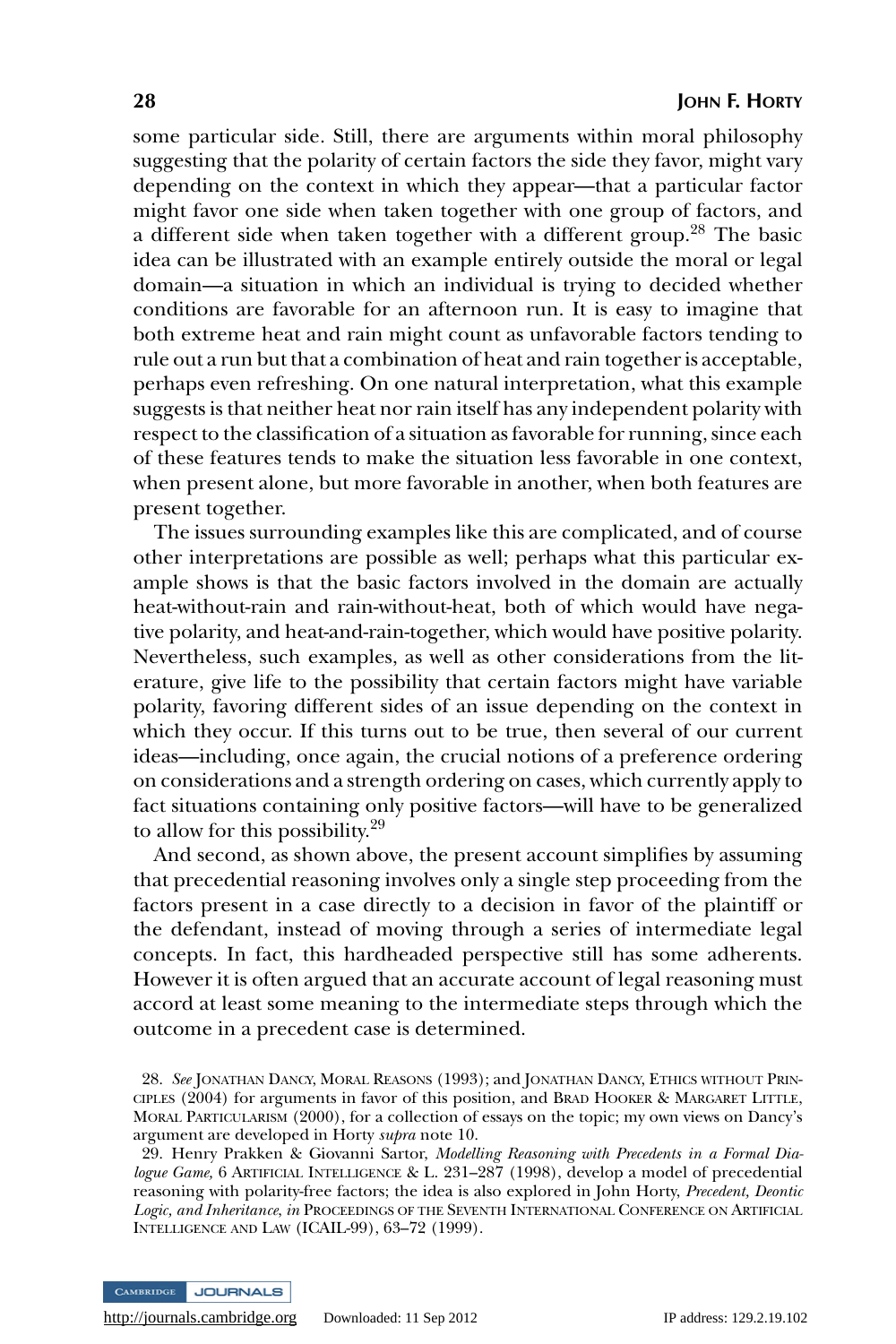In order to accommodate this broader point of view, the current framework would have to be generalized considerably. Rather than focusing only on structures of the form  $\langle X, r, s \rangle$  in which *X* is a set of factors, *r* is a rule, and *s* is an immediate decision for the plaintiff or defendant—that is, either *π* or *δ*—we would have to allow now, that *s* may simply be another, higherlevel factor. Such a *precedent constituent* could be thought of as representing, on the basis of a particular set of factors, a decision that some further factor should also be included in a description of the fact situation; and taking the outcomes  $\pi$  and  $\delta$  as special factors, the class of precedent constituents could then be seen to generalize our previous cases. In this broader framework, an entire precedent case could then be represented as a linked set of precedent constituents, beginning with a characterization of the initial fact situation as a set of base-level factors, proceeding through a series of higherlevel legal concepts, and eventually arriving at a decision, based in part on these higher-level concepts, for the plaintiff or defendant. Incorporating this more detailed picture of legal reasoning into the present framework would be a complicated project, of course, but some ideas along these lines have already been explored in the literature on artificial intelligence and  $law.<sup>30</sup>$ 

# **A. CASES AND FACT SITUATIONS**

- 1.  $c_1 = \langle X_1, r_1, s_1 \rangle$ , where  $X_1 = \{f_1^{\pi}, f_2^{\pi}, f_3^{\pi}, f_1^{\delta}, f_2^{\delta}, f_3^{\delta}, f_4^{\delta}\}$ , where  $r_1$  is  ${f_1^{\pi}, f_2^{\pi}} \rightarrow \pi$ , and where  $s_1$  is  $\pi$ .
- 2.  $c_2 = \langle X_2, r_2, s_2 \rangle$ , where  $X_2 = \{f_1^{\pi}, f_2^{\pi}, f_3^{\pi}, f_5^{\delta}, f_6^{\delta}\}\$ , where  $r_2$  is  $\{f_5^{\delta}\} \to \delta$ , and where  $s_2$  is  $\delta$ .
- 3.  $c_3 = \langle X_3, r_3, s_3 \rangle$ , where  $X_3 = \{f_1^{\pi}, f_2^{\pi}, f_5^{\pi}, f_5^{\delta}, f_7^{\delta} \}$ , where  $r_3 (= r_2)$  is  $\{f_5^{\delta}\} \rightarrow \delta$ , and where  $s_3$  is  $\delta$ .
- 4.  $c_4 = \langle X_4, r_4, s_4 \rangle$ , where  $X_4 = X_3 = \{f_1^{\pi}, f_2^{\pi}, f_5^{\pi}, f_5^{\delta}, f_5^{\delta}\}\$ , where  $r_4$  is  $\{f_5^{\pi}\} \to \pi$ , and where  $s_4$  is  $\pi$ .
- 5.  $c_5 = \langle X_5, r_5, s_5 \rangle$ , where  $X_5 = X_4 = X_3 = \{ f_1^{\pi}, f_2^{\pi}, f_5^{\pi}, f_5^{\delta}, f_5^{\delta} \}$ , where  $r_5$  is  ${f_1^{\pi}} \rightarrow \pi$ , and where  $s_5$  is  $\pi$ .
- 6.  $c_6 = \langle X_6, r_6, s_6 \rangle$ , where  $X_6 = \{ f_1^{\pi}, f_2^{\delta} \}$ , where  $r_6$  is  $\{ f_2^{\delta} \} \to \delta$ , and where  $s_6$  is  $\delta$ .
- 7.  $c_7 = \langle X_7, r_7, s_7 \rangle$ , where  $X_7 = \{ f_1^{\pi}, f_1^{\delta} \}$ , where  $r_7$  is  $\{ f_1^{\pi} \} \to \pi$ , and where  $s_7$  is  $\pi$ .
- 8.  $c_8 = \langle X_8, r_8, s_8 \rangle$ , where  $X_8 = \{ f_2^{\pi}, f_1^{\delta} \}$ , where  $r_8$  is  $\{ f_1^{\delta} \} \to \delta$ , and where  $s_8$  is  $\delta$ .
- 9.  $X_9 = \{f_2^{\pi}, f_2^{\delta}\}.$
- 10.  $c_{10} = \langle X_{10}, r_{10}, s_{10} \rangle$ , where  $X_{10} = X_5 = X_4 = X_3 = \{f_1^{\pi}, f_2^{\pi}, f_5^{\pi}, f_5^{\delta}, f_7^{\delta}\}\$ , where  $r_{10}$  is  $\{f_7^{\delta}\} \rightarrow \delta$ , and where  $s_{10}$  is  $\delta$ .
- 11.  $c_{11} = \langle X_{11}, r_{11}, s_{11} \rangle$ , where  $X_{11} = \{f_5^{\pi}, f_6^{\pi}, f_5^{\delta}, f_7^{\delta}\}\$ , where  $r_{11} (= r_2)$  is  $\{f_5^{\delta}\} \rightarrow \delta$ , and where  $s_{11}$  is  $\delta$ .
- 12.  $X_{12} = \{f_1^{\pi}, f_1^{\delta}, f_2^{\delta}\}.$
- 13.  $X_{13} = \{f_1^{\pi}, f_2^{\pi}, f_1^{\delta}\}.$

30. *See, e.g.*, L. Karl Branting, *Reasoning with Portions of Precedents*, *in* PROCEEDINGS OF THE THIRD INTERNATIONAL CONFERENCE ON ARTIFICIAL INTELLIGENCE AND LAW (ICAIL-91), 145–154 (1991); L. Karl Branting, *A Computational Model of Ratio Decidendi*,2ARTIFICIAL INTELLIGENCE & L. 1–31 (1994); Prakken & Sartor, *supra* note 29; and Horty, *supra* note 29.

CAMBRIDGE JOURNALS

<http://journals.cambridge.org> Downloaded: 11 Sep 2012 IP address: 129.2.19.102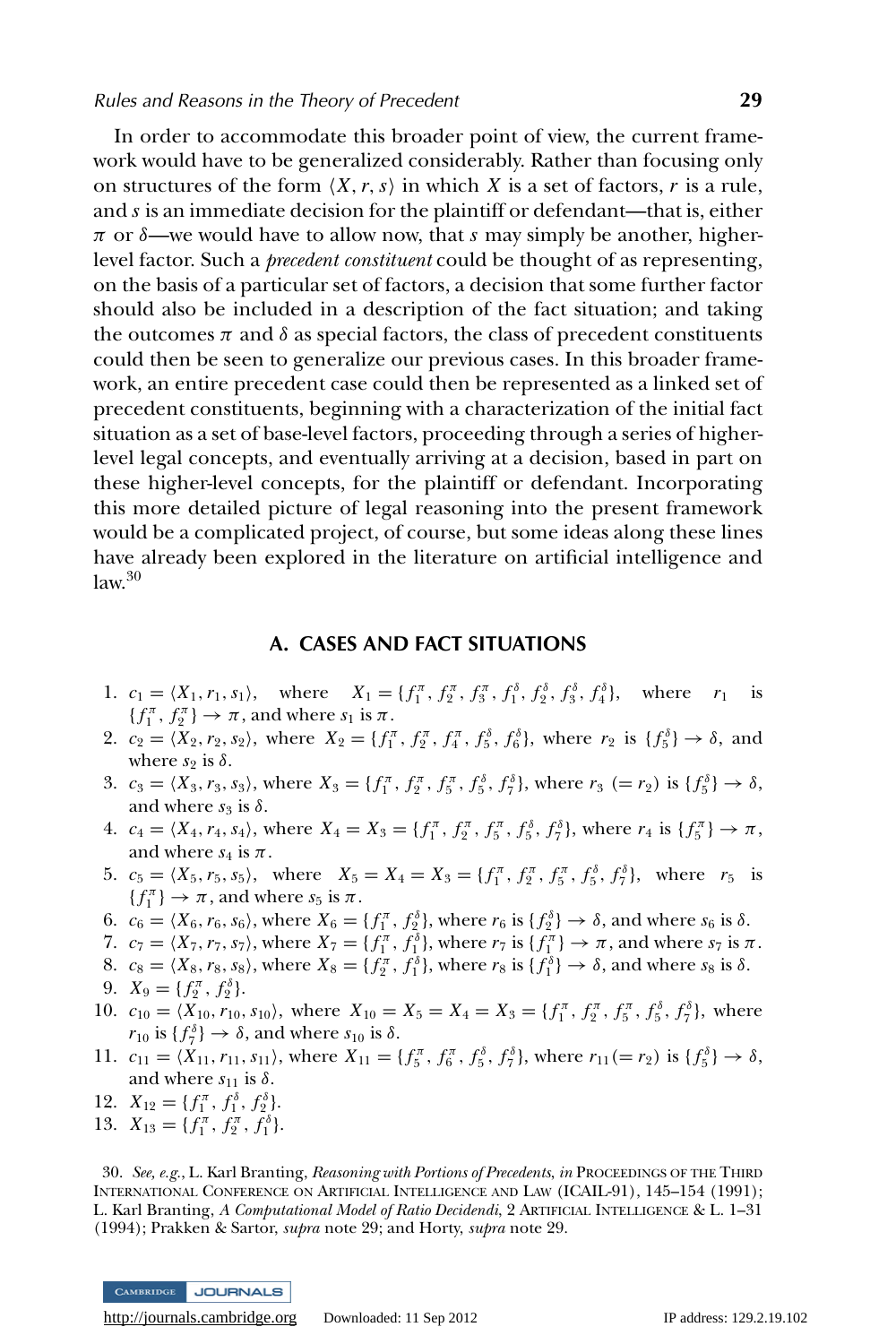14.  $X_{14} = \{f_1^{\pi}, f_2^{\pi}, f_3^{\pi}, f_1^{\delta}\}.$ 15.  $X_{15} = \{f_1^{\pi}, f_2^{\pi}, f_1^{\delta}\}.$ 

# **B. OBSERVATIONS AND PROOFS**

**Observation 1.** Let  $\Gamma$  be a case base containing two precedent cases of the form  $\langle X, r, s \rangle$  and  $\langle X, r', \overline{s} \rangle$ . Then  $\Gamma$  is inconsistent.

**Proof** Suppose the case base  $\Gamma$  contains the cases  $c = \langle X, r, s \rangle$  and  $c' = \mathbb{R}$  $(X, r', \bar{s})$ . By our coherence constraints on rules and cases—particularly the requirements that the premise of a rule can contain only factors supporting its conclusion along with the requirement that the rule of a case must be applicable to its fact situation—we have (1)  $Premise(r) \subseteq X^s$ , and (2)  $Premise(r') \subseteq X^{\overline{s}}$ , and obviously (3)  $Premise(r) \subseteq Premise(r)$ , and (4) *Premise*( $r'$ )  $\subseteq$  *Premise*( $r'$ ). From (2) and (3), we have *Premise*( $r'$ ) < c *Premise*(*r*) by Definition 2, and likewise *Premise*(*r*)  $\lt_{c'}$  *Premise*(*r'*) by (1) and (4). We therefore have both  $Premise(r') <_{\Gamma} Premise(r)$  and  $Premise(r) <_{\Gamma}$ *Premise*( $r'$ ) by Definition 3, and so Definition 7 tells us that  $\Gamma$  is inconsistent.

**Observation 2.** Let  $\Gamma$  be a consistent case base, and suppose X is a fact situation in which none of the rules from  $Rule(\Gamma)$  are applicable. Then  $\Gamma \cup$  $\{\langle X, r, s \rangle\}$  is also consistent, where *r* is any newly formulated rule applicable in *X* and supporting *s* as an outcome.

**Proof** Assume that  $\Gamma$  is consistent and that *X* is a fact situation in which none of the rules from  $Rule(\Gamma)$  are applicable. Now suppose for contradiction that  $Γ ∪ {c}$  is not consistent where  $c = \langle X, r, s \rangle$  with  $r$  a newly formulated rule supporting *s*. Since  $\Gamma$  is consistent but  $\Gamma \cup \{c\}$  is not, the preference relation derived from *c* must conflict with the preference relation derived from some other case already belonging to  $\Gamma$ —that is, there must be reasons *A* and *B* such that (1)  $A \leq_c B$ , and (2)  $B \leq_{c'} A$ , where  $c' = \langle Y, r', \overline{s} \rangle$  is a case from  $\Gamma$ . From (1) we have (3)  $A \subseteq X^{\overline{s}}$ , and (4) *Premise*(*r*)  $\subseteq B$  by Definition 2, and likewise from (2) we have (5)  $B \subseteq Y^s$ , and (6) *Premise*(*r'*)  $\subseteq A$ . From (3) and (6), together with the fact that  $X^{\overline{s}} \subseteq X$ , we have  $\mathit{Premise}(r') \subseteq X$ , and of course *r'* belongs to  $\text{Rule}(\Gamma)$ , so that some rule from  $\text{Rule}(\Gamma)$  is applicable to *X*, contrary to assumption.

**Observation 3.** Let  $\Gamma$  be a consistent case base with  $Rule(\Gamma)$  the derived set of rules, and suppose *X* is a fact situation in which some rule *r* from  $Rule(\Gamma)$ , supporting the outcome *s*, is binding. Then the case base  $\Gamma \cup \{ \langle X, r, s \rangle \}$  is also consistent.

**Proof** Assume that  $\Gamma$  is consistent with *X* is a fact situation in which the rule *r* from  $Rule(\Gamma)$ , supporting the outcome *s*, is binding. Now suppose for contradiction that  $\Gamma \cup \{c\}$  is not consistent where  $c = \langle X, r, s \rangle$ . Since  $\Gamma$ 

CAMBRIDGE JOURNALS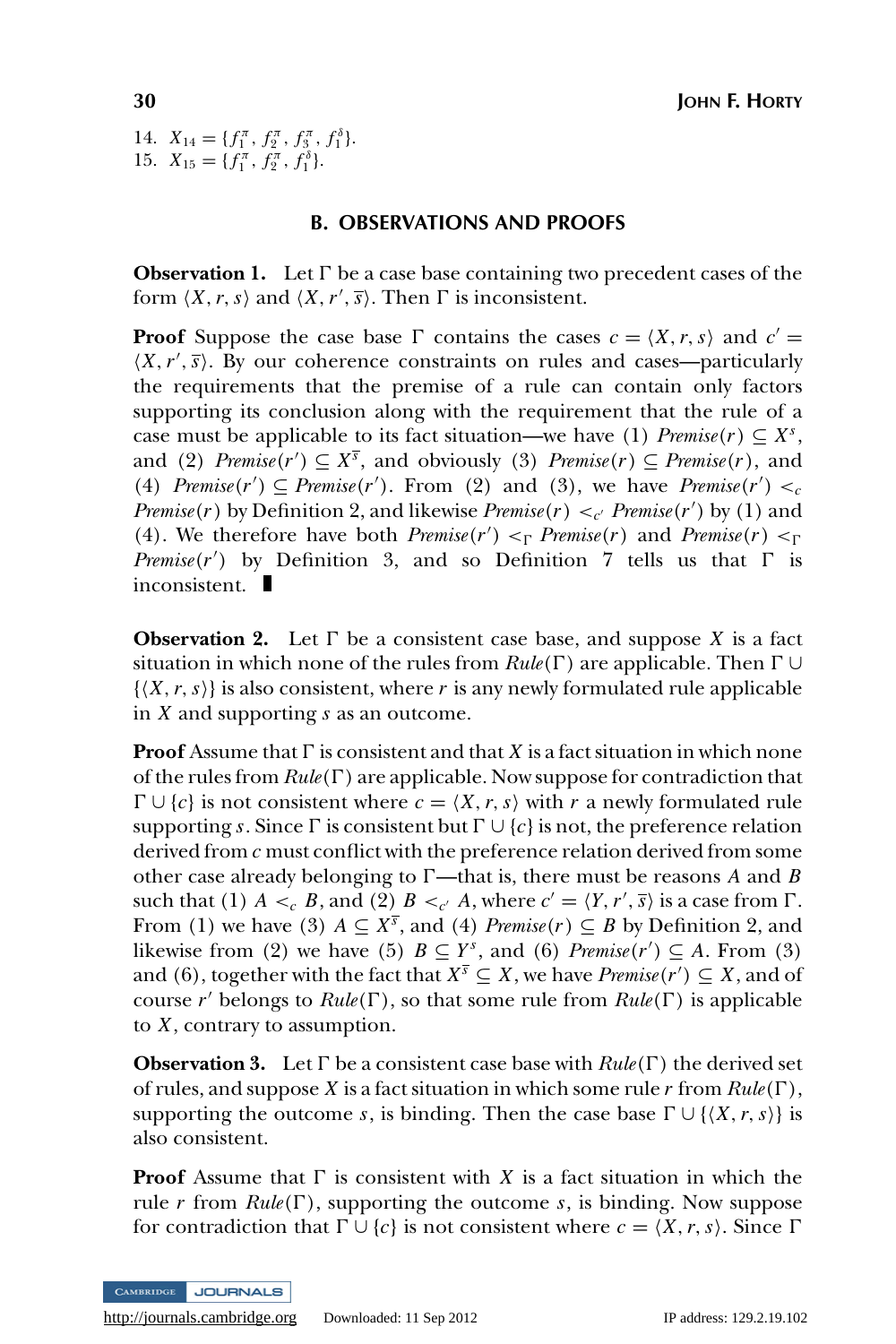is consistent but  $\Gamma \cup \{c\}$  is not, the preference relation derived from *c* must conflict with the preference relation derived from some other case already belonging to  $\Gamma$ —that is, there must be reasons *A* and *B* such that (1)  $A \leq_c B$ , and (2)  $\vec{B} \leq_{c'} \vec{A}$ , where  $c' = \langle Y, r', \bar{s} \rangle$  is a case from  $\Gamma$ . From (1) we have (3)  $A \subseteq X^{\overline{s}}$ , and (4) *Premise*( $r$ )  $\subseteq$  *B* by Definition 2, and likewise from (2) we have (5)  $B \subseteq Y^s$ , and (6) *Premise*(*r'*)  $\subseteq A$ . From (3) and (6), together with the fact that  $X^{\overline{s}} \subseteq X$ , we have  $Premise(r') \subseteq X$ , so that the rule r' is applicable in the situation *X*. From (4) and (5) we have (6) *Premise*(*r*) ⊆  $Y^s$ , and obviously (7) *Premise*(*r'*)  $\subseteq$  *Premise*(*r'*). By Definition 2, then, (6) and (7) tell us that  $Premise(r) <_{c'} Premise(r')$ , from which it follows that *Premise*( $r$ ) <  $\Gamma$  *Premise*( $r'$ ). Since the rule  $r'$  from  $Rule(\Gamma)$ , which supports a different conclusion, is both applicable in *X* and stronger than *r*, it follows from Definition 5 that *r* is trumped. By Definition 6, therefore, the rule *r* is not binding, contrary to assumption.

**Observation 4.** Let  $\Gamma$  be a case base containing two precedent cases of the form  $\langle X, r, s \rangle$  and  $\langle Y, r', \overline{s} \rangle$  where  $X \leq^{s} Y$ . Then  $\Gamma$  is inconsistent.

**Proof** Suppose the case base  $\Gamma$  contains the cases  $c = \langle X, r, s \rangle$  and  $c' =$  $\langle Y, r', \overline{s} \rangle$  where  $X \leq^s Y$ . By our coherence constraints on rules and cases particularly the requirements that the premise of a rule can contain only factors supporting its conclusion along with the requirement that the rule of a case must be applicable to its fact situation—we have (1) *Premise*( $r$ ) ⊆ *X*<sup>*s*</sup>, and (2) *Premise*( $r'$ ) ⊆  $Y^{\overline{s}}$ , and obviously (3)  $X^{\overline{s}} \subseteq X^{\overline{s}}$  and (4)  $Y^s \subseteq Y^s$ . Because *X*  $\leq^s$  *Y*, it follows from Definition 9 that  $X^s \subseteq Y^s$ , and so from (1) that (5) *Premise*(*r*)  $\subseteq Y^s$ . From (3) and (5) we therefore have (6)  $X^{\overline{s}} <_c Y^s$ by Definition 2. Because  $X \leq^{s} Y$ , again, we also have  $Y \leq^{s} X$  by the duality property of the  $\leq^s$  relation. It therefore follows from Definition 9 that  $Y^{\overline{s}} \subseteq X^{\overline{s}}$ , and so from (2) that (7) *Premise*(*r'*)  $\subseteq X^{\overline{s}}$ . From (4) and (7) we have (8)  $Y^s <_{c'} X^{\overline{s}}$  by Definition 2. From (6) and (8) we therefore have both  $X^{\overline{s}} <_{\Gamma} Y^s$  and  $Y^s <_{\Gamma} X^{\overline{s}}$  by Definition 3, and so Definition 7 tells us that  $\Gamma$  is inconsistent.

**Observation 5.** Let  $\Gamma$  be a consistent case base and X a new fact situation confronting the court, and suppose a fortiori constraint requires the court to reach a decision for the side *s* in the situation *X*. Then precedential constraint also requires the court to reach a decision for the side *s*.

**Proof** Suppose  $\Gamma$  is a consistent case base with *X* a fact situation in which the court is required by a fortiori constraint to reach a decision for the side *s*. By Definition 10, then, there must be some case of the form  $\langle Y, r, s \rangle$  in  $\Gamma$  for which  $Y \leq^{s} X$ . In order to show that precedential constraint also requires a decision for *s*, we must show, by Definition 8, that the result of augmenting  $\Gamma$  with a contrary decision—that is, with a case of the form  $\langle X, r', \overline{s} \rangle$  where *r* is some rule supporting the outcome *s*—would be inconsistent. But this follows at once from Observation 4.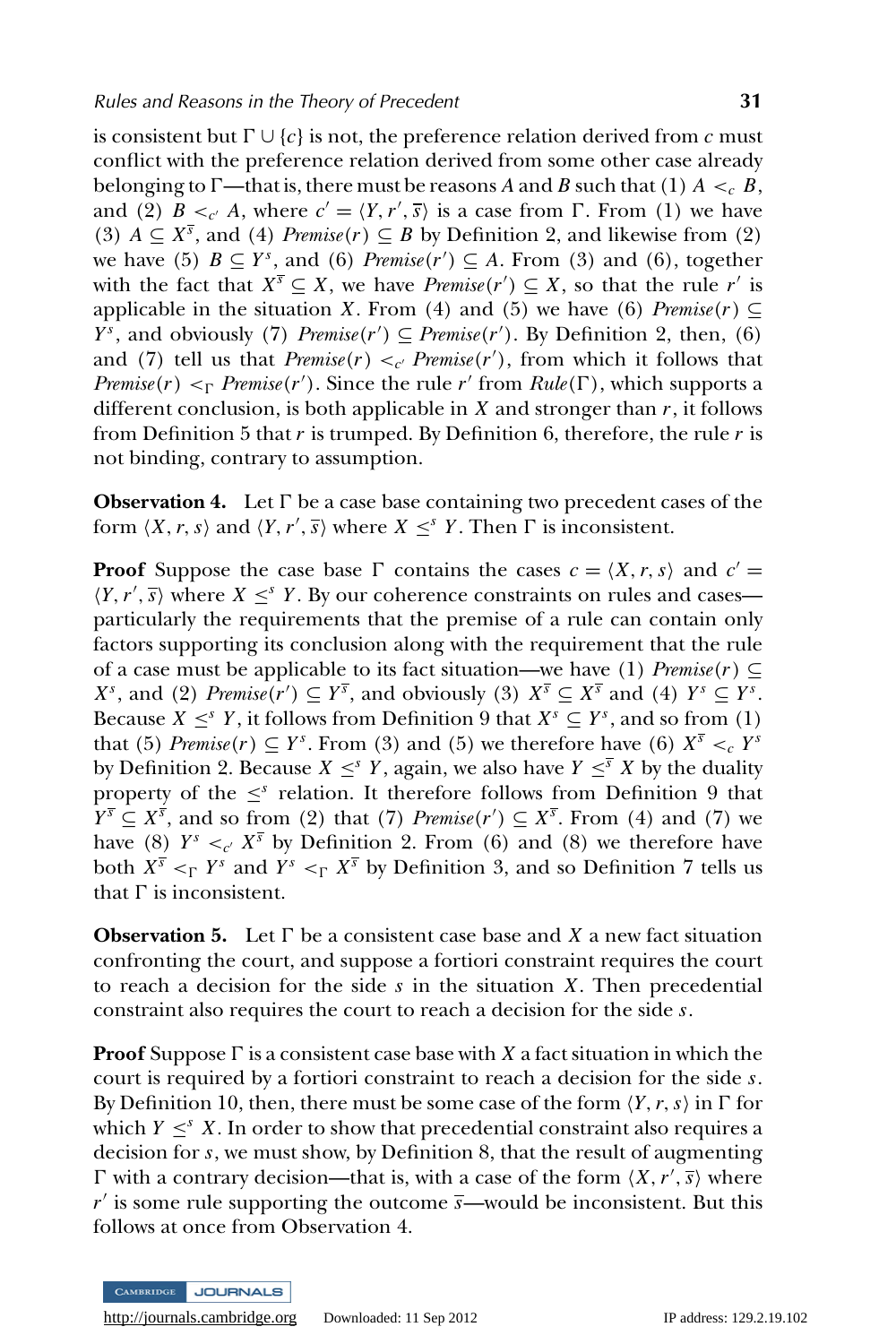**Observation 6.** Consider only cases  $\langle X, r, s \rangle$  in which the rule *r* has the form  $X^s \to s$ . Let  $\Gamma$  be a consistent set of such cases, and suppose that *Y* is a new fact situation confronting the court. Then a fortiori constraint requires the court to reach a decision for some particular side in this situation if and only if precedential constraint requires a decision for the same side.

**Proof** Observation 5 shows that following a fortiori constraint implies following precedential constraint in general, and so it remains only to show that following precedential constraint implies following a fortiori constraint under the assumption that any rule  $r$  in a case of the form  $\langle X, r, s \rangle$  itself has the form  $X^s \to s$ . Under this assumption, then, suppose that  $\Gamma$  is a consistent case base against the background of which precedential constraint requires a decision for *s* in the new fact situation *Y* . What this means, according to Definition 8, is that the result of augmenting  $\Gamma$  with a contrary decision of the form  $c = \langle Y, r, \overline{s} \rangle$  would then be inconsistent—that is, there must be reasons *A* and *B* such that (1)  $A \lt_c B$ , and (2)  $B \lt_{c'} A$ , where  $c' = \langle X, r', s \rangle$  is a case already belonging to  $\Gamma$ . From (1) we have by Definition 2 both (3)  $A \subseteq Y^s$ , and also (4)  $\overline{Y^s} \subseteq B$ , since *Premise*(*r*) has the form *Y*<sup>*s*</sup> by our assumption; and likewise from (2) we have both (5) *B*  $\subseteq X^{\overline{s}}$ , and also (6)  $X^s \subseteq A$ , since *Premise*(*r'*) has the form  $X^s$ . Evidently, (3) and (6) tell us that  $X^s \subseteq Y^s$ , and (4) and (5) that  $Y^{\overline{s}} \subseteq X^{\overline{s}}$ . We therefore have  $X \leq^s Y$ by Definition 9, and so, since  $c'$  belongs to  $\Gamma$ , it follows from Definition 10 that a fortiori constraint requires a decision for *s* in the case of *Y* .

# **REFERENCES**

- Aleven, Vincent. (1997) "Teaching Case-Based Argumentation through a Model and Examples." Ph.D. thesis, Intelligent Systems Program, University of Pittsburgh.
- Aleven, Vincent, and Kevin Ashley. (1997) "Evaluating a Learning Environment for Case-Based Argumentation Skills." In *Proceedings of the Sixth International Conference on Artificial Intelligence and Law (ICAIL-97)*, 170–179 (New York: Association for Computing Machinery Press).
- Alexander, Larry. (1989) "Constrained by Precedent." *Southern California Law Review*, 63: 1–64.
	- ———. (1996) "Precedent." In Dennis Patterson, ed., *A Companion to Philosophy of Law and Legal Theory*, 503–513 (Blackwell).
- Alexander, Larry, and Emily Sherwin. (2001) *The Rule of Rules: Morality, Rules, and the Dilemmas of Law* (Duke University Press).
- ———. (2007) "Judges as Rule Makers." In Douglas Eldin, ed., *Common Law Theory*, 27–50 (Cambridge University Press).

Ashley, Kevin. (1989) "Toward a Computational Theory of Arguing with Precedents: Accommodating Multiple Interpretations of Cases." In *Proceedings of the Second International Conference on Artificial Intelligence and Law (ICAIL-89)*, 93–110 (Association for Computing Machinery Press).

———. (1990) *Modeling Legal Argument: Reasoning with Cases and Hypotheticals* (MIT Press).